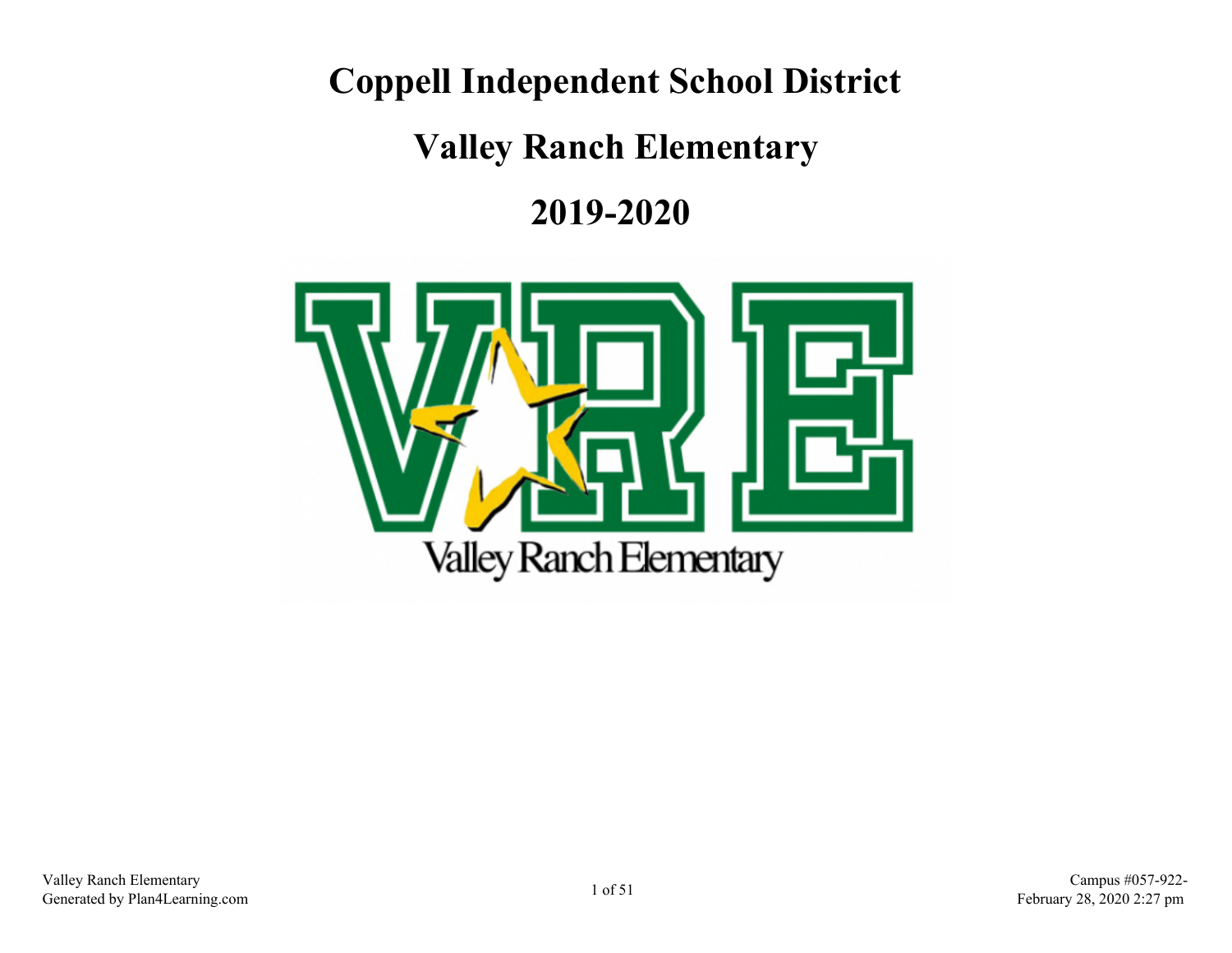# **Mission Statement**

Working together, we are committed to creating profound learning experiences for each child, while nurturing meaningful relationships, to positively impact our world.

# **Guiding Purpose**

Collaboratively develop the whole child through engaging learning experiences in a safe environment to prepare our next generation of leaders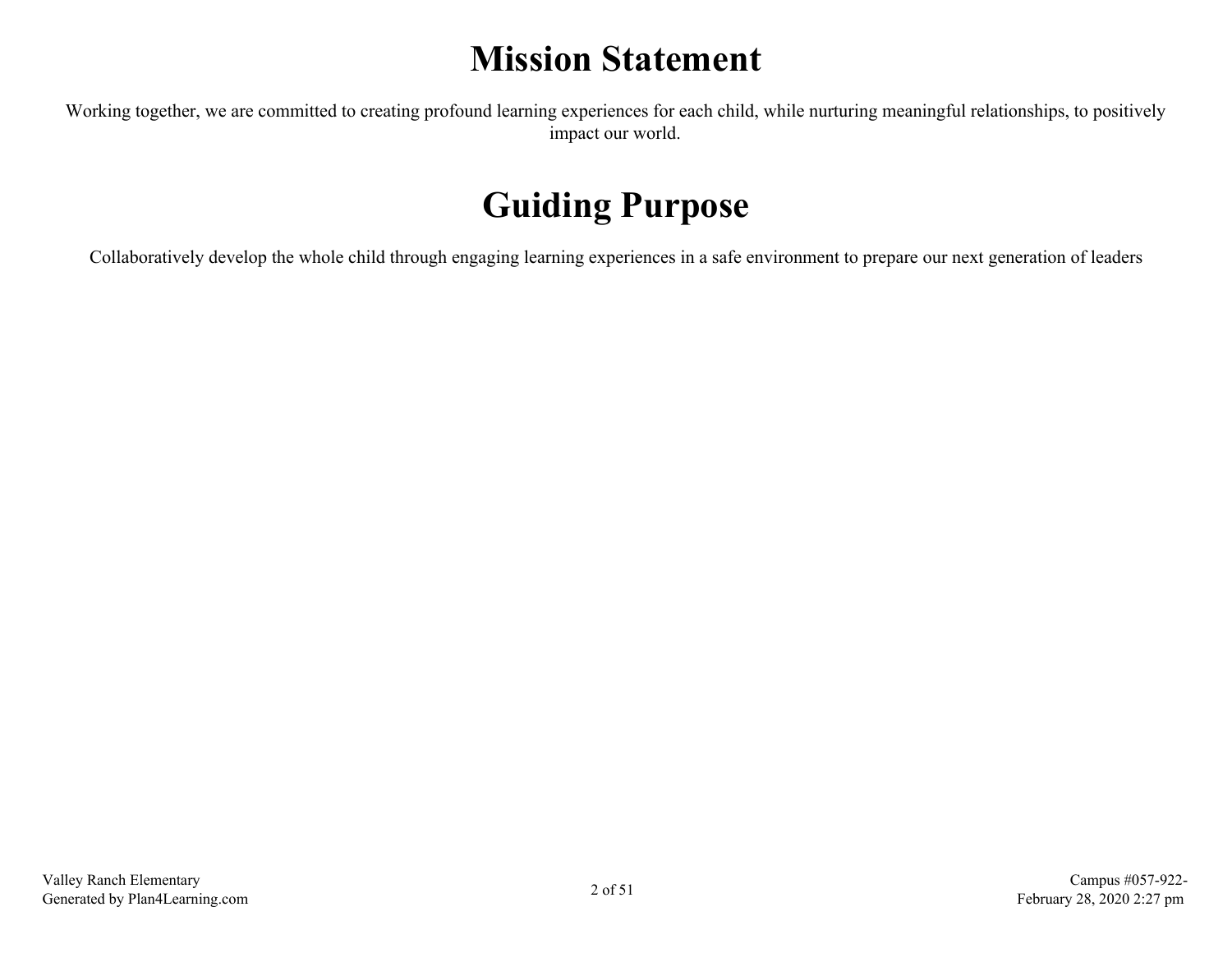# **Table of Contents**

| Comprehensive Needs Assessment (and according to the control of the control of the comprehensive Needs Assessment)                                                                                                                                                                                                                                                                 |  |
|------------------------------------------------------------------------------------------------------------------------------------------------------------------------------------------------------------------------------------------------------------------------------------------------------------------------------------------------------------------------------------|--|
|                                                                                                                                                                                                                                                                                                                                                                                    |  |
| Student Academic Achievement experiences and contact the contract of the contract of the contract of the contract of the contract of the contract of the contract of the contract of the contract of the contract of the contr                                                                                                                                                     |  |
| School Processes & Programs (and all contact the contract of the contract of the contract of the contract of the contract of the contract of the contract of the contract of the contract of the contract of the contract of t                                                                                                                                                     |  |
|                                                                                                                                                                                                                                                                                                                                                                                    |  |
|                                                                                                                                                                                                                                                                                                                                                                                    |  |
| Comprehensive Needs Assessment Data Documentation (and all contracts and all contracts and all comprehensive Needs Assessment Data Documentation (and all contracts and all contracts and all contracts and all contracts and                                                                                                                                                      |  |
| Goals                                                                                                                                                                                                                                                                                                                                                                              |  |
| Goal 1: Personal Growth and Experiences: We as CISD will achieve our full potential by learning at high levels and taking ownership of our learning. 18                                                                                                                                                                                                                            |  |
| Goal 2: Authentic Contributions: We as CISD will demonstrate personal responsibility and integrity by using our unique passions, gifts, and talents as<br>productive members of the global community. The contract of the state of the global community.                                                                                                                           |  |
| Goal 3: Well-Being and Mindfulness: We as CISD will learn, engage, and work in a safe, inclusive and responsive environment.                                                                                                                                                                                                                                                       |  |
| Goal 4: Organizational Improvement and Strategic Design: We as CISD will engage in the continuous improvement process for the betterment of the<br>learning community by utilizing data for planning, evaluation and performance needs.<br>and the set of the set of the set of the set of the set of the set of the set of the set of the set of the set of the set of the set of |  |
| <b>State Compensatory</b>                                                                                                                                                                                                                                                                                                                                                          |  |
|                                                                                                                                                                                                                                                                                                                                                                                    |  |
| A Site Based Committee (and according to the set of the set of the set of the set of the set of the set of the set of the set of the set of the set of the set of the set of the set of the set of the set of the set of the s                                                                                                                                                     |  |
| Campus Funding Summary (1990) 1996 (1991) 1997 (1991) 1997 (1993) 1998 (1993) 1998 (1998) 1999 (1999) 1999 (1999) 1999 (1999) 1999 (1999) 1999 (1999) 1999 (1999) 1999 (1999) 1999 (1999) 1999 (1999) 1999 (1999) 1999 (1999)                                                                                                                                                      |  |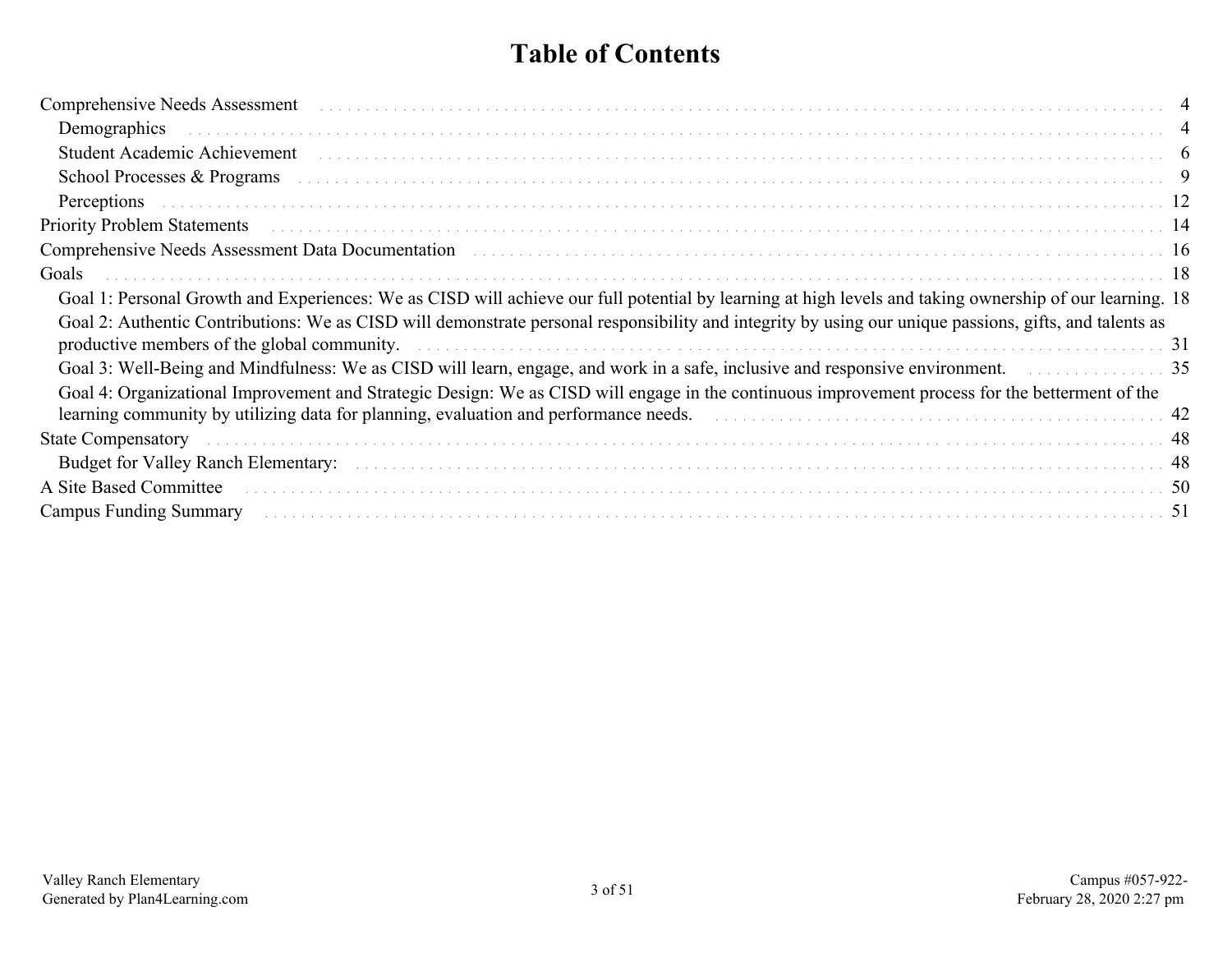# **Comprehensive Needs Assessment**

# <span id="page-3-0"></span>**Demographics**

## **Demographics Summary**

# .**DEMOGRAPHICS**

Valley Ranch Elementary is in Coppell ISD, a suburban district with 11 elementary schools, 3 middle schools, 2 high schools and a freshman campus. Valley Ranch serves a majority Asian student population in grades K-5. The total enrollment increased 9.2% from 638 learners in 2014-15 to 697 leaners in 2018-19.

In 2018-19, the student population was 85.3% Asian, 5.7% White, 4% Hispanic, 2.3% African American, 0.2% American Indian/Alaskan Native, 0.1% Native Hawaiian/Pacific Islander and 2.1% multi-racial. Females made up 47.4% of the learners and males represented 52.5%. Our economically disadvantaged percentage was 3.8%.

Our English Learner (EL) population consisted of 182 learners that made up 26.1% of our campus. The top 5 foreign languages spoken by this student group were: Telugu (28.5%), Tamil (17%), Hindi (15.9%), Marathi (5.4%), and Korean(4.4%). Additionally, 6% of our ELs were also economically disadvantaged.

Our 60 gifted and talented learners constituted 8.6% of our population. Our gender split in the Gifted and Talented (GTi) group was 36.6% female and 63.3% male. Of the four major ethnic groups, our GTi learners were 90% Asian, 6.6% White, 1.6% Hispanic and 0% African American.

We had 63 learners that qualified for special education services, which represented 9% of our population. There were 17 learners with 504 accommodations, which was 2.4% of the total enrollment.

The average daily attendance for our campus in 2018-19 was 96.61%, an increase of 0.17% from the prior year.

# **STAFFING**

Valley Ranch employed 40 educators and 6 instructional aides in the 2018-19 school year. The number of teachers increased by 3 from the prior year while the number of aides increased by 1. The ethnic breakdown for the teaching staff was 7.5% Asian, 82.5% White, 5% Hispanic, 5% African American, 0% American Indian/Alaskan Native, 0% Native Hawaiian/Pacific Islander and 0% multi-racial. Females made up 97.5% of the educators and males represented 2.5%.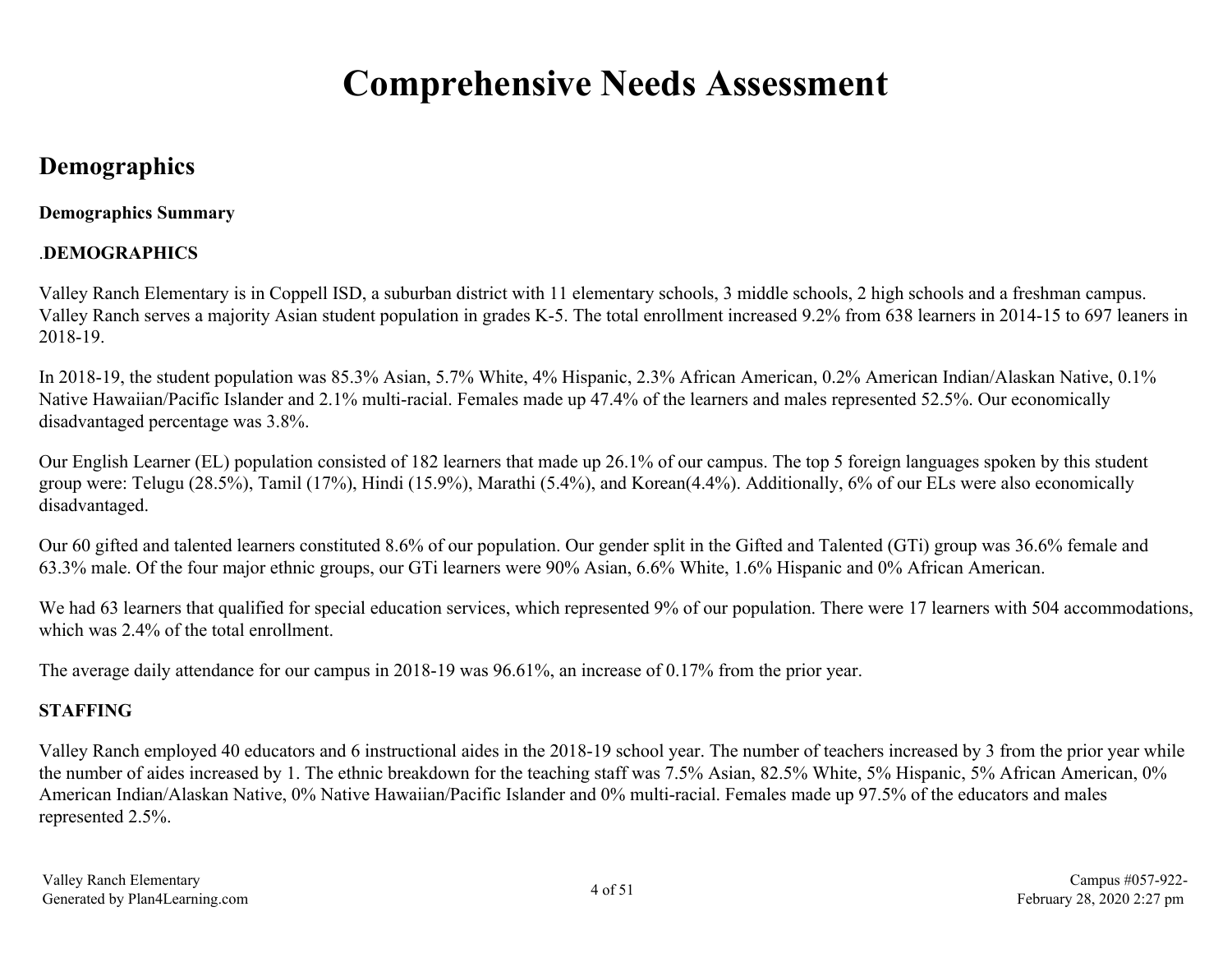Overall, our educators had a varying level of professional experience: 27.5% (11) were new to teaching with 0-1 years of experience, 35% (14) had 2-5 years, 7.5% (3) had 6-10 years, 15% (6) had 11-15 years, 7.5% (3) had 16-20 years, and 7.5% (3) had more than 20 years. Looking at longevity within the district, 35% of our teachers had 0-1 years in district, 37.5% had 2-5 years, 7.5% had 6-10 years, 10% had 11-15 years, 7.5% had 16-20 years and 2.5% had more than 20 years. The average years of professional experience was 6.7 with 4.9 years in the district.

Advanced degrees were held by 12.5% of our teachers: 5 with master's degrees and 0 with doctorates. Our campus principal had 38 years of career experience in a professional position (not necessarily as a principal) and 18 years in Coppell. Our assistant principal had an average of 16 years of professional experience and 4 years in the district.

Our educator retention rate from 2017-18 to 2018-19 was 86.1%. For educational aides it was 100%. We hired 9 new teachers in 2018-19. The demogrpahics of our new teachers were as follows: 22.2% Asian, 77.7% White, 0% Hispanic, 0% African American, 100% female, 0% male, 77.7% new to teaching, 11.1% with 2-5 years of professional experience, 0% with 6-10 years, 0 with 11-15 years, 11.1% with 16-20 years, 0% with more than 20 years and 22.5% new to the campus. The average years of professional experience was 0.3 with 0 years in the district. 0% of our new teachers had advanced degrees.

## **Demographics Strengths**

There are many strengths at Valley Ranch Elementary.

- The student population is 84% Asian and they value education which is a strength for our school.
- Our community involvement with stakeholders is a strength.
- Our entire staff is committed to the success for all learners.
- We provide support for all staff and believe in the Professional Learning Community process.
- We have a campus level mentor program that supports all new educators to our campus.
- We have an effective campus mentor leader program.
- Our staff is able to understand the value of a Professional Learning Community and take action for the betterment of all learners.
- The parents of our learners have a high level of education, which leads to an effective Parent Teacher Organization for the campus.

#### **Problem Statements Identifying Demographics Needs**

**Problem Statement 1**: There is an increase of learners who continue to be tardy to school on a daily basis. **Root Cause**: Lack of urgency from some families in getting learners to school on time.

**Problem Statement 2**: Our mobility rate is 17.7%, as compared to the state at 16.2% and the district at 6.9%. **Root Cause**: Job relocation for parents, family in India, purchase a home, visas have expired.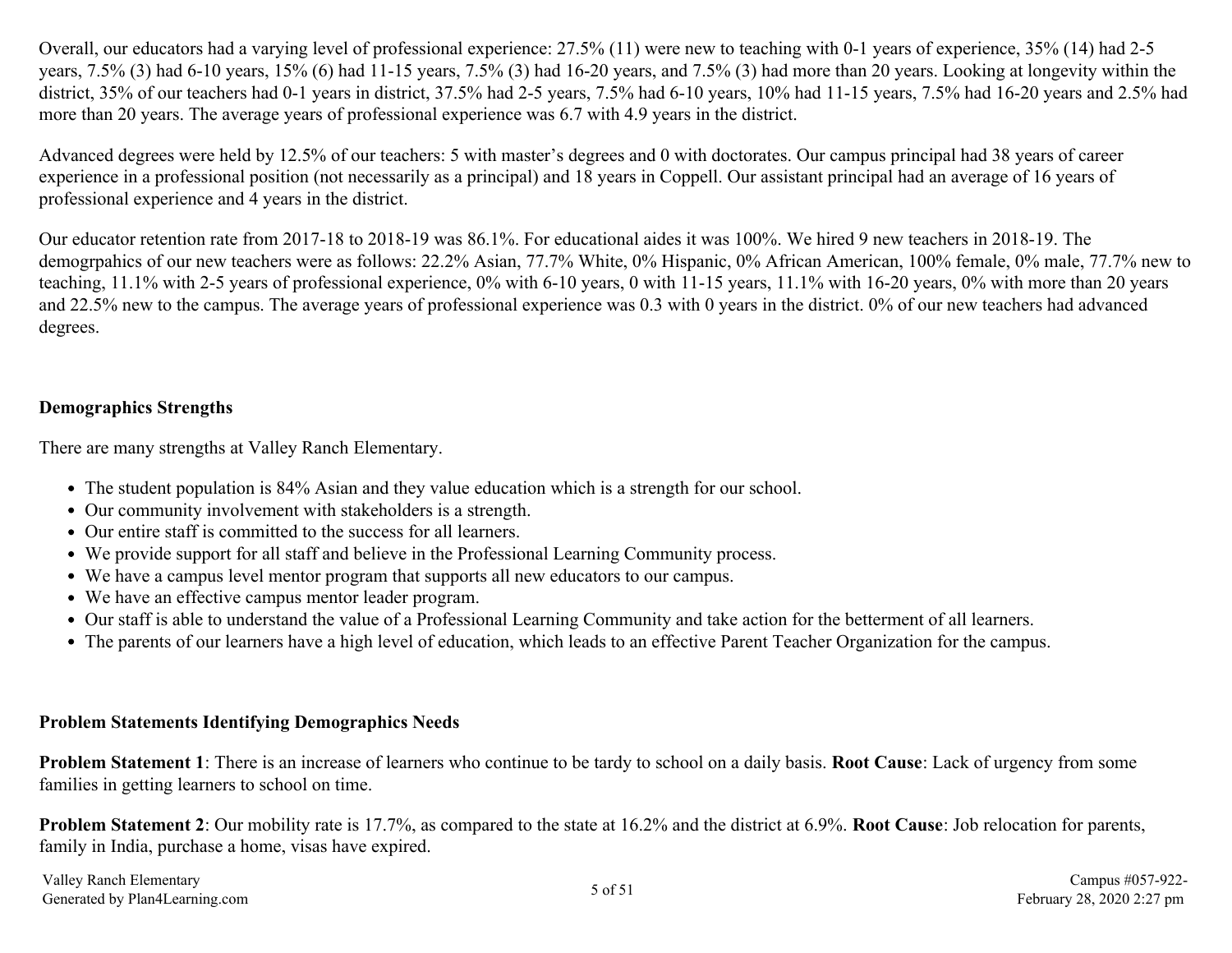# <span id="page-5-0"></span>**Student Academic Achievement**

### **Student Academic Achievement Summary**

All schools in Texas are assessed using 4 state accountability areas. TEA Ratings for the 2017-2018 school year are noted below. Valley Ranch Elementary showed improvement in all four indices.

Index 1: Student Achievement - Met Standard

Index 2: Student Progress -Met Standard

Index 3: Closing Performance Gaps - Met Standard

Index 4: Post-secondary Readiness - Met Standard

This year VRE received six out of six for the "Distinction Designations" by the state for the academic indicators as part of the 2019 Academic Accountability Indicators report.

On the 2019 STAAR, the following scores for all grades show the percentage at approaches grade level or above.

Reading:

3rd grade: 87% (-6%)

4th grade: 93% (+1%)

5th grade: 94% (-4%)

Math:

3rd grade: 92% (-5%)

4th grade: 95% (+1%)

5th grade: 94% (-5%)

Writing: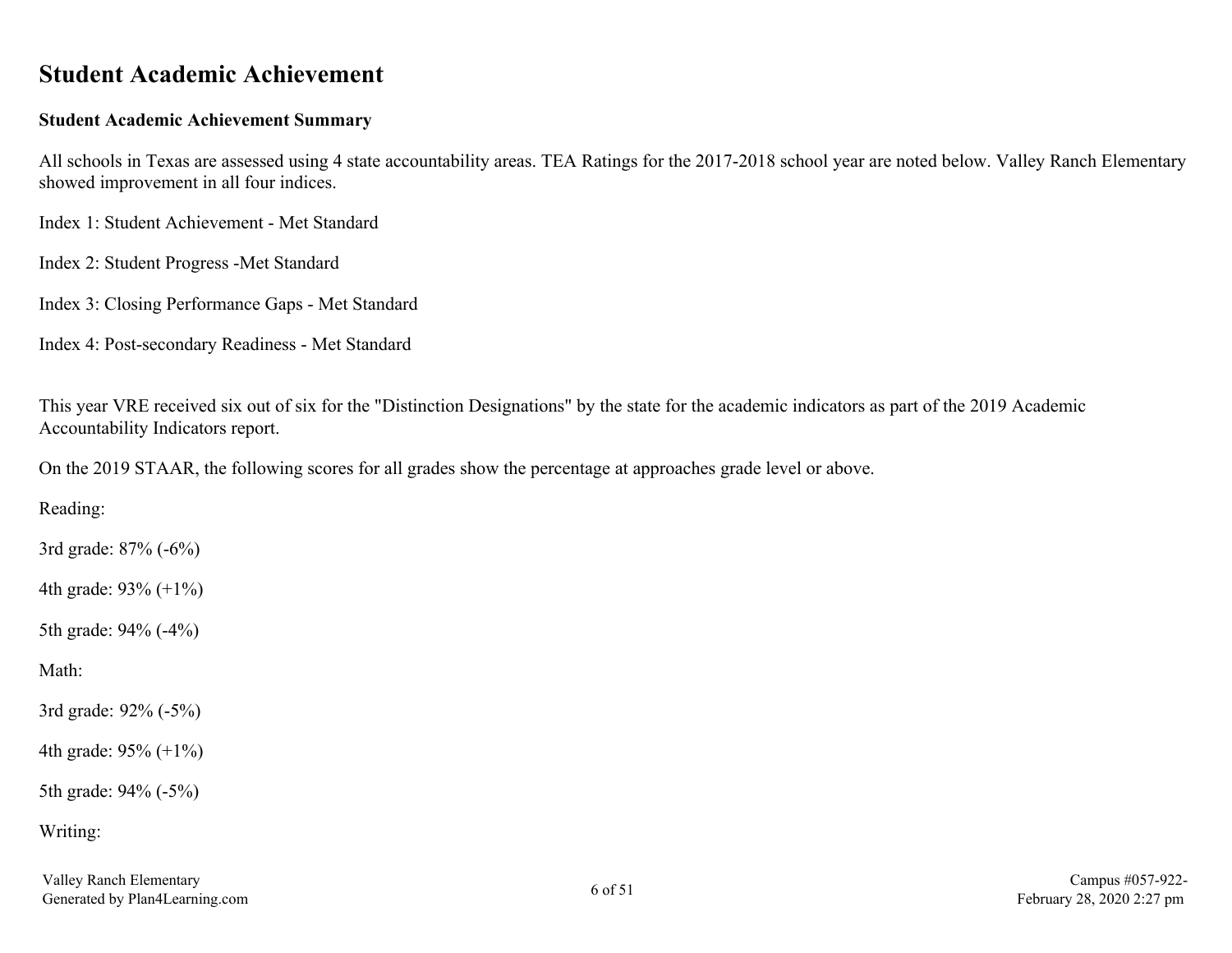```
4th grade: 93% (+4%)
```
#### Science:

5th grade: 86% (-12%)

| Math                   | Approaches | Meet  | <b>Masters</b> |
|------------------------|------------|-------|----------------|
| 3rd Grade              | 95%        | 82%   | 65%            |
| 4th Grade              | 96%        | 85%   | 73%            |
| 5th Grade              | 94%        | 86%   | 68%            |
| <b>READING</b>         | Approaches | Meets | <b>Masters</b> |
| 3rd Grade              | 91%        | 75%   |                |
| 4th Grade              | 93%        | 80%   | 56%            |
| 5th Grade              | 94%        | 82%   | 57%            |
| <b>Writing/Science</b> | Approaches | Meets | <b>Masters</b> |
| 4th Grade Writing      | 92%        | 75%   | 42%            |
| 5th Grade Science      | 86%        | 75%   | 34%            |

A deep analysis of the above scores by grade level and student groups reveals that some student groups have shown growth when comparing the 2018/2019 STAAR data with the 2017/2018 STAAR data. Intervention and extension strategies will be implemented based on student and campus needs to ensure maximum growth in all populations.

#### **Student Academic Achievement Strengths**

The campus is proud of many different student achievement strengths including:

- 5th grade LEP showed improvement from the 2018 STAAR data to the 2019 STAAR data.
- There has been a school-wide focus on writing which resulted in an increase of 4% in the 2019 STAAR data.
- The data shows that VRE is effectively closing the achievement gap for the same group of learners over a three-year timeframe.

Valley Ranch Elementary Valley Ranch Elementary Campus #057-922-<br>Generated by Plan4Learning.com **February** 28, 2020 2:27 pm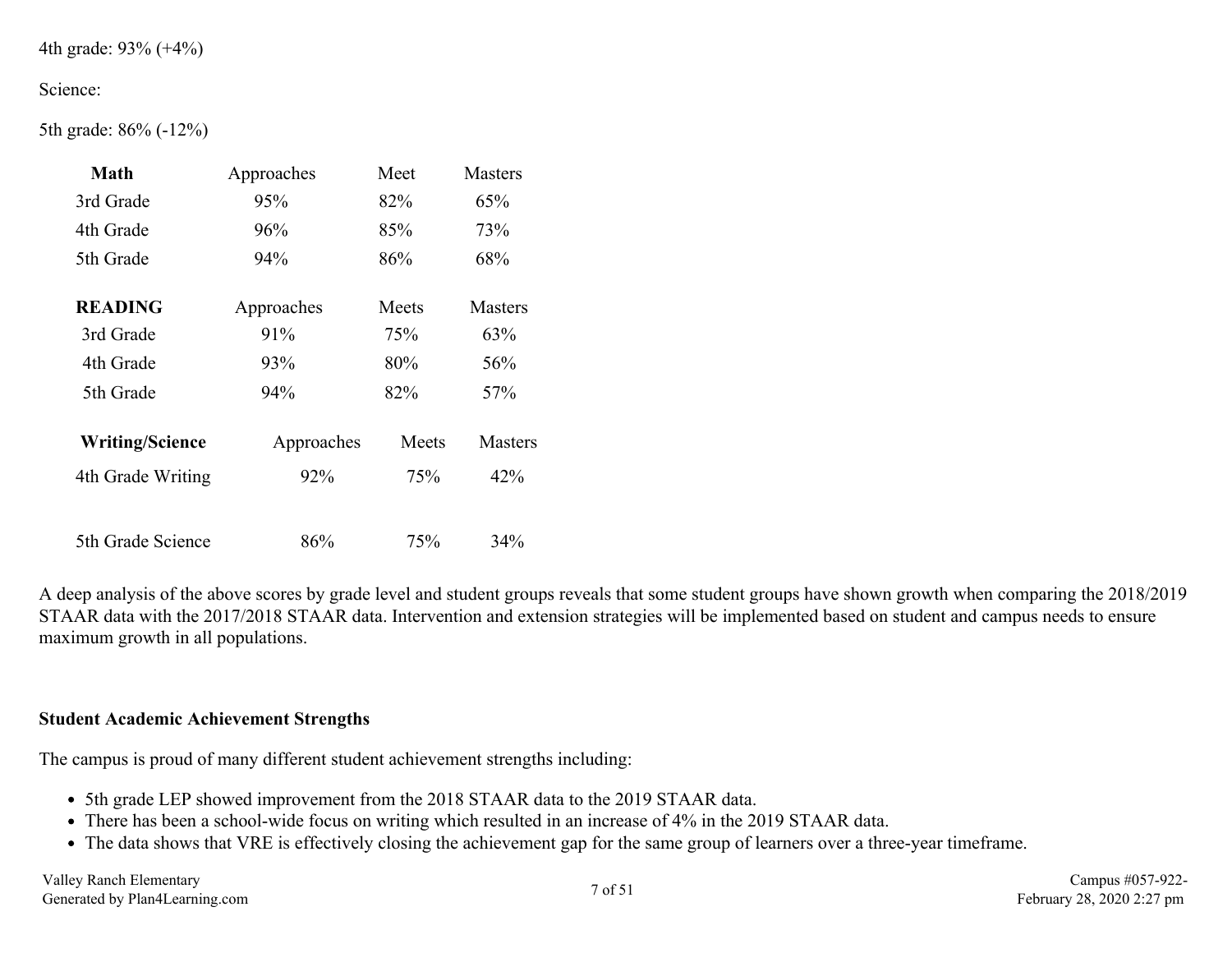### **Problem Statements Identifying Student Academic Achievement Needs**

**Problem Statement 1**: There is a need to increase Science STAAR scores as they decreased from 98% in 2018 to 85% in 2019. **Root Cause**: There is a high percent of EL Learners who need direct vocabulary instruction.

**Problem Statement 2**: There is a need for more students to move from meets to masters on the 5th Grade Science STAAR test. **Root Cause**: There is a high percent of EL learners with a high mobility rate .

**Problem Statement 3**: There is a need to incorporate Texas English Language Proficient Assessment System (TELPAS) data into instructional planning. **Root Cause**: There is a high percent of EL Learners on our campus.

**Problem Statement 4**: There is a need for 3-5 grade learners to meet the STAAR progress measure. **Root Cause**: There is a high percentage of EL learners and the campus mobility rate (17.1%).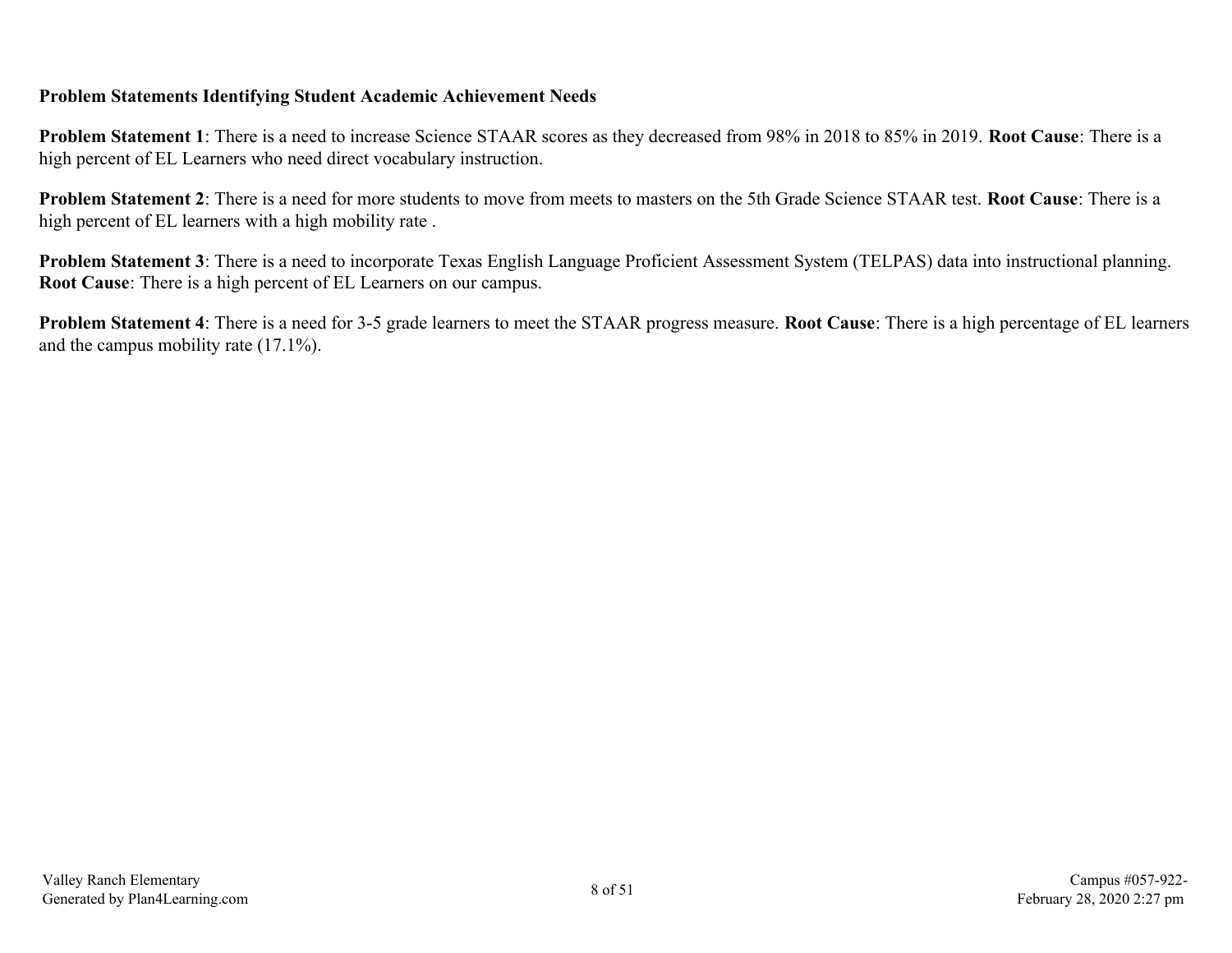# <span id="page-8-0"></span>**School Processes & Programs**

### **School Processes & Programs Summary**

The curriculum, instruction, and assessment focus at Valley Ranch Elementary are guided by the TEKS and Coppell ISD expectations. With the CISD Learning framework; the TEKS and CISD expectations promote collaboration, communication, creative thinking, critical thinking, information literacy, problem-solving, and social contribution.

Assessment is a critical component when it comes to decision making. Valley Ranch Elementary is implementing a pre-assessment, common formative assessment, and post-assessment format to ensure we are adequately addressing student needs and measuring student outcomes. Weekly team planning meetings and Professional Learning Community meetings are held to target lesson planning, address social emotional learning, Tier I strategies, data review, strategic planning and professional learning. Educators will be provided professional devolopment to utilize Schoology AMP to strengthen delivery of instruction.

Paraprofessionals are included in staff development activities. Grade levels are provided with a daily common planning time and provided with a Design Days 3-4 times per school year to address long-range goals and assessment development. Intervention time is built into the daily schedule to provide time for remediation and enrichment. Student progress is routinely monitored and instruction is adjusted accordingly.

Professional development needs are determined based on demonstrated and observed needs. Staff meetings are provided for all teaching staff to reinforce teacher learning by discussing training, implementation, and sharing articles. Teachers are encouraged to attend both district and out of district professional development to help build capacity. Multiple teacher leadership opportunities are offered at the campus and district level. Teachers observe each other in a collaborative learning spirit through Learning Walks in various grade levels to enhance student performance. Creating innovative learners who can actively find and solve problems is at the core of our focus. Programs such as Leader in Me, and various service learning opportunities, allow students to demonstrate connections with the greater Coppell/Valley Ranch community. We also believe all students should have the opportunity to be educated in an emotionally and physically safe environment. When data indicates that student learning is being impacted, Valley Ranch staff immediately work to determine the cause and adjust instruction and/or practices to ensure student success. Instructional time is protected for teachers and students in order to maximize instruction.

Valley Ranch Elementary has one cart of MacBook Airs (20) and enough iPads so that grades K-5 are at 1:1 ratio. These devices are used on a regular basis. Educators make a point of using technology whenever appropriate to enhance and/or demonstrate student learning. We also have a team of District Digital Learning Coaches who assists our teachers with exposure to new technology and designing classroom lessons using technology.

This year Valley Ranch Elementary is in the second year of the Leader In Me program. This program is based on Stephen Covey's book: "7 Habits of Highly Effective People." Learners, parents, and educators have embraced this philosophy and embedded it in our school culture. We have had training and will continue the Leader In Me training over the next two years.

There is a lack of School Resource Officer presence on our campus and police coverage in our community. Many attempts have been made to have an SRO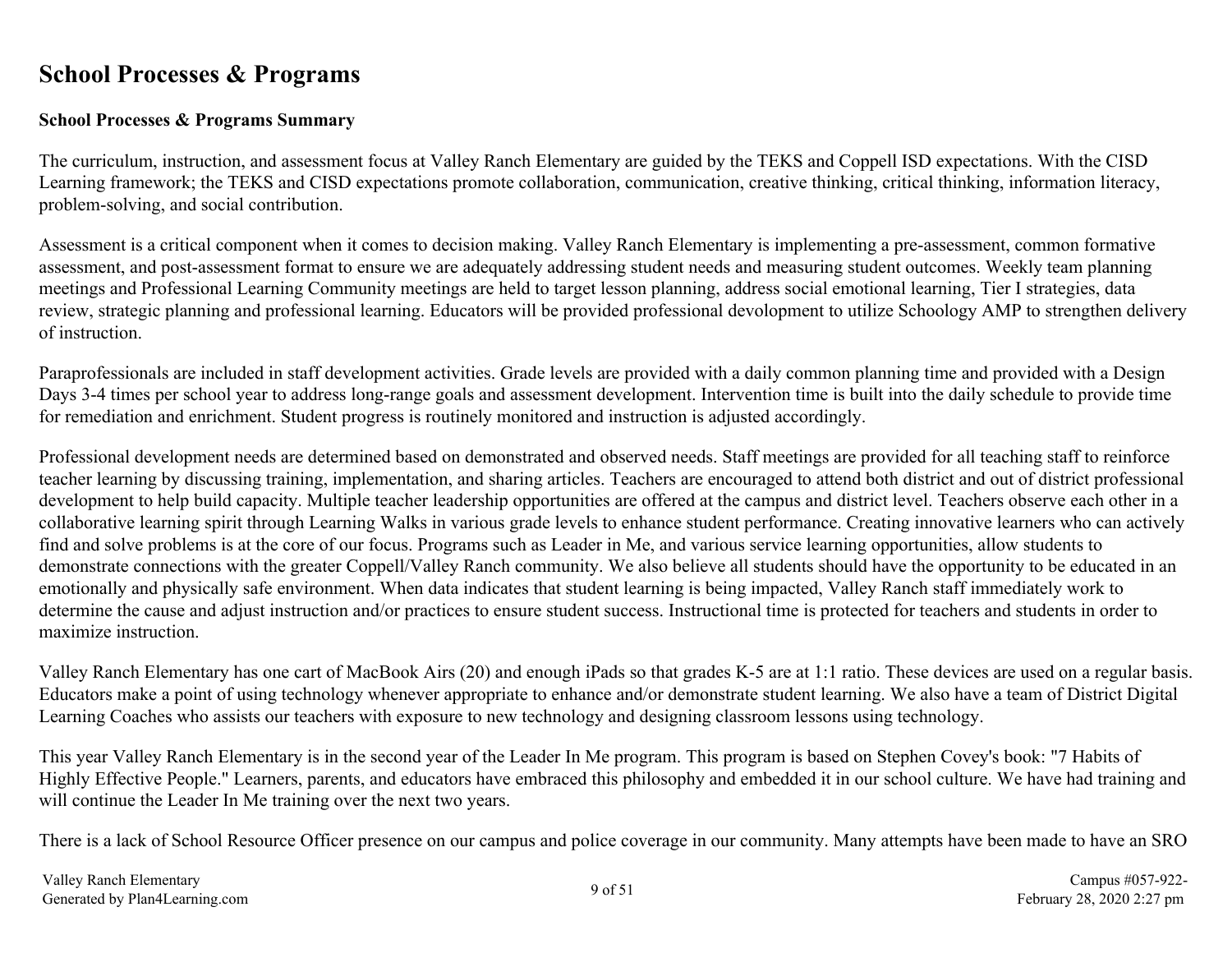available to our school.

#### **School Processes & Programs Strengths**

Valley Ranch Elementary's process and program strengths include:

- 1. Collaborative planning processes ensure equity in instruction. (example: Grade Level Design Days)
- 2. Relationship building between learners, educators, and parents enhances our school community and instructional integrity.
- 3. Ability to interpret and use common assessment data to drive instruction.
- 4. Educators are immersed in collaborative meetings where decisions are made to answer the four Professional Learning Community questions:
- a) What do we want our learners to know?
- b) How will they learn it?
- c) What do we do if they don't know it?
- d) What do we do if they already know it?

During this time our educators work together to write Common Formative Assessment (CFA), review data and determine next steps for learners. These Professional Learning Community meetings happen on a six-day rotation. The specials team is actively involved during this time with the learners to give an extension of learning for art, PE, and music. The specials team is also given time to collaborate in a Professional Learning Community to share ideas to address the social emotionals needs of all learners.

5. Leader In Me (LIM) supports direct teach lessons, student data binders (including goal setting), along with staff goal setting with accountability partners.

#### **Problem Statements Identifying School Processes & Programs Needs**

**Problem Statement 1**: Differentiated instructional practices need to be increased to ensure maximum student growth utilizing Texas English Language Proficient Assessment System data. **Root Cause**: Educators need to be checking for prior knowledge at the beginning of a unit through a pre-assessment process.

**Problem Statement 2**: The Common Formative Assessment (CFA) creation process needs to become more refined. **Root Cause**: There is a lack of

Valley Ranch Elementary Valley Ranch Elementary Campus #057-922-<br>Generated by Plan4Learning.com Campus #057-922-<br>February 28, 2020 2:27 pm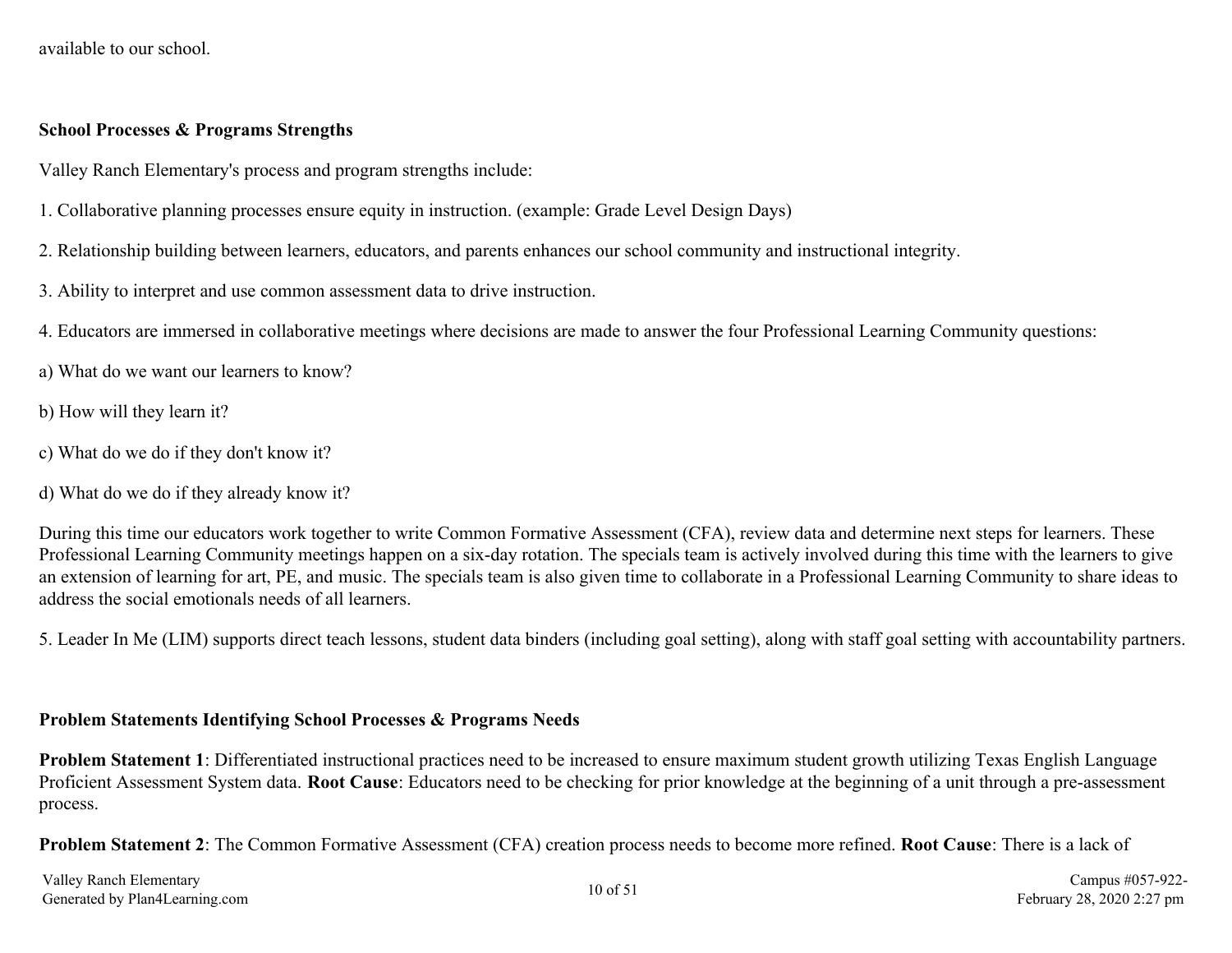understanding on how to create a Common Formative Assessment (CFA), interpret CFA data and then determine next steps.

**Problem Statement 3**: There is a need to continue with improving the school culture and climate as indicated in the teacher survey . **Root Cause**: There is not a consistent plan to address strengthening the school culture and climate.

**Problem Statement 4**: There is not a School Resource Officer assigned to our school. **Root Cause**: We are a Coppell ISD school, located in Irving, Texas.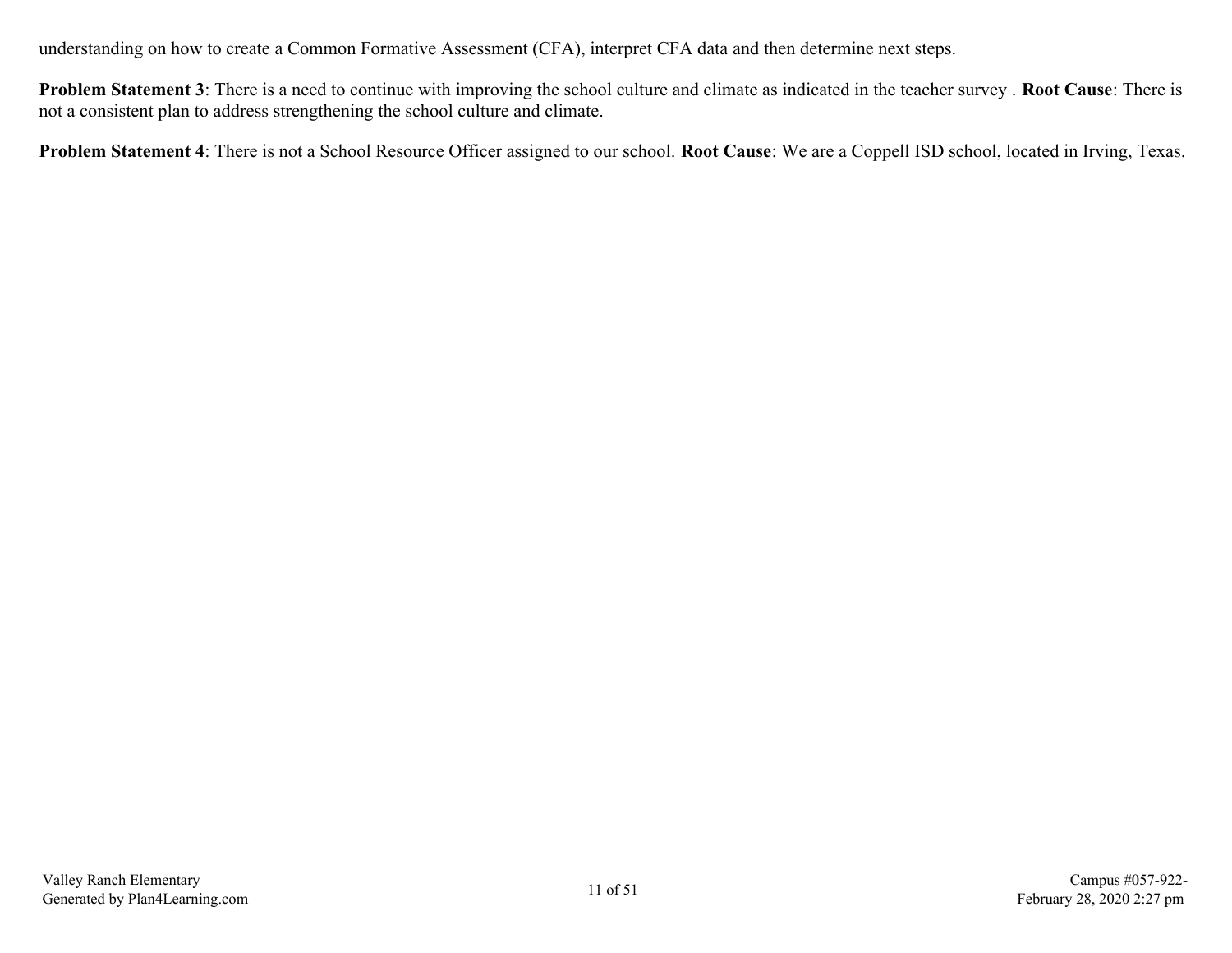# <span id="page-11-0"></span>**Perceptions**

## **Perceptions Summary**

Valley Ranch Elementary works to ensure our school is a family-friendly environment. Family involvement is a key component of learner success and it is imperative to us that we support parents by creating a climate that is responsive and communicative in nature allowing the school and family to work as partners in the educational process. Various opportunities for family engagement are offered each year. VRE has an active Parent Teacher Organization. The campus website is regularly updated with important information and serves as a repository for school-based schedules, forms, reporting procedures, contact links, etc. Valley Ranch Elementary is an extremely diverse community with over 28 spoken languages. Valley Ranch Elementary utilizes several social media outlets to help keep parents informed regarding the outstanding learning experiences occurring on our campus. Parent/community nights such as Meet the Teacher, Leader In Me Workshops, Curriculum Nights, fall and spring content based parent meetings and movie nights all serve to help bring parents and school staff together toward a common purpose. In addition, we encourage our parents to participate in professional development. For example, two parents participated in the August Leader In Me training. Parent Teacher Organizaqtion participated along with staff during a Leader In Me (LIM) training and taught the other parents during LIM training. Additionally, Ms. Khosla, VRE Librarian, hosts a book club for parents to encourage engagement.

VRE's parents, educators, and learners take pride in our school and the school's reputation for success. VRE is perceived to be a safe and positive environment with a strong focus on academic success and building character.

Our mobility rate is over 17% and is continuing to increase over previous years.

One of the core beliefs at Valley Ranch Elementary is that students learn best in an environment where relationships are carefully formed, differences are valued and mistakes are seen as opportunities to learn and grow. As a Leader In Me campus, we give learners leadership opportunities on a daily basis and practice the 7 Habits of Highly Effective People every day. The 7 Habits are practiced by the educators and the learners.

Campus discipline data reflects minimal office referrals with strong classroom management practices set in place by the educators. The educators dedicate time at the beginning of the school and are proactive in teaching and practicing routines, such as the First 8 Days of Leader In Me. This sets the foundation for the entire school year.

#### **Perceptions Strengths**

Valley Ranch Elementary has a multitude of culture and climate strengths.

- Active volunteer program which enhances parental commitment to our school
- Family events which focus on the importance of a positive relationship between home and school Special Friend's Day, Jump Rope for Heart, Grade Level Musicals, Field Days, etc.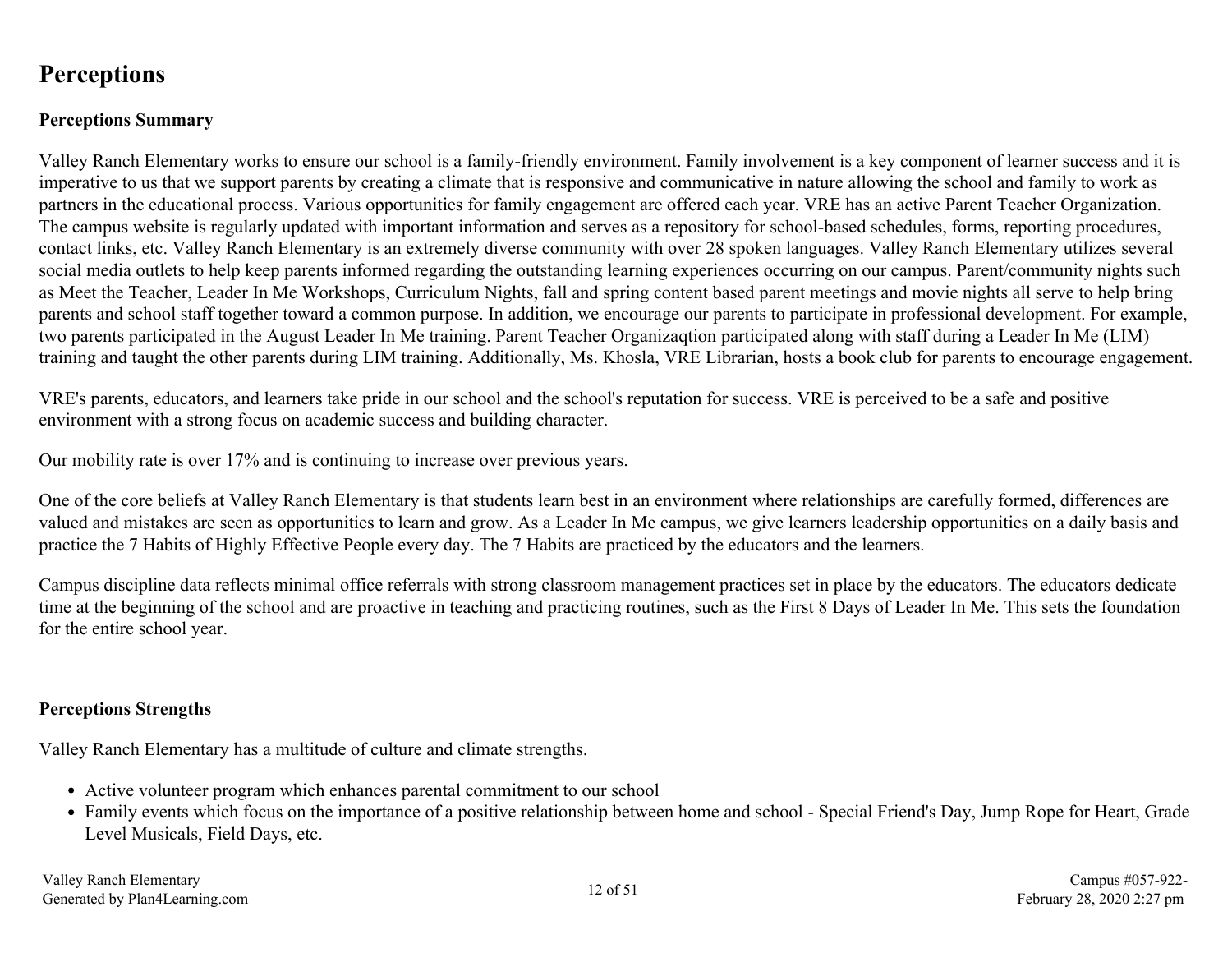- Variety of communication methods used to contact parents and keep them informed (weekly update, website, School Messenger/Parent Link)
- Utilization of parent volunteers to support special events (field day, science fair, book fair, community night)
- Maintaining relationships with business partners (Los Colinas Federal Credit Union, Omni Hotel)
- Campus Instructional Team
- Social media platforms
- Leader In Me to help with building leadership in learners
- Safe and Drug-Free Schools program emphasizing good character traits and making good decisions (Red Ribbon Week)
- Counseling program includes guidance lessons, reinforcement of core essentials and character, and new student lunches emphasizing good character traits and making good decisions.
- Use of Raptor to ensure the safety of our educators and learners
- Use of 4th and 5th-grade students as members of the Safety Patrol and Student Lighthouse for K-5 learners for various other leadership roles.
- Master schedule to ensure a limited number of students on the playground at a time

### **Problem Statements Identifying Perceptions Needs**

**Problem Statement 1**: Our school's mobility rate is 17.7% , which is the highest in the district. **Root Cause**: Our school is located in a transient area with many apartment complexes and our parents whose employment is determined by work visas.

**Problem Statement 2**: Valley Ranch Elementary will continue to engage families and encourage community partnerships. **Root Cause**: Families are often unfamiliar with the expectations and practices of the US school system.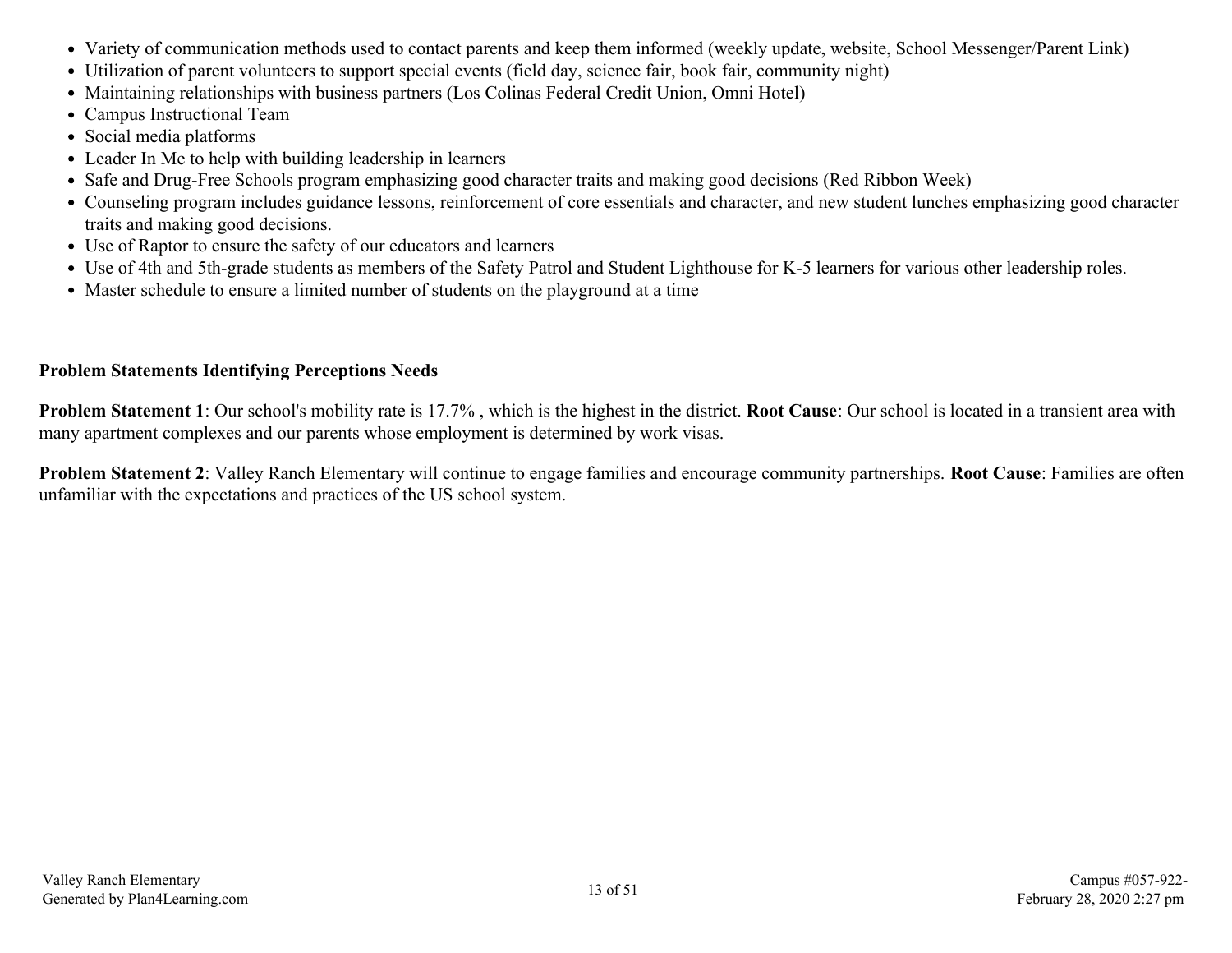# **Priority Problem Statements**

<span id="page-13-0"></span>**Problem Statement 1**: There is an increase of learners who continue to be tardy to school on a daily basis. **Root Cause 1**: Lack of urgency from some families in getting learners to school on time. **Problem Statement 1 Areas**: Demographics

**Problem Statement 2**: Our mobility rate is 17.7%, as compared to the state at 16.2% and the district at 6.9%. **Root Cause 2**: Job relocation for parents, family in India, purchase a home, visas have expired. **Problem Statement 2 Areas**: Demographics

**Problem Statement 3**: Our school's mobility rate is 17.7%, which is the highest in the district. **Root Cause 3**: Our school is located in a transient area with many apartment complexes and our parents whose employment is determined by work visas. **Problem Statement 3 Areas**: Perceptions

**Problem Statement 4**: Differentiated instructional practices need to be increased to ensure maximum student growth utilizing Texas English Language Proficient Assessment System data. **Root Cause 4**: Educators need to be checking for prior knowledge at the beginning of a unit through a pre-assessment process. **Problem Statement 4 Areas**: School Processes & Programs

**Problem Statement 5:** The Common Formative Assessment (CFA) creation process needs to become more refined. **Root Cause 5**: There is a lack of understanding on how to create a Common Formative Assessment (CFA), interpret CFA data and then determine next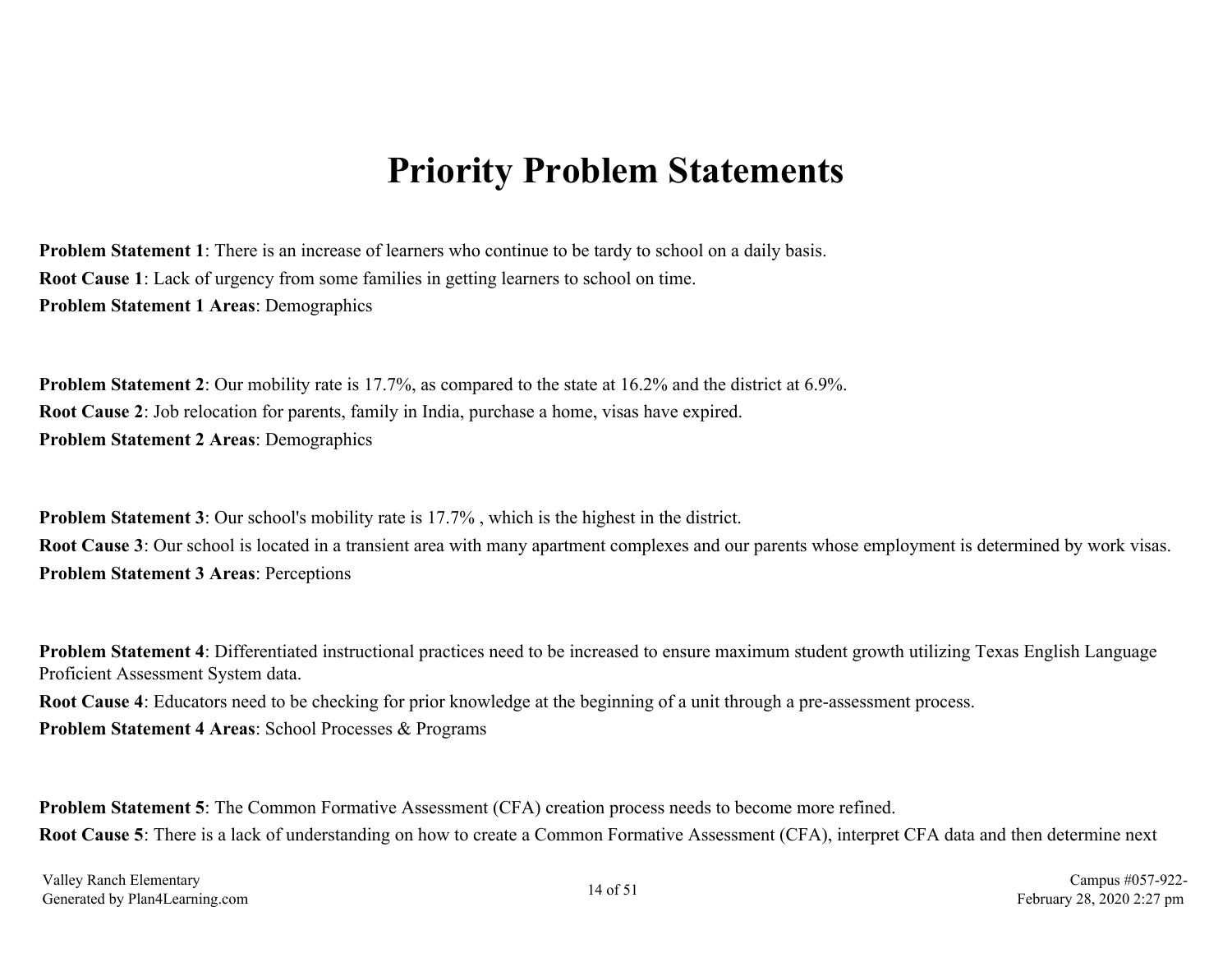steps.

**Problem Statement 5 Areas**: School Processes & Programs

**Problem Statement 6**: There is a need for 3-5 grade learners to meet the STAAR progress measure. **Root Cause 6**: There is a high percentage of EL learners and the campus mobility rate (17.1%). **Problem Statement 6 Areas**: Student Academic Achievement

**Problem Statement 7**: Valley Ranch Elementary will continue to engage families and encourage community partnerships. **Root Cause 7**: Families are often unfamiliar with the expectations and practices of the US school system. **Problem Statement 7 Areas**: Perceptions

**Problem Statement 8**: There is a need to continue with improving the school culture and climate as indicated in the teacher survey. **Root Cause 8**: There is not a consistent plan to address strengthening the school culture and climate. **Problem Statement 8 Areas**: School Processes & Programs

**Problem Statement 9**: There is not a School Resource Officer assigned to our school. **Root Cause 9**: We are a Coppell ISD school, located in Irving, Texas. **Problem Statement 9 Areas**: School Processes & Programs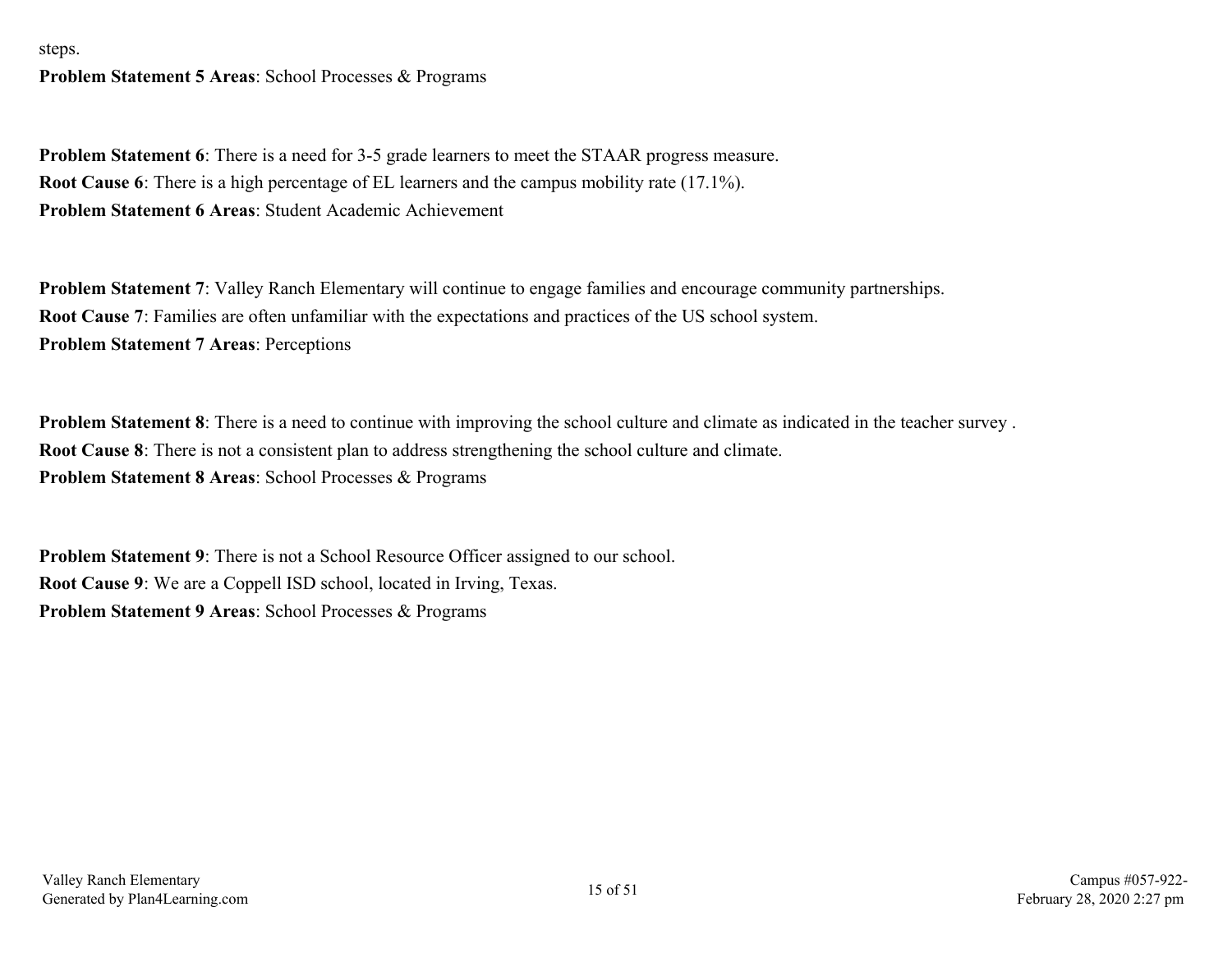# **Comprehensive Needs Assessment Data Documentation**

<span id="page-15-0"></span>The following data were used to verify the comprehensive needs assessment analysis:

## **Improvement Planning Data**

- District goals
- Campus Performance Objectives Summative Review from previous year
- Current and/or prior year(s) campus and/or district improvement plans
- Campus and/or district planning and decision making committee(s) meeting data
- State and federal planning requirements

#### **Accountability Data**

- Texas Academic Performance Report (TAPR) data
- Accountability Distinction Designations
- Federal Report Card Data

### **Student Data: Assessments**

- State and federally required assessment information (e.g. curriculum, eligibility, format, standards, accommodations, TEA information)
- State of Texas Assessments of Academic Readiness (STAAR) current and longitudinal results, including all versions
- STAAR Released Test Ouestions
- Texas English Language Proficiency Assessment System (TELPAS) results
- Student Success Initiative (SSI) data for Grades 5 and 8
- Local diagnostic reading assessment data
- SSI: Istation Indicators of Progress (ISIP) accelerated reading assessment data for Grades 3-5 (TEA approved statewide license)
- Local diagnostic math assessment data
- Running Records results
- Observation Survey results
- Istation Indicators of Progress (ISIP) reading assessment data for Grades PK-2

### **Student Data: Student Groups**

- STEM/STEAM data
- Dyslexia Data

#### **Student Data: Behavior and Other Indicators**

• Completion rates and/or graduation rates data

Valley Ranch Elementary Valley Ranch Elementary Campus #057-922-<br>Generated by Plan4Learning.com **16 of 51** Campus #057-922-<br>February 28, 2020 2:27 pm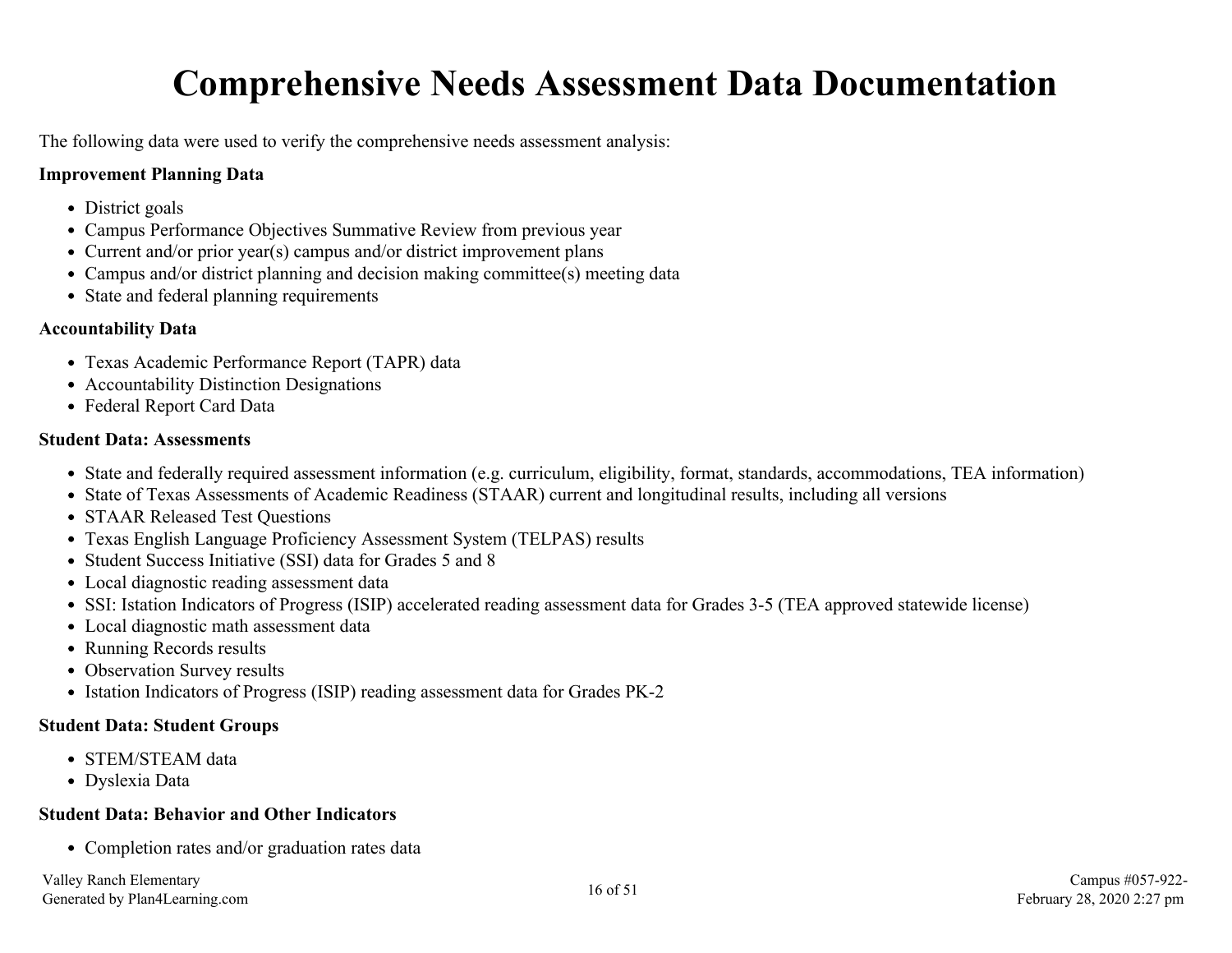- Attendance data
- Mobility rate, including longitudinal data
- Discipline records
- Student surveys and/or other feedback

## **Employee Data**

- Professional learning communities (PLC) data
- Staff surveys and/or other feedback
- Teacher/Student Ratio
- Campus leadership data
- Campus department and/or faculty meeting discussions and data
- Professional development needs assessment data
- Evaluation(s) of professional development implementation and impact

# **Parent/Community Data**

- Parent surveys and/or other feedback
- Parent engagement rate
- Community surveys and/or other feedback

## **Support Systems and Other Data**

- Processes and procedures for teaching and learning, including program implementation
- Capacity and resources data
- Budgets/entitlements and expenditures data
- Study of best practices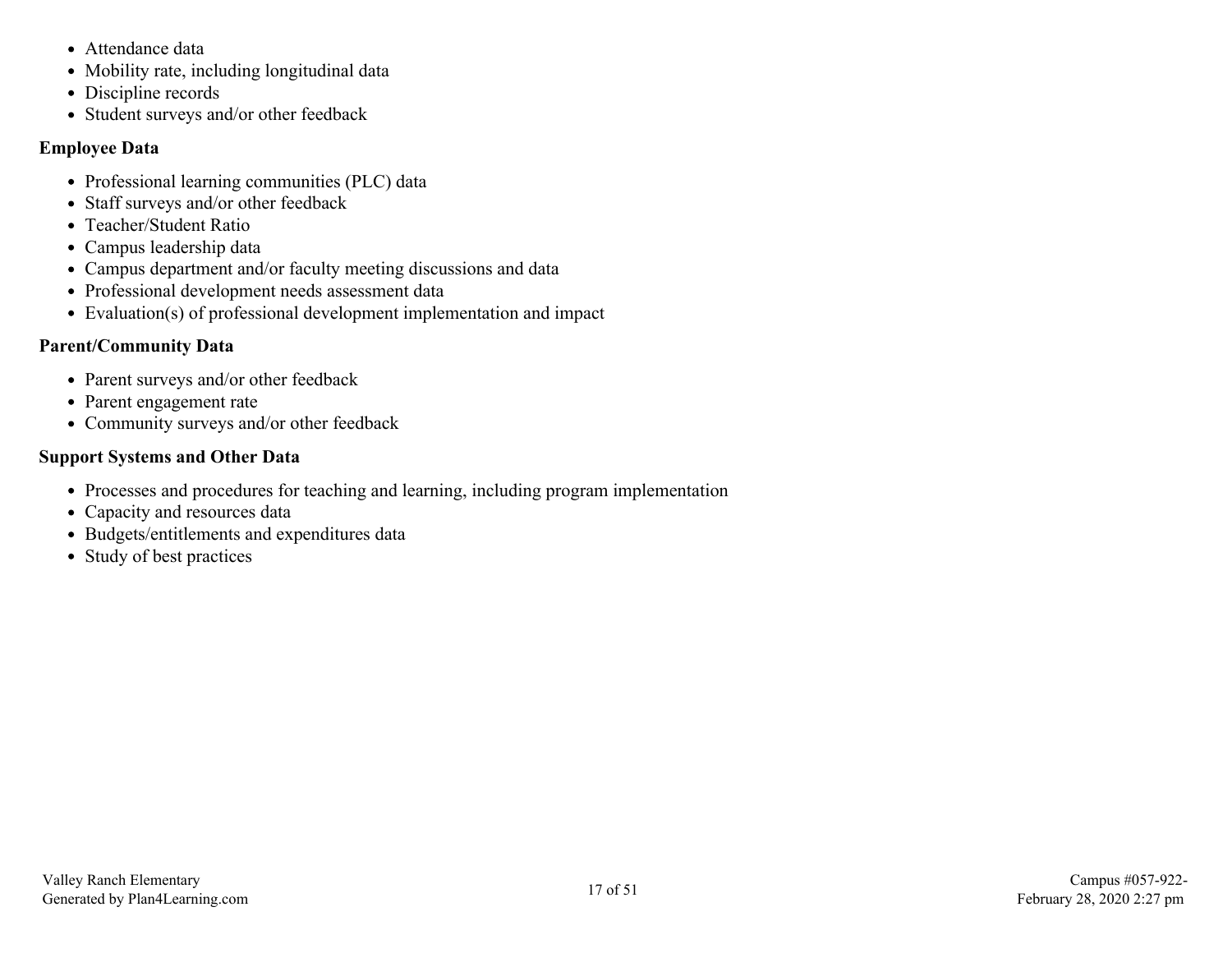# **Goals**

# <span id="page-17-0"></span>**Goal 1: Personal Growth and Experiences: We as CISD will achieve our full potential by learning at high levels and taking ownership of our learning.**

**Performance Objective 1:** All K-5th grade learners will be provided high quality Tier I instruction that is aligned to the TEKS.

**Evaluation Data Source(s) 1:** UbD Units and Plans, Common Formative Assessment data, Classroom Observations, CISD ELAR Look For Document

**Summative Evaluation 1:**

|                                                                                                                                                                                                                             |                                                                                                                                          |                                                              | <b>Reviews</b> |           |     |                  |  |
|-----------------------------------------------------------------------------------------------------------------------------------------------------------------------------------------------------------------------------|------------------------------------------------------------------------------------------------------------------------------------------|--------------------------------------------------------------|----------------|-----------|-----|------------------|--|
| <b>Strategy Description</b>                                                                                                                                                                                                 | <b>Monitor</b>                                                                                                                           | <b>Strategy's Expected Result/Impact</b>                     |                | Formative |     | <b>Summative</b> |  |
|                                                                                                                                                                                                                             |                                                                                                                                          |                                                              | <b>Nov</b>     | Feb       | Apr | June             |  |
| 1) Educators and administrators will work<br>collaboratively in a continuous cycle to address and<br>respond to the four questions for each Valley Ranch<br>learner through the Professional Learning Community<br>process. | Campus<br>Administration,<br>Instructional Coach,<br><b>Gifted Talent</b><br>Facilitator, ESL<br>Facilitator,<br>Librarian,<br>Educators | - High quality Tier I instruction for learners               | 75%            | 85%       |     |                  |  |
|                                                                                                                                                                                                                             |                                                                                                                                          | <b>Problem Statements: School Processes &amp; Programs 1</b> |                |           |     |                  |  |
| 2) Instructional leaders will provide professional<br>learning and support for classroom educators in<br>implementing Tier I instructional strategies.                                                                      | Campus<br>Administration,<br>Instructional Coach,<br>GTi Facilitator,<br><b>ESL</b> Facilitator,<br>Librarian,<br>Counselor              | - High quality Tier I instruction for learners               | 75%            | 85%       |     |                  |  |
|                                                                                                                                                                                                                             |                                                                                                                                          | Problem Statements: Student Academic Achievement 4           |                |           |     |                  |  |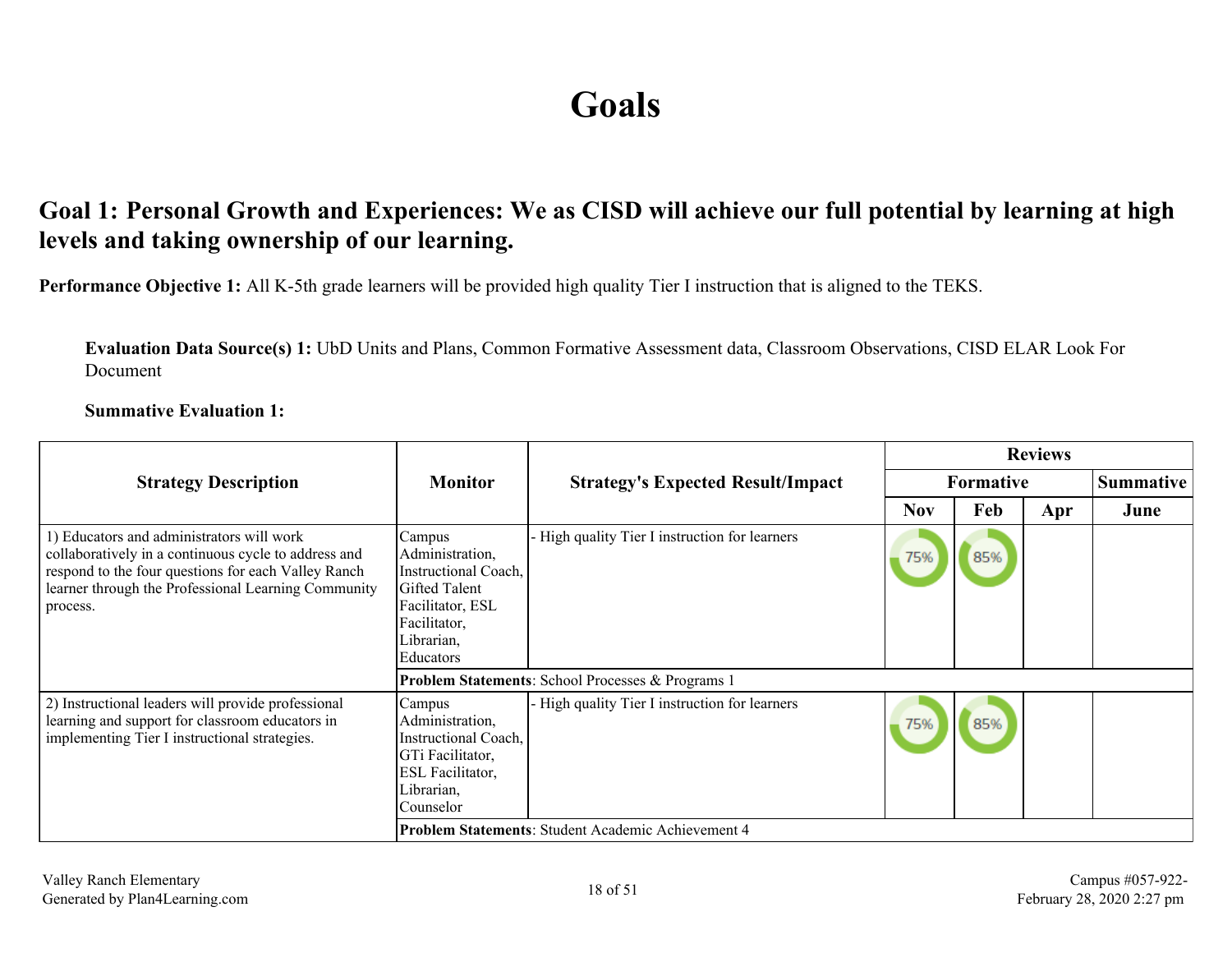|                                                                                                                                                                                                                                             |                                                                                                                             |                                                                                                                                                        | <b>Reviews</b>   |      |      |                  |
|---------------------------------------------------------------------------------------------------------------------------------------------------------------------------------------------------------------------------------------------|-----------------------------------------------------------------------------------------------------------------------------|--------------------------------------------------------------------------------------------------------------------------------------------------------|------------------|------|------|------------------|
| <b>Strategy Description</b>                                                                                                                                                                                                                 | <b>Monitor</b>                                                                                                              | <b>Strategy's Expected Result/Impact</b>                                                                                                               | <b>Formative</b> |      |      | <b>Summative</b> |
|                                                                                                                                                                                                                                             |                                                                                                                             |                                                                                                                                                        | <b>Nov</b>       | Feb  | Apr  | June             |
| 3) Educators will utilize PrimeTime to unpack<br>standards, determine what proficiency looks like,<br>develop common assessments, analyze common<br>assessment, and plan for intervention and enrichment<br>on a six-day rotation schedule. | Campus<br>Administration,<br><b>Instructional Coach.</b><br>GTi Facilitator,<br>ESL Facilitator,<br>Librarian,<br>Educators | -Learners will demonstrate mastery of grade level<br>standards.<br>-Educators will share and implement best practices based<br>on team collaboration.  | 85%              | 100% | 100% |                  |
|                                                                                                                                                                                                                                             |                                                                                                                             | Problem Statements: School Processes & Programs 1                                                                                                      |                  |      |      |                  |
| 4) The educator will be provided Design Days in order<br>to provide engaging and quality Tier I instruction.                                                                                                                                | Campus<br>Administrators,<br><b>Instructional Coach.</b><br>GTi Facilitator,<br>ESL Facilitator,<br>Librarian,<br>Educators | -Learners will demonstrate mastery of grade level<br>standards.<br>- Educators will share and implement best practices<br>based on team collaboration. | 100%             | 100% | 100% |                  |
|                                                                                                                                                                                                                                             |                                                                                                                             | Problem Statements: School Processes & Programs 1                                                                                                      |                  |      |      |                  |
| 5) Educators will support ESL students by monitoring<br>Texas English Language Proficiency Assessment<br>System (TELPAS)<br>that support reading, writing, listening and speaking.                                                          | Campus<br>Administrators,<br><b>Instructional Coach,</b><br>GTi Facilitator,<br>ESL Facilitator,<br>Librarian,<br>Educators | -Learners will demonstrate mastery of grade level<br>standards.                                                                                        |                  | 85%  |      |                  |
| Problem Statements: School Processes & Programs 1                                                                                                                                                                                           |                                                                                                                             |                                                                                                                                                        |                  |      |      |                  |
| 100%<br>0%<br>$=$ Accomplished<br>$=$ Continue/Modify<br>$=$ No Progress<br>$=$ Discontinue                                                                                                                                                 |                                                                                                                             |                                                                                                                                                        |                  |      |      |                  |

#### **Performance Objective 1 Problem Statements:**

## **Student Academic Achievement**

**Problem Statement 4**: There is a need for 3-5 grade learners to meet the STAAR progress measure. **Root Cause 4**: There is a high percentage of EL learners and the campus mobility rate (17.1%).

#### **School Processes & Programs**

**Problem Statement 1**: Differentiated instructional practices need to be increased to ensure maximum student growth utilizing Texas English Language Proficient Assessment System data. **Root Cause 1**: Educators need to be checking for prior knowledge at the beginning of a unit through a pre-assessment process.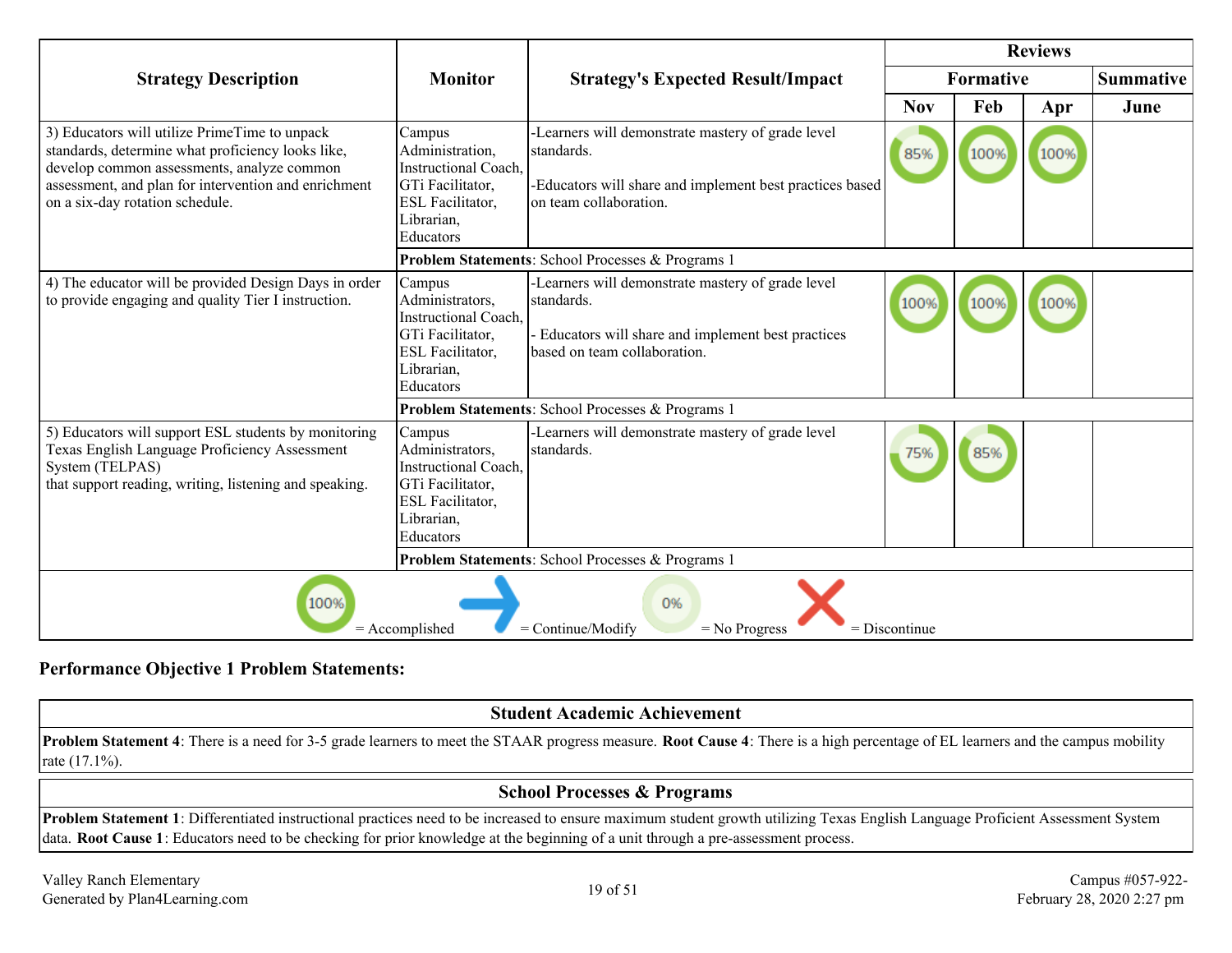Goal 1: Personal Growth and Experiences: We as CISD will achieve our full potential by learning at high levels and taking ownership of our learning.

**Performance Objective 2:** Multiple modalities of qualitative and quantitative data will be analyzed and utilized to respond to the needs of all learners.

**Evaluation Data Source(s) 2:** BOY/MOY/EOY district assessment data, Common formative assessments, flexible groups, Learner interest surveys, RTI data, STAAR Data, TELPAS data

#### **Summative Evaluation 2:**

|                                                                                                                                                                                                           |                                                                                                     |                                                                                                                                                                                                                                                                                                    | <b>Reviews</b>   |     |     |                  |  |
|-----------------------------------------------------------------------------------------------------------------------------------------------------------------------------------------------------------|-----------------------------------------------------------------------------------------------------|----------------------------------------------------------------------------------------------------------------------------------------------------------------------------------------------------------------------------------------------------------------------------------------------------|------------------|-----|-----|------------------|--|
| <b>Strategy Description</b>                                                                                                                                                                               | <b>Monitor</b>                                                                                      | <b>Strategy's Expected Result/Impact</b>                                                                                                                                                                                                                                                           | <b>Formative</b> |     |     | <b>Summative</b> |  |
|                                                                                                                                                                                                           |                                                                                                     |                                                                                                                                                                                                                                                                                                    | <b>Nov</b>       | Feb | Apr | June             |  |
| 1) Data analysis protocols will be identified and utilized<br>to enhance student learning outcomes                                                                                                        | Campus<br>Administration,<br>Instructional Coach,<br>Educators                                      | -Use of data analysis protocol<br>Support for the implementation of data analysis<br>protocols from the Instructional Coach.<br>-Professional Learning Community data<br>-Increased student achievement                                                                                            | 50%              | 75% |     |                  |  |
|                                                                                                                                                                                                           |                                                                                                     | <b>Problem Statements: Student Academic Achievement 4</b>                                                                                                                                                                                                                                          |                  |     |     |                  |  |
| 2) K-5 educators will utilize MAP results twice a year<br>to monitor student growth, CFAs as well as classroom<br>observations in order to collaboratively provide timely<br>intervention and enrichment. | Campus<br>Administrators,<br>GTi Facilitator,<br><b>ESL Facilitator,</b><br>Librarian,<br>Educators | -K-5 educators will complete assessments and track data<br>to determine learners that need additional support and<br>Instructional Coach, those who need enrichment.<br>-Common Intervention time will be implemented across<br>grade levels<br>-Learners' instruction is differentiated as needed | 70%              | 85% |     |                  |  |
|                                                                                                                                                                                                           |                                                                                                     | <b>Problem Statements: School Processes &amp; Programs 1</b>                                                                                                                                                                                                                                       |                  |     |     |                  |  |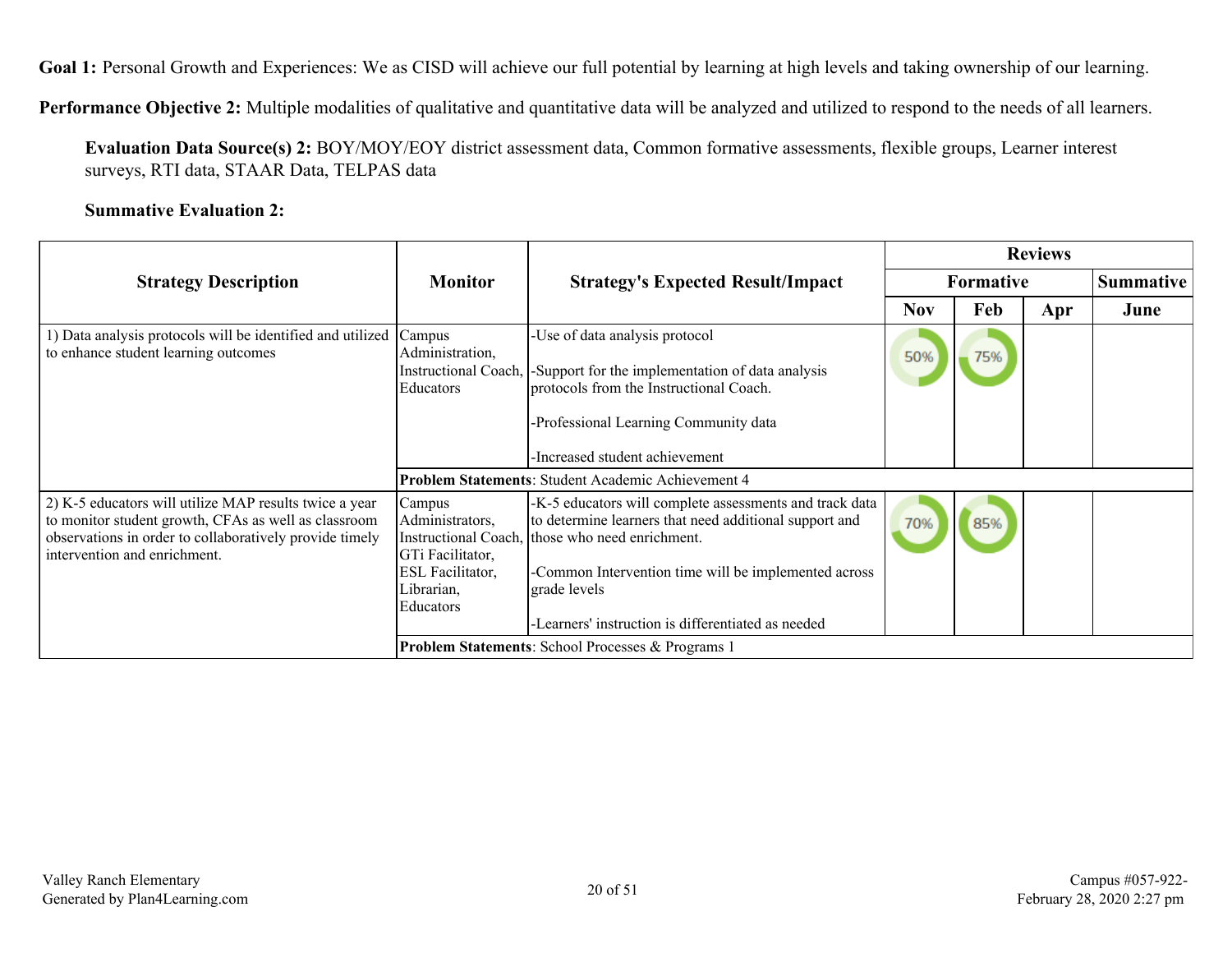|                                                                                                                                                           |                                                                                                                             |                                                                                        | <b>Reviews</b> |                  |      |                  |
|-----------------------------------------------------------------------------------------------------------------------------------------------------------|-----------------------------------------------------------------------------------------------------------------------------|----------------------------------------------------------------------------------------|----------------|------------------|------|------------------|
| <b>Strategy Description</b>                                                                                                                               | <b>Monitor</b>                                                                                                              | <b>Strategy's Expected Result/Impact</b>                                               |                | <b>Formative</b> |      | <b>Summative</b> |
|                                                                                                                                                           |                                                                                                                             |                                                                                        | <b>Nov</b>     | Feb              | Apr  | June             |
| 3) Resources educators have access to include:<br>-iStation<br>- Dreambox<br>-DRA<br>$-RAZ$<br>- Reflex Math<br>-Gizmos<br>- Brain Pop Jr.<br>- Brain Pop | Campus<br>Administrators,<br><b>Instructional Coach,</b><br>GTi Facilitator,<br>ESL Facilitator,<br>Librarian,<br>Educators | Learners' instruction is differentiated as needed through<br>the use of technology.    | 100%           | 100%             | 100% |                  |
| - Tumble Books<br>- PebbleGo<br>- Education Galaxy                                                                                                        |                                                                                                                             | Problem Statements: School Processes & Programs 1                                      |                |                  |      |                  |
| 4) Implement a school wide Wildly Important Goal<br>(WIG) that will monitor growth in the area of reading.                                                | Campus<br>Administrators,<br><b>Instructional Coach,</b><br>GTi Facilitator,<br>ESL Facilitator,<br>Librarian,<br>Educators | Learners' growth will be monitored and measured<br>monthly to ensure academic success. | 80%            | 90%              |      |                  |
|                                                                                                                                                           |                                                                                                                             | Problem Statements: Student Academic Achievement 4                                     |                |                  |      |                  |
| 5) The team Wildly Important<br>Goal (WIG) will be established to help monitor<br>individual class reading goals through monthly<br>assessments.          | Campus<br>Administrators,<br><b>Instructional Coach,</b><br>GTi Facilitator,<br>ESL Facilitator,<br>Librarian,<br>Educators | Learners' growth will be monitored and measured<br>monthly to ensure academic success. | 80%            | 100%             | 100% |                  |
|                                                                                                                                                           |                                                                                                                             | Problem Statements: Student Academic Achievement 4                                     |                |                  |      |                  |
| 100%<br>0%<br>$=$ Continue/Modify<br>$=$ Accomplished<br>$=$ No Progress<br>$=$ Discontinue                                                               |                                                                                                                             |                                                                                        |                |                  |      |                  |

# **Performance Objective 2 Problem Statements:**

| <b>Student Academic Achievement</b>                                                                                                                                                     |  |  |  |  |  |  |
|-----------------------------------------------------------------------------------------------------------------------------------------------------------------------------------------|--|--|--|--|--|--|
| <b>Problem Statement 4</b> : There is a need for 3-5 grade learners to meet the STAAR progress measure. Root Cause 4: There is a high percentage of EL learners and the campus mobility |  |  |  |  |  |  |
| rate $(17.1\%)$ .                                                                                                                                                                       |  |  |  |  |  |  |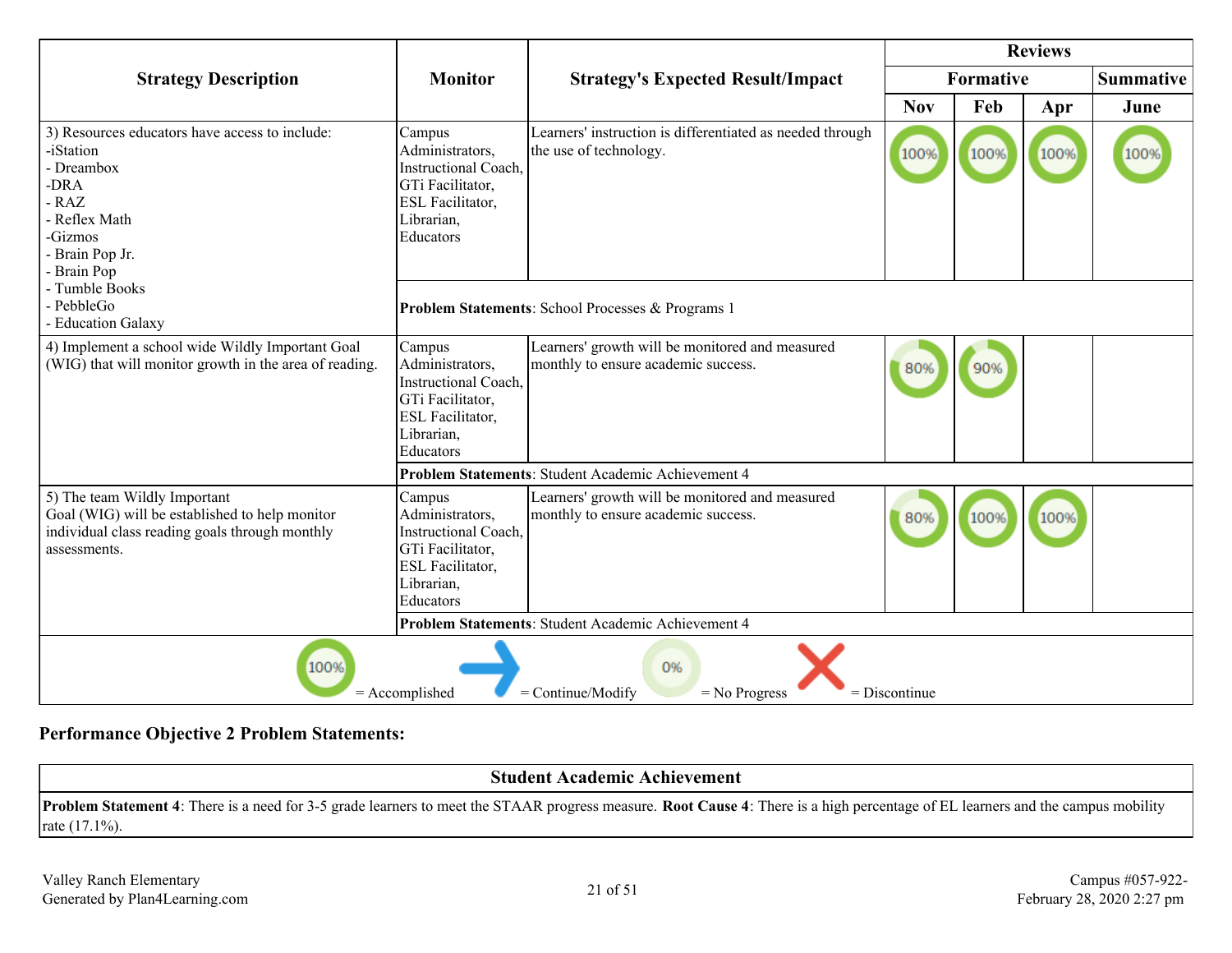#### **School Processes & Programs**

**Problem Statement 1**: Differentiated instructional practices need to be increased to ensure maximum student growth utilizing Texas English Language Proficient Assessment System data. **Root Cause 1**: Educators need to be checking for prior knowledge at the beginning of a unit through a pre-assessment process.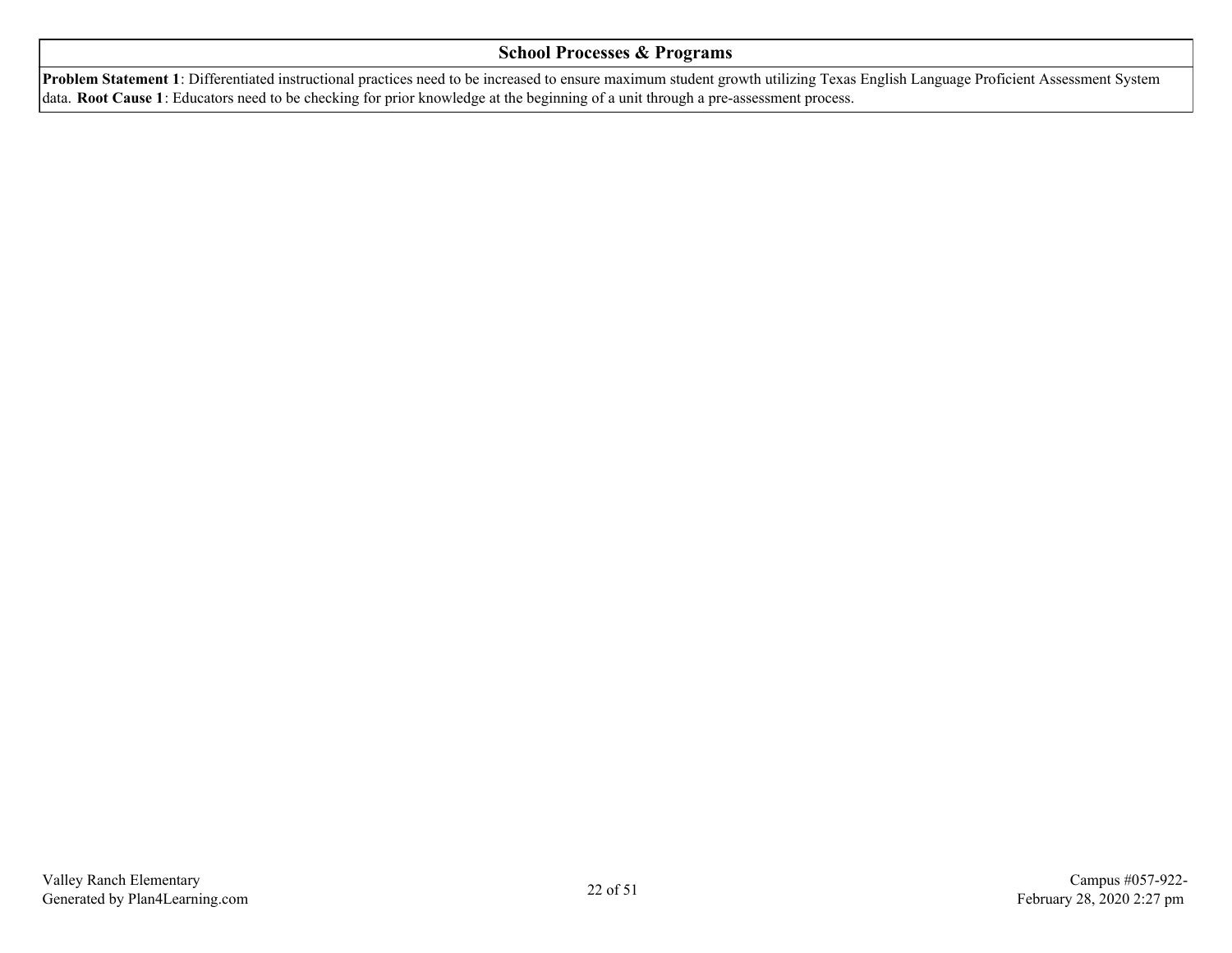Goal 1: Personal Growth and Experiences: We as CISD will achieve our full potential by learning at high levels and taking ownership of our learning.

**Performance Objective 3:** Meaningful relationships that promote efficacy and achievement of all learners will be established and maintained.

**Evaluation Data Source(s) 3:** Educator and learner surveys, Classroom observations

#### **Summative Evaluation 3:**

|                                                                                                                                         |                                                                                                                             |                                                                                                                                                                                                                                                                                                                                                    | <b>Reviews</b> |                  |      |                  |
|-----------------------------------------------------------------------------------------------------------------------------------------|-----------------------------------------------------------------------------------------------------------------------------|----------------------------------------------------------------------------------------------------------------------------------------------------------------------------------------------------------------------------------------------------------------------------------------------------------------------------------------------------|----------------|------------------|------|------------------|
| <b>Strategy Description</b>                                                                                                             | <b>Monitor</b>                                                                                                              | <b>Strategy's Expected Result/Impact</b>                                                                                                                                                                                                                                                                                                           |                | <b>Formative</b> |      | <b>Summative</b> |
|                                                                                                                                         |                                                                                                                             |                                                                                                                                                                                                                                                                                                                                                    | <b>Nov</b>     | Feb              | Apr  | June             |
| 1) Implement year 2 (Aligning Academics) of Leader in<br>Me campus wide, including increased parent<br>involvement and support.         | Campus<br>Administration,<br>PTO, Educators,<br>Counselor,<br>Community<br>Members                                          | -Increased leadership opportunities for learners at all<br>grade levels on campus<br>-Increase opportunities to build leadership with learners,<br>educators and parents<br>-Learners and educators will have daily activities<br>focused around the 7 Habits of Highly Effective People<br>which will enhance the culture of our school community | 80%            | 90%              |      |                  |
|                                                                                                                                         | <b>Problem Statements: Perceptions 2</b>                                                                                    |                                                                                                                                                                                                                                                                                                                                                    |                |                  |      |                  |
| 2) Social Emotional Needs (SEL) of the students will be<br>addressed through out the year and resources provided<br>to staff as needed. | Campus<br>Administrators,<br>Instructional Coach,<br>GTi Facilitator,<br>ESL Facilitator,<br>Librarian,<br>Educators        | LIM will impact students throughout the school year.                                                                                                                                                                                                                                                                                               | 100%           | 100%             | 100% |                  |
|                                                                                                                                         |                                                                                                                             | Problem Statements: School Processes & Programs 3                                                                                                                                                                                                                                                                                                  |                |                  |      |                  |
| 3) Restorative Practices will be introduced to our<br>educators for implementation.                                                     | Campus<br>Administrators,<br><b>Instructional Coach,</b><br>GTi Facilitator,<br>ESL Facilitator,<br>Librarian,<br>Educators | Restorative practices will impact students throughout the<br>school year.                                                                                                                                                                                                                                                                          | 70%            | 100%             | 100% |                  |
|                                                                                                                                         |                                                                                                                             | Problem Statements: School Processes & Programs 1                                                                                                                                                                                                                                                                                                  |                |                  |      |                  |
| 100%<br>0%<br>$=$ Continue/Modify<br>$=$ Accomplished<br>$=$ No Progress<br>$=$ Discontinue                                             |                                                                                                                             |                                                                                                                                                                                                                                                                                                                                                    |                |                  |      |                  |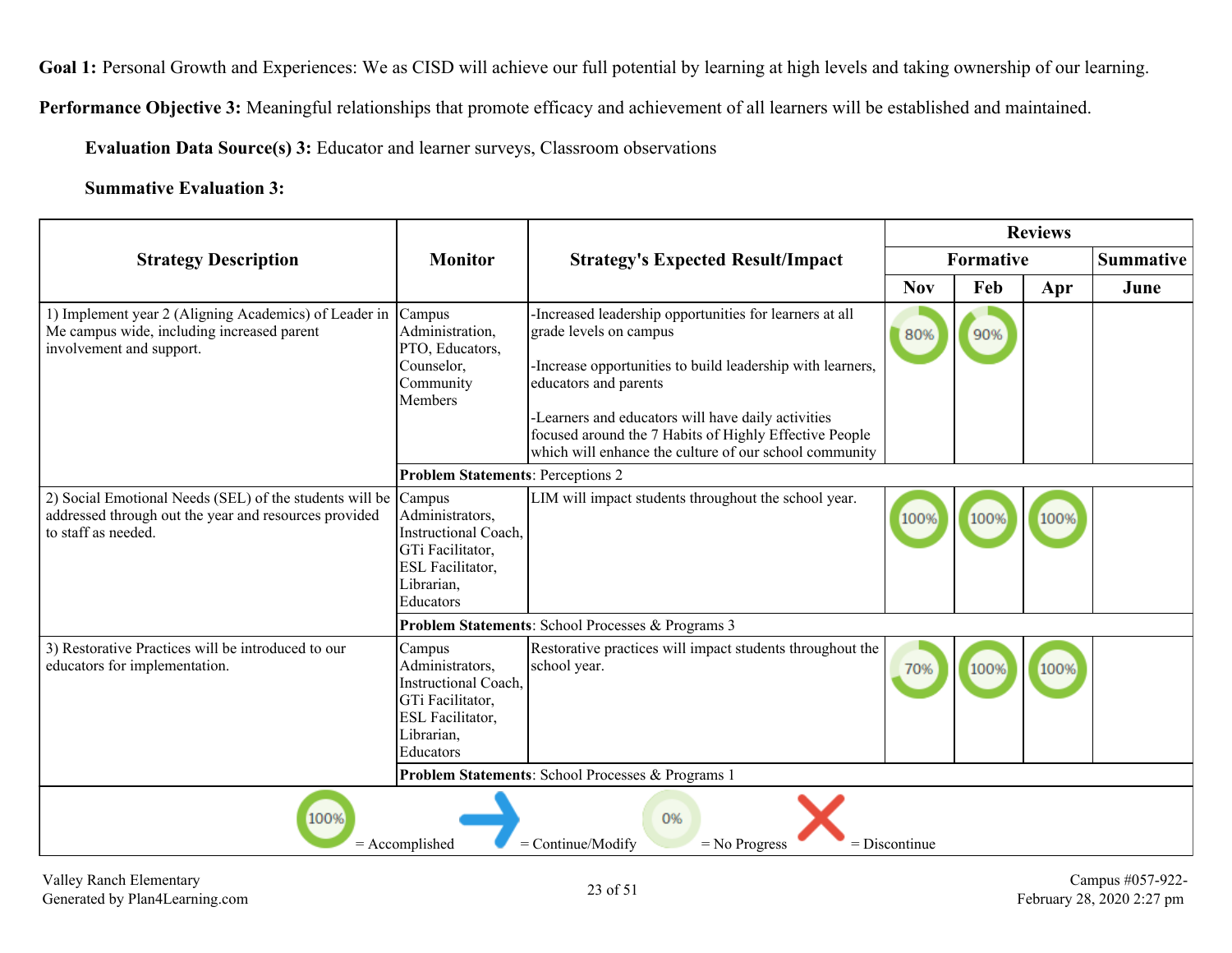#### **School Processes & Programs**

**Problem Statement 1**: Differentiated instructional practices need to be increased to ensure maximum student growth utilizing Texas English Language Proficient Assessment System data. **Root Cause 1**: Educators need to be checking for prior knowledge at the beginning of a unit through a pre-assessment process.

**Problem Statement 3**: There is a need to continue with improving the school culture and climate as indicated in the teacher survey. **Root Cause 3**: There is not a consistent plan to address strengthening the school culture and climate.

#### **Perceptions**

**Problem Statement 2**: Valley Ranch Elementary will continue to engage families and encourage community partnerships. **Root Cause 2**: Families are often unfamiliar with the expectations and practices of the US school system.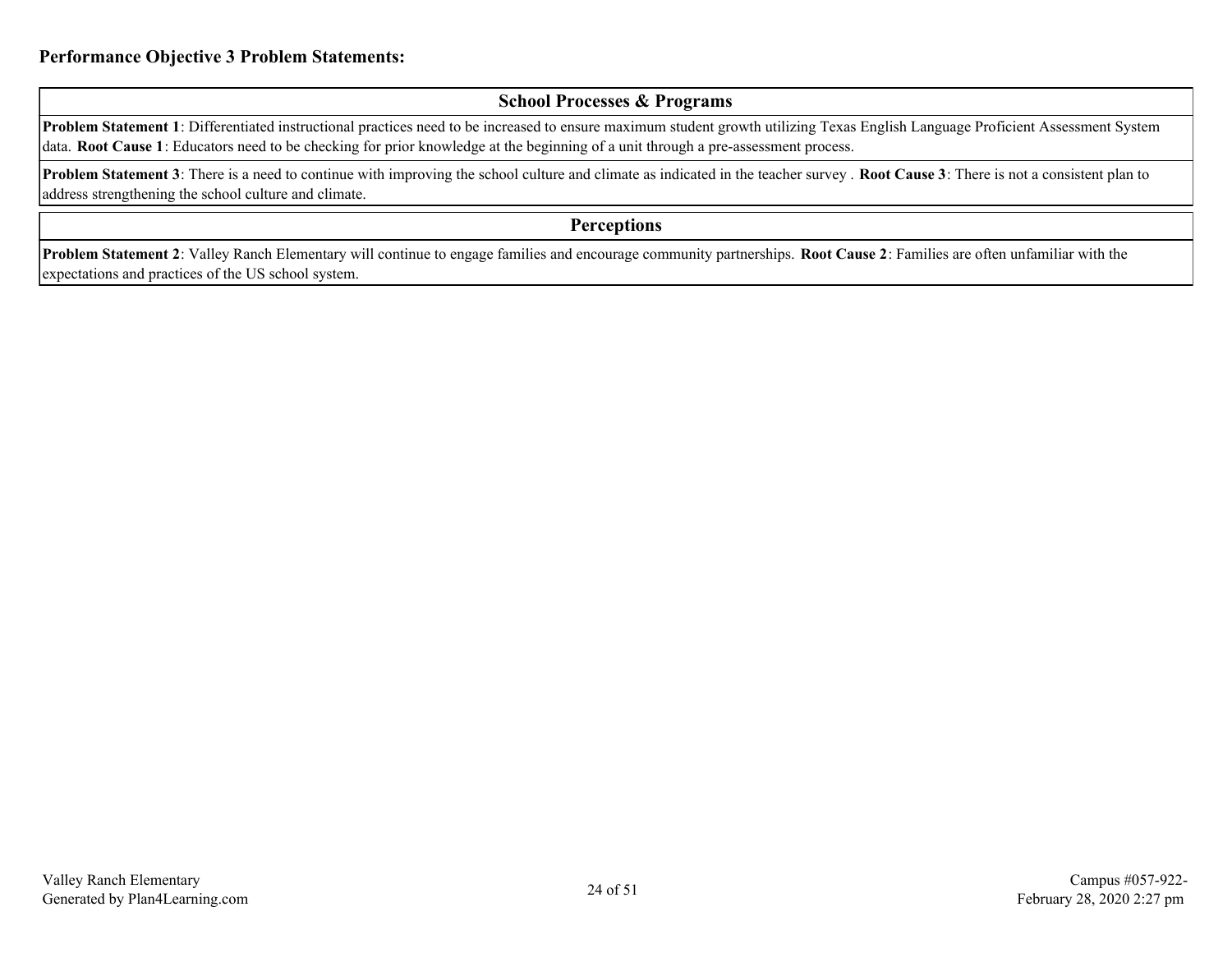Goal 1: Personal Growth and Experiences: We as CISD will achieve our full potential by learning at high levels and taking ownership of our learning.

**Performance Objective 4:** STAAR scores at the approaches or meets standard will increase over the previous year in each subject area assessed.

#### **Evaluation Data Source(s) 4:** STAAR data

#### **Summative Evaluation 4:**

|                                                                                                                                                                     |                                                                                                                                    | <b>Strategy's Expected Result/Impact</b>                                                                                                                                                                                       | <b>Reviews</b>   |     |     |                  |
|---------------------------------------------------------------------------------------------------------------------------------------------------------------------|------------------------------------------------------------------------------------------------------------------------------------|--------------------------------------------------------------------------------------------------------------------------------------------------------------------------------------------------------------------------------|------------------|-----|-----|------------------|
| <b>Strategy Description</b>                                                                                                                                         | <b>Monitor</b>                                                                                                                     |                                                                                                                                                                                                                                | <b>Formative</b> |     |     | <b>Summative</b> |
|                                                                                                                                                                     |                                                                                                                                    |                                                                                                                                                                                                                                | <b>Nov</b>       | Feb | Apr | June             |
| 1) Provide resources and training to campus educators<br>in supporting all learners through the Professional<br>Learning Community/Response to Intervention process | Campus<br>Administrators,<br><b>Instructional Coach</b><br>GTi Facilitator,<br>ESL Facilitator,<br>Librarian                       | -Trainings developed and implemented<br>-Response to Intervention process clearly defined and<br>supported with resources<br>-Increase academic achievement and growth for all<br>learners<br>-Provide tutoring in grades 3-5. | 75%              | 85% |     |                  |
|                                                                                                                                                                     |                                                                                                                                    | Problem Statements: School Processes & Programs 1                                                                                                                                                                              |                  |     |     |                  |
| 2) We will embed science inquiry and hands on<br>strategies to enhance student performance.                                                                         | Campus<br>Administrators,<br><b>Instructional Coach.</b><br>GTi Facilitator,<br>ESL Facilitator,<br>Librarian,<br><b>Educators</b> | Science inquiry and hands on strategies will impact<br>students throughout the school year.                                                                                                                                    | 70%              | 85% |     |                  |
|                                                                                                                                                                     |                                                                                                                                    | Problem Statements: Student Academic Achievement 4                                                                                                                                                                             |                  |     |     |                  |
| 3) We will promote science vocabulary $(K-5)$ to<br>enhance student performance.                                                                                    | Campus<br>Administrators,<br>Instructional Coach.<br>GTi Facilitator,<br>ESL Facilitator,<br>Librarian,<br>Educators               | Science vocabulary instruction will impact students<br>throughout the school year.                                                                                                                                             | 75%              | 85% |     |                  |
| Problem Statements: Student Academic Achievement 4                                                                                                                  |                                                                                                                                    |                                                                                                                                                                                                                                |                  |     |     |                  |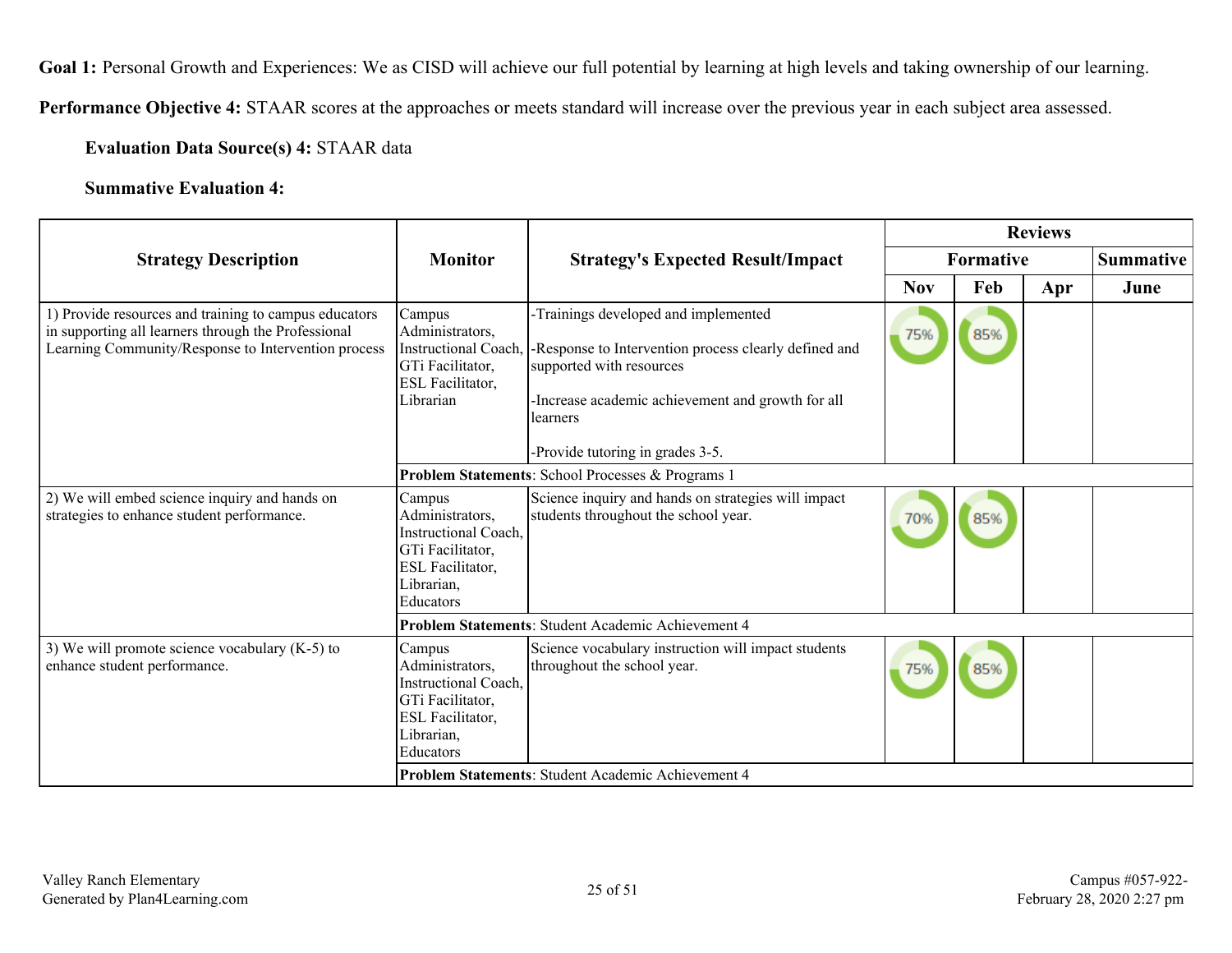|                                                                                             |                                                                                    |                                                                      | <b>Reviews</b> |     |      |                  |  |
|---------------------------------------------------------------------------------------------|------------------------------------------------------------------------------------|----------------------------------------------------------------------|----------------|-----|------|------------------|--|
| <b>Strategy Description</b>                                                                 | <b>Monitor</b>                                                                     | <b>Strategy's Expected Result/Impact</b>                             | Formative      |     |      | <b>Summative</b> |  |
|                                                                                             |                                                                                    |                                                                      | <b>Nov</b>     | Feb | Apr  | June             |  |
| 4) We will implement Argument Driven Inquiry and<br>increase supporting materials.          | Campus<br>Administration,<br>Instructional Coach,<br>GTi Facilitator,<br>Educators | ADI and resources will impact students throughout the<br>school year | 90%            | 90% | 100% |                  |  |
|                                                                                             |                                                                                    | Problem Statements: Student Academic Achievement 4                   |                |     |      |                  |  |
| 100%<br>0%<br>$=$ Accomplished<br>$=$ Continue/Modify<br>$=$ Discontinue<br>$=$ No Progress |                                                                                    |                                                                      |                |     |      |                  |  |

#### **Performance Objective 4 Problem Statements:**

| <b>Student Academic Achievement</b>                                                                                                                                                                                    |  |  |  |  |  |  |
|------------------------------------------------------------------------------------------------------------------------------------------------------------------------------------------------------------------------|--|--|--|--|--|--|
| <b>Problem Statement 4</b> : There is a need for 3-5 grade learners to meet the STAAR progress measure. <b>Root Cause 4</b> : There is a high percentage of EL learners and the campus mobility<br>$\arctan(17.1\%)$ . |  |  |  |  |  |  |
| <b>School Processes &amp; Programs</b>                                                                                                                                                                                 |  |  |  |  |  |  |

**Problem Statement 1**: Differentiated instructional practices need to be increased to ensure maximum student growth utilizing Texas English Language Proficient Assessment System data. **Root Cause 1**: Educators need to be checking for prior knowledge at the beginning of a unit through a pre-assessment process.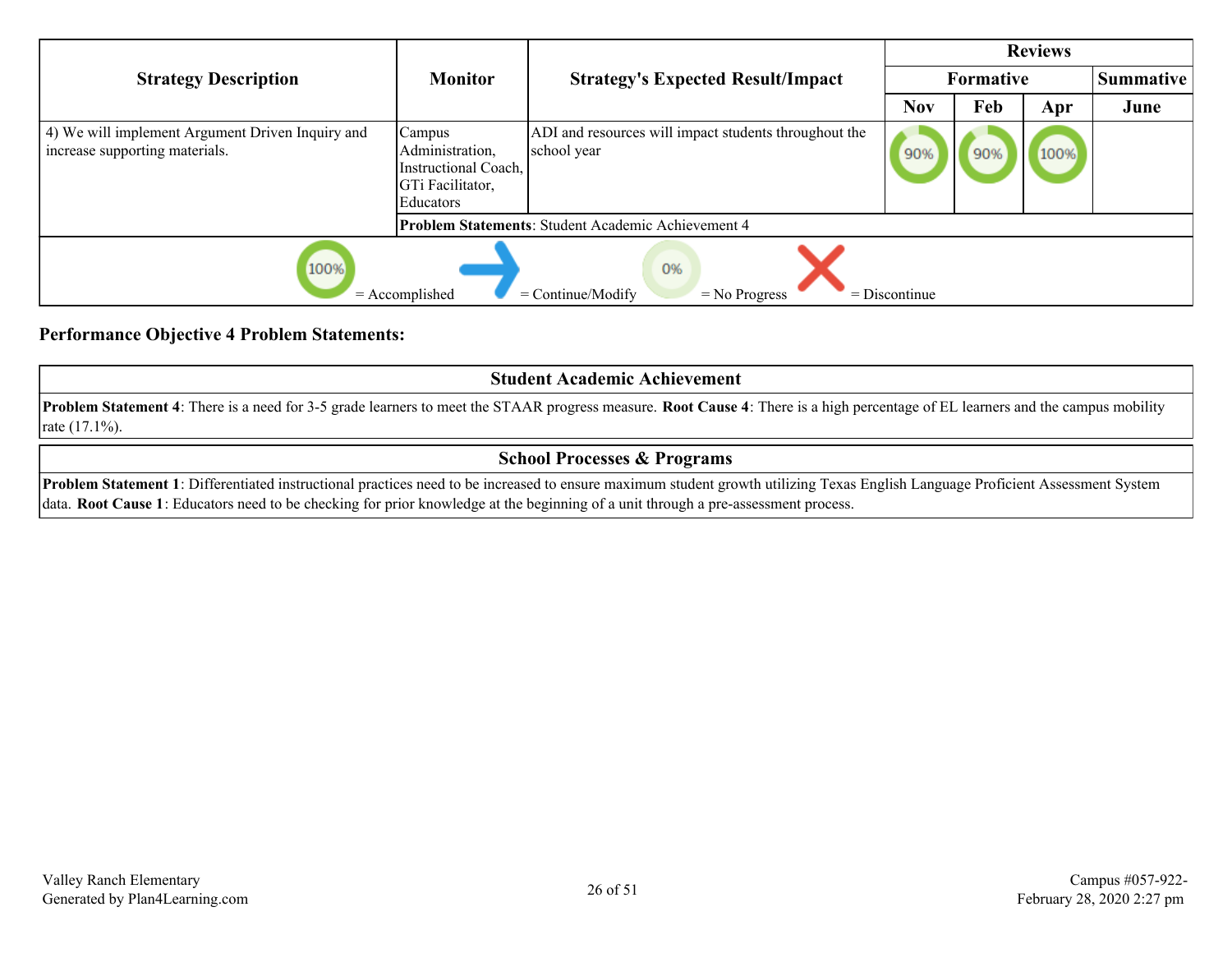Goal 1: Personal Growth and Experiences: We as CISD will achieve our full potential by learning at high levels and taking ownership of our learning.

**Performance Objective 5:** STAAR scores for LEP learners at the "Approaches and Meets" standard will increase over the previous year in areas of reading (3rd-5th) and writing (4th).

#### **Evaluation Data Source(s) 5:** STAAR data.

#### **Summative Evaluation 5:**

|                                                                                                                                              |                                                                                                                                                     |                                                   | <b>Reviews</b>   |     |     |                  |
|----------------------------------------------------------------------------------------------------------------------------------------------|-----------------------------------------------------------------------------------------------------------------------------------------------------|---------------------------------------------------|------------------|-----|-----|------------------|
| <b>Strategy Description</b>                                                                                                                  | <b>Monitor</b>                                                                                                                                      | <b>Strategy's Expected Result/Impact</b>          | <b>Formative</b> |     |     | <b>Summative</b> |
|                                                                                                                                              |                                                                                                                                                     |                                                   | <b>Nov</b>       | Feb | Apr | June             |
| 1) Continued training and usage of SuccessEd and<br>SIOP training will be provided to emphasize<br>interventions, extensions, and enrichment | Campus<br>Administration,<br>ESL Facilitator,<br><b>Instructional Coach</b>                                                                         | -Increase in STAAR scores for EL learners         | 50%              | 75% |     |                  |
|                                                                                                                                              |                                                                                                                                                     | Problem Statements: School Processes & Programs 1 |                  |     |     |                  |
| 2) Provide tutoring for at-risk EL learners                                                                                                  | Campus<br>Administrators,<br>Instructional Coach,<br>GTi Facilitator,<br>ESL Facilitator,<br>Librarian,<br>Educators,<br><b>Instructional Aides</b> | -Increase in STAAR scores for EL learners         | 50%              | 75% |     |                  |
|                                                                                                                                              |                                                                                                                                                     | Problem Statements: School Processes & Programs 1 |                  |     |     |                  |
| 3) We will review and analyze Texas English Language<br>Proficiency Assessment System data to promote student<br>achievement.                | Campus<br>Administration,<br>ESL Facilitator,<br><b>Instruction Coach,</b><br>Educators                                                             | -Increase in STAAR scores for EL learners         | 50%              | 75% |     |                  |
|                                                                                                                                              |                                                                                                                                                     | Problem Statements: School Processes & Programs 1 |                  |     |     |                  |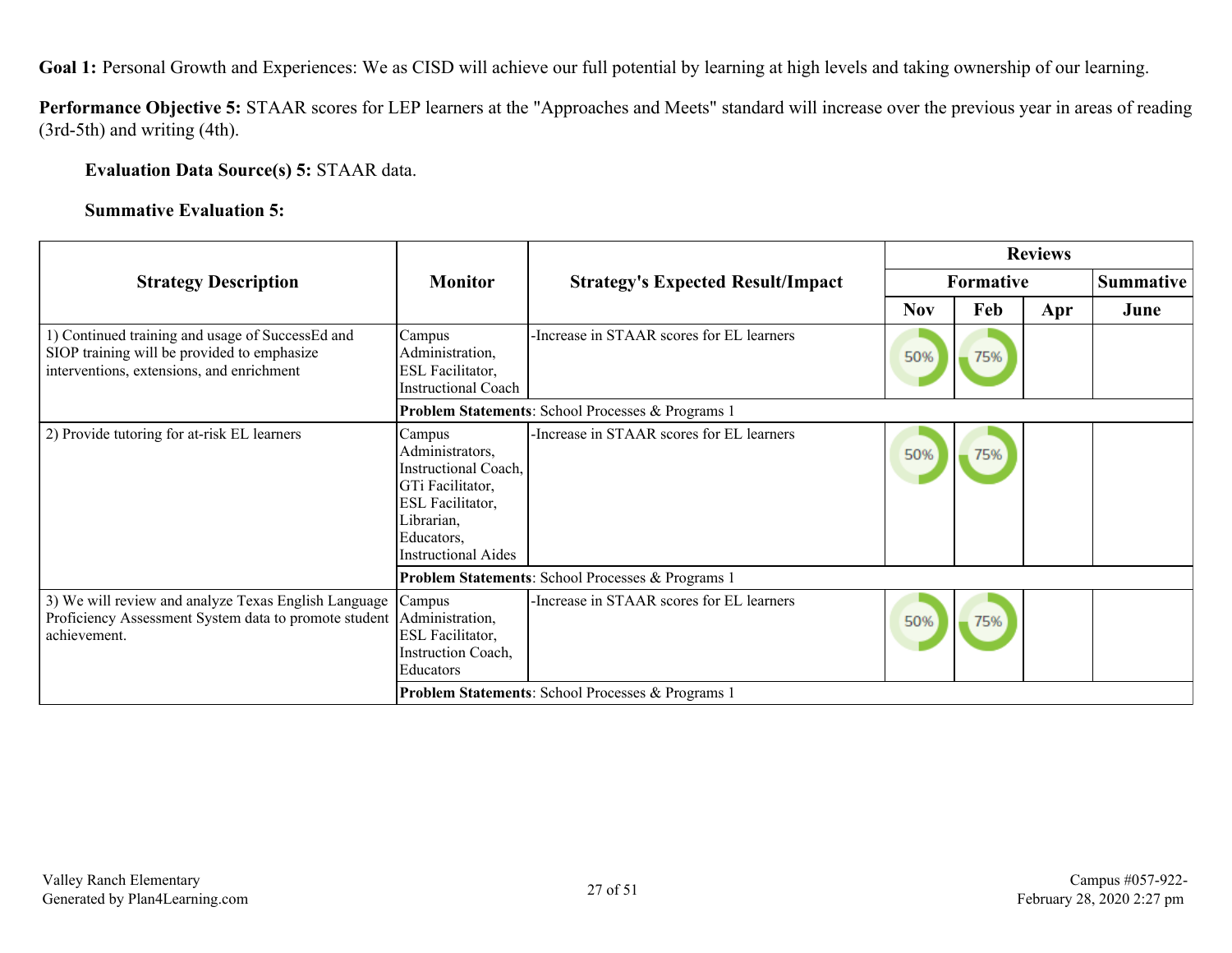|                                                                                                                                                                                      |                                                                                                                                                            |                                                             | <b>Reviews</b>  |                  |      |                  |
|--------------------------------------------------------------------------------------------------------------------------------------------------------------------------------------|------------------------------------------------------------------------------------------------------------------------------------------------------------|-------------------------------------------------------------|-----------------|------------------|------|------------------|
| <b>Strategy Description</b>                                                                                                                                                          | <b>Monitor</b>                                                                                                                                             | <b>Strategy's Expected Result/Impact</b>                    |                 | <b>Formative</b> |      | <b>Summative</b> |
|                                                                                                                                                                                      |                                                                                                                                                            |                                                             | <b>Nov</b>      | Feb              | Apr  | June             |
| 4) We will utilize<br>ESL funding $(\$6,720)$ to help support the needs of our<br>EL learners<br>through small group support and resources to close this<br>gap for our EL learners. | Campus<br>Administrator,<br>Instructional Coach,<br>GTi Facilitator,<br><b>ESL Facilitator,</b><br>Librarian,<br>Educators,<br><b>Instructional Aides</b>  | -Increase in STAAR scores for EL learners                   | 50%             | 90%              | 100% |                  |
|                                                                                                                                                                                      |                                                                                                                                                            | <b>Problem Statements: Student Academic Achievement 4</b>   |                 |                  |      |                  |
| 5) We will utilize Comp Ed Funds (\$3,100) to support<br>our At Risk learners as defined in TEC 29.081 (d)<br>proving resources and tutoring to close achievement<br>gaps.           | Campus<br>Administrators,<br>Instructional Coach.<br>GTi Facilitator,<br><b>ESL Facilitator,</b><br>Librarian,<br>Educators,<br><b>Instructional Aides</b> | Increase student academic growth as measured by Index<br>2. | 50%             | 90%              |      |                  |
|                                                                                                                                                                                      |                                                                                                                                                            | Problem Statements: Student Academic Achievement 4          |                 |                  |      |                  |
|                                                                                                                                                                                      |                                                                                                                                                            | Funding Sources: 199 - State Comp Ed - 3100.00              |                 |                  |      |                  |
| 100%                                                                                                                                                                                 | $=$ Accomplished                                                                                                                                           | 0%<br>$=$ Continue/Modify<br>$=$ No Progress                | $=$ Discontinue |                  |      |                  |

#### **Performance Objective 5 Problem Statements:**

### **Student Academic Achievement**

**Problem Statement 4**: There is a need for 3-5 grade learners to meet the STAAR progress measure. **Root Cause 4**: There is a high percentage of EL learners and the campus mobility rate (17.1%).

## **School Processes & Programs**

**Problem Statement 1**: Differentiated instructional practices need to be increased to ensure maximum student growth utilizing Texas English Language Proficient Assessment System data. **Root Cause 1**: Educators need to be checking for prior knowledge at the beginning of a unit through a pre-assessment process.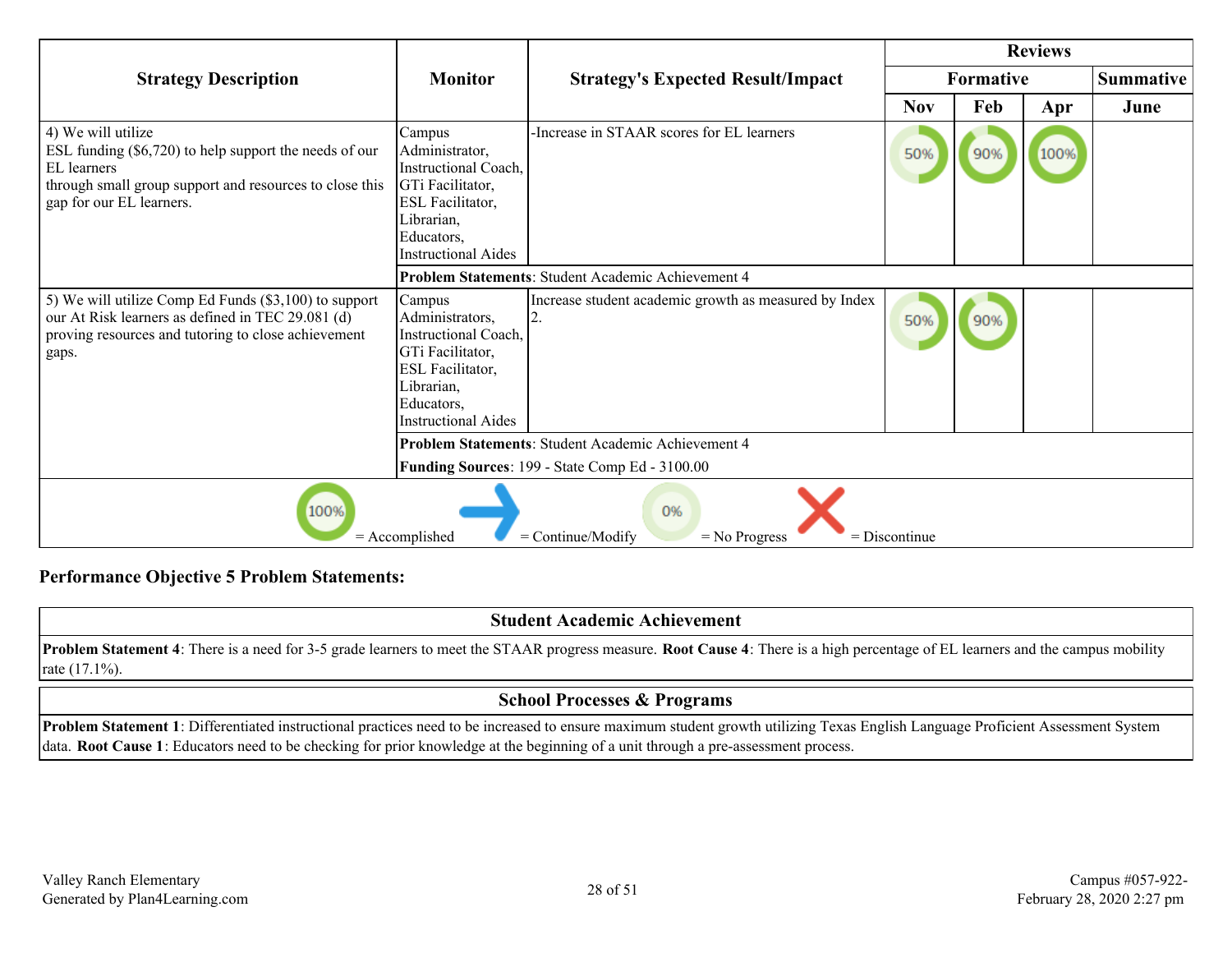Goal 1: Personal Growth and Experiences: We as CISD will achieve our full potential by learning at high levels and taking ownership of our learning.

**Performance Objective 6:** VRE will align our writing instruction with the CISD writing workshop expectations.

**Evaluation Data Source(s) 6:** Writing rubrics, training at staff meeting, STAAR, Aware data, BOY/MOY/EOY data

#### **Summative Evaluation 6:**

|                                                                                                                                                                          |                                                                                                                                                  |                                                                                                                                                                                                 | <b>Reviews</b> |                  |     |                  |
|--------------------------------------------------------------------------------------------------------------------------------------------------------------------------|--------------------------------------------------------------------------------------------------------------------------------------------------|-------------------------------------------------------------------------------------------------------------------------------------------------------------------------------------------------|----------------|------------------|-----|------------------|
| <b>Strategy Description</b>                                                                                                                                              | <b>Monitor</b>                                                                                                                                   | <b>Strategy's Expected Result/Impact</b>                                                                                                                                                        |                | <b>Formative</b> |     | <b>Summative</b> |
|                                                                                                                                                                          |                                                                                                                                                  |                                                                                                                                                                                                 | <b>Nov</b>     | Feb              | Apr | June             |
| 1) Embedded supports within the curriculum and specific<br>training will be provided that emphasize interventions,<br>extensions, and enrichment for the writing process | Campus<br>Administration,<br>Educators.<br>Instructional Coach,<br>GTi Facilitator, ESL<br>Facilitator                                           | -Increased writing proficiency for all learners.<br>-Training for educators on specific classroom strategies to<br>support interventions, extensions and enrichments for the<br>writing process | 75%            | 90%              |     |                  |
|                                                                                                                                                                          |                                                                                                                                                  | <b>Problem Statements: School Processes &amp; Programs 1</b>                                                                                                                                    |                |                  |     |                  |
| 2) We will extend our writing experience by using the<br>Lucy Calkins model.                                                                                             | Campus<br>Administrators,<br>Instructional Coach,<br>GTi Facilitator, ESL<br>Facilitator,<br>Librarian, Educators,<br><b>Instructional Aides</b> | -Increased writing proficiency for all learners.<br>-Training for educators on specific classroom strategies to<br>support interventions, extensions and enrichments for the<br>writing process | 75%            | 85%              |     |                  |
|                                                                                                                                                                          |                                                                                                                                                  | <b>Problem Statements: Student Academic Achievement 4</b>                                                                                                                                       |                |                  |     |                  |
| 100%<br>0%<br>$=$ Continue/Modify<br>$=$ Discontinue<br>$=$ Accomplished<br>$=$ No Progress                                                                              |                                                                                                                                                  |                                                                                                                                                                                                 |                |                  |     |                  |

#### **Performance Objective 6 Problem Statements:**

### **Student Academic Achievement**

**Problem Statement 4**: There is a need for 3-5 grade learners to meet the STAAR progress measure. **Root Cause 4**: There is a high percentage of EL learners and the campus mobility rate (17.1%).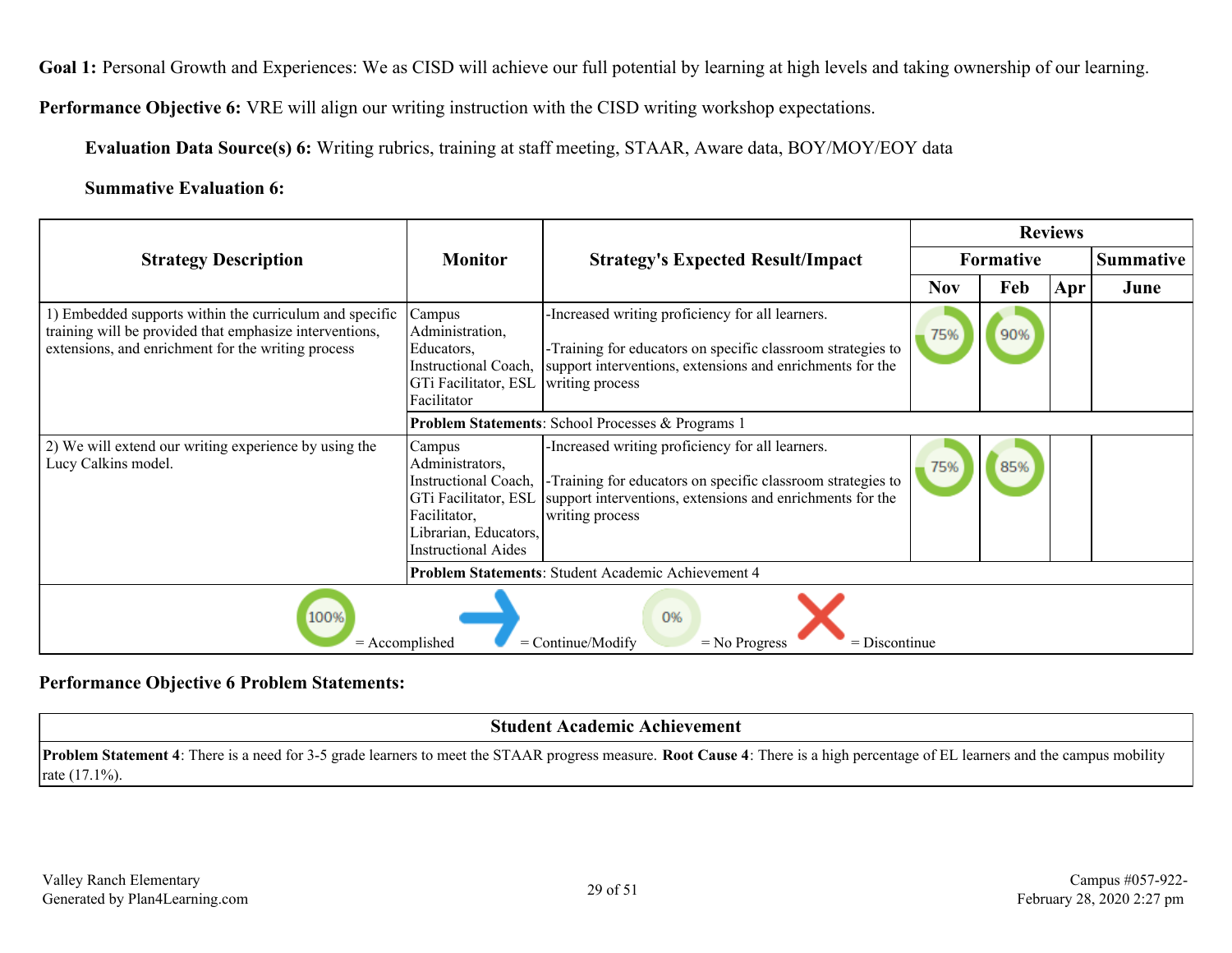#### **School Processes & Programs**

**Problem Statement 1**: Differentiated instructional practices need to be increased to ensure maximum student growth utilizing Texas English Language Proficient Assessment System data. **Root Cause 1**: Educators need to be checking for prior knowledge at the beginning of a unit through a pre-assessment process.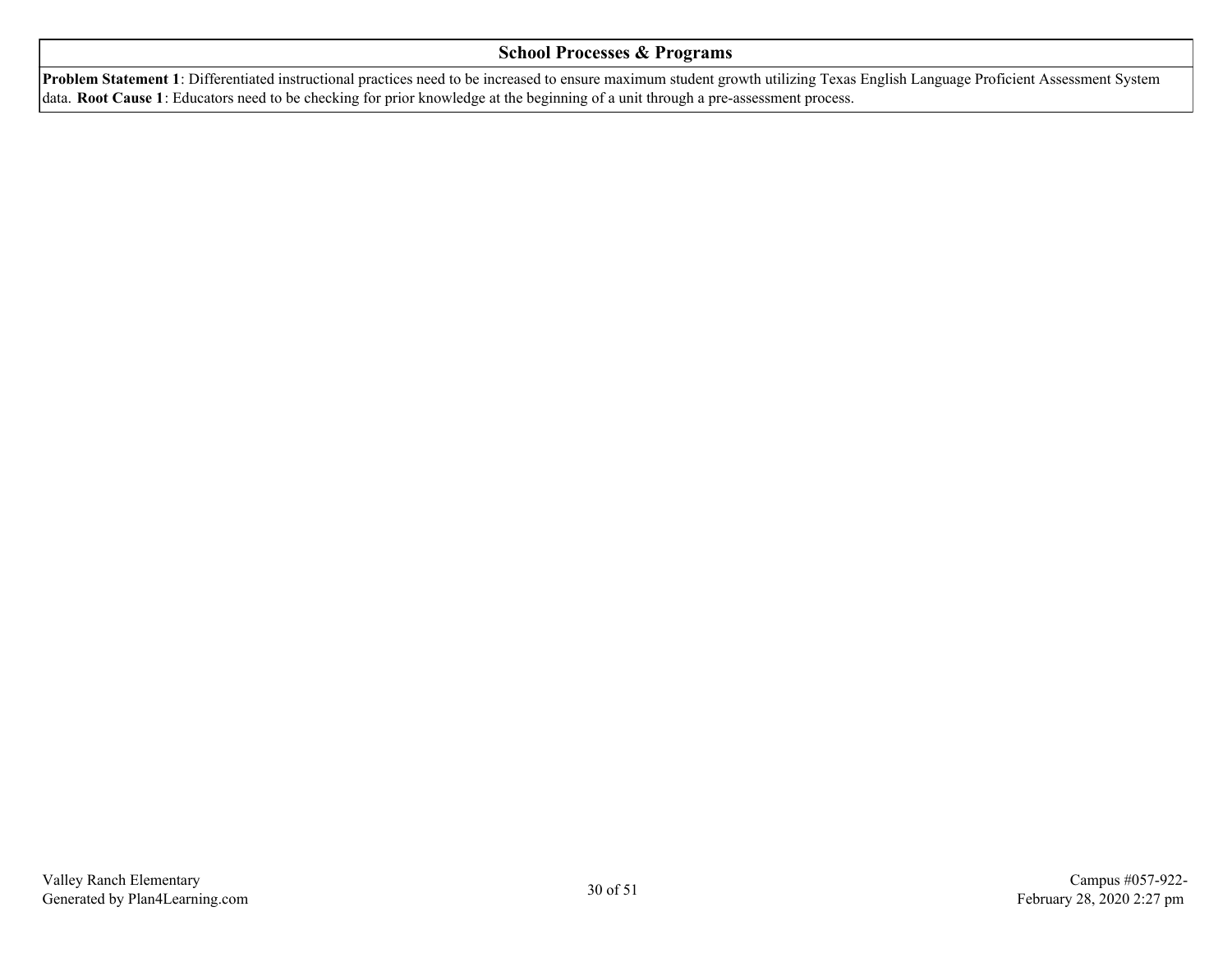# <span id="page-30-0"></span>**Goal 2: Authentic Contributions: We as CISD will demonstrate personal responsibility and integrity by using our unique passions, gifts, and talents as productive members of the global community.**

**Performance Objective 1:** All K through 5th grade learners will participate in at least two activities focused on career, college and life readiness.

**Evaluation Data Source(s) 1:** Leader In Me, Genius Hour, Career Day, PBL Projects,

#### **Summative Evaluation 1:**

|                                                                                                                                            |                                                                                                                                      |                                                                                                                                                     | <b>Reviews</b> |                  |     |                  |
|--------------------------------------------------------------------------------------------------------------------------------------------|--------------------------------------------------------------------------------------------------------------------------------------|-----------------------------------------------------------------------------------------------------------------------------------------------------|----------------|------------------|-----|------------------|
| <b>Strategy Description</b>                                                                                                                | <b>Monitor</b>                                                                                                                       | <b>Strategy's Expected Result/Impact</b>                                                                                                            |                | <b>Formative</b> |     | <b>Summative</b> |
|                                                                                                                                            |                                                                                                                                      |                                                                                                                                                     | <b>Nov</b>     | Feb              | Apr | June             |
| 1) Host a career day for learners to learn more about<br>different careers available beyond high school.                                   | Counselor,<br>Educators, Campus<br>Administration                                                                                    | -Increased awareness about different career opportunities                                                                                           | 50%            | 50%              |     |                  |
|                                                                                                                                            |                                                                                                                                      | Problem Statements: School Processes & Programs 3                                                                                                   |                |                  |     |                  |
| 2) Continue Leader In Me program through various<br>trainings, Light House committee, Leader In Me mentor,<br>and classroom implementation | Campus<br>Administration,<br>Educators, Light<br>House Committee,<br>parents                                                         | -Increased leadership among learners and educators<br>through a better understanding of Leader In Me and the 7<br>Habits of Highly Effective People | 80%            | 90%              |     |                  |
|                                                                                                                                            |                                                                                                                                      | Problem Statements: School Processes & Programs 3                                                                                                   |                |                  |     |                  |
| 3) Utilize Project Based Learning projects and genius<br>hour times to increase real world awareness.                                      | Campus<br>Administration,<br>Educators, GTi<br>Facilitator, ESL<br>Facilitator,<br>Instructional Coach,<br>Digital Learning<br>Coach | -Increase awareness of college and career opportunities                                                                                             | 70%            | 0%               |     |                  |
| Problem Statements: Student Academic Achievement 4                                                                                         |                                                                                                                                      |                                                                                                                                                     |                |                  |     |                  |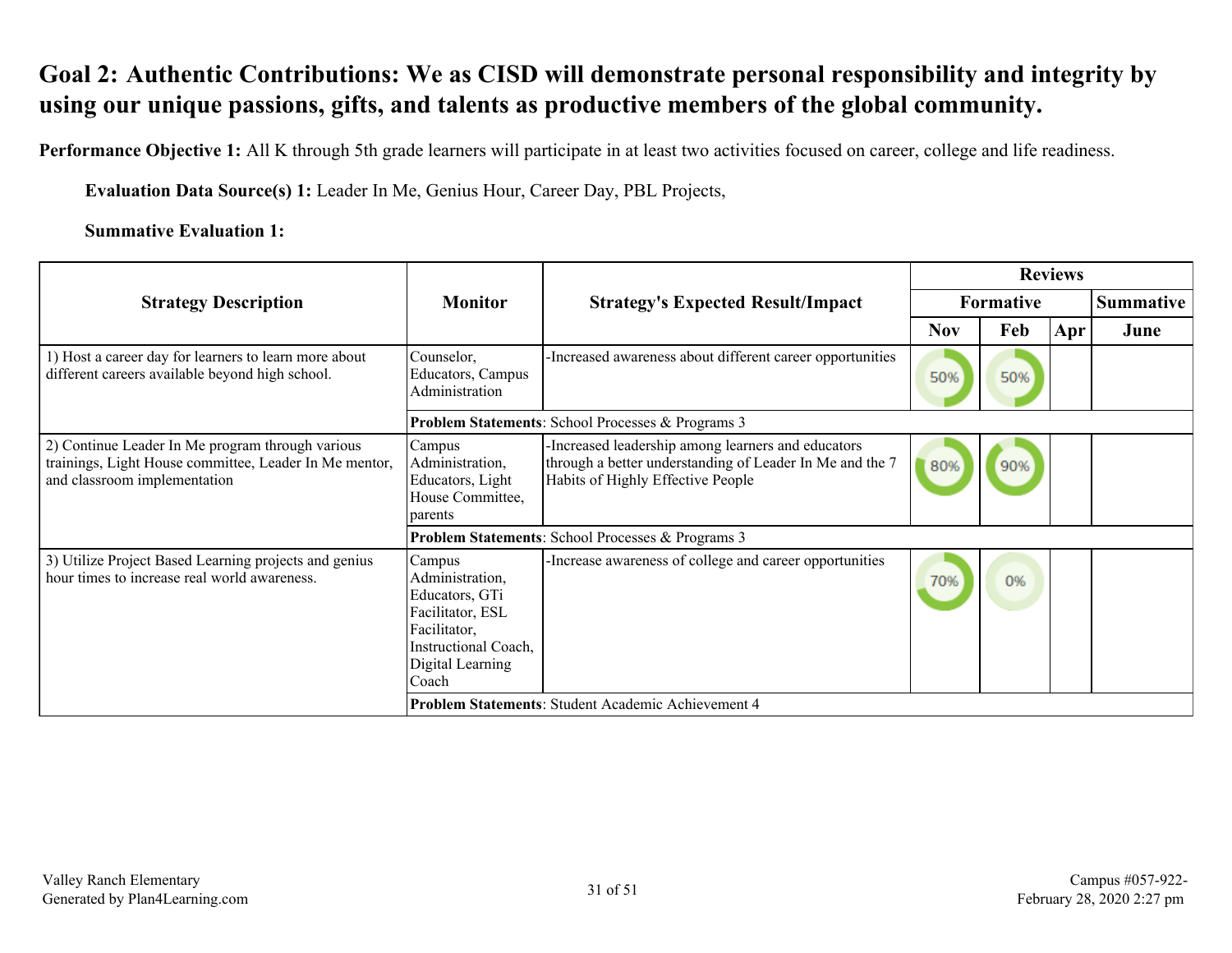|                                                                                                                                       |                                         |                                                                                                                                                                                                                                                                | <b>Reviews</b> |                  |     |           |
|---------------------------------------------------------------------------------------------------------------------------------------|-----------------------------------------|----------------------------------------------------------------------------------------------------------------------------------------------------------------------------------------------------------------------------------------------------------------|----------------|------------------|-----|-----------|
| <b>Strategy Description</b>                                                                                                           | <b>Monitor</b>                          | <b>Strategy's Expected Result/Impact</b>                                                                                                                                                                                                                       |                | <b>Formative</b> |     | Summative |
|                                                                                                                                       |                                         |                                                                                                                                                                                                                                                                | <b>Nov</b>     | Feb              | Apr | June      |
| 4) Provide lesson designs that include real world<br>opportunities and experiences for learners to enhance<br>curriculum connections. | Campus<br>Administration,<br>Educators, | -Provide opportunities that highlight real world application<br>in lesson design<br>-Use of business partners and resident experts to support<br>curriculum connections<br>- Increase learner awareness of career, college and life<br>readiness opportunities | 75%            |                  |     |           |
|                                                                                                                                       |                                         | Problem Statements: School Processes & Programs 1                                                                                                                                                                                                              |                |                  |     |           |
| 100%<br>$=$ Accomplished                                                                                                              |                                         | 0%<br>$=$ Continue/Modify<br>$=$ Discontinue<br>$=$ No Progress                                                                                                                                                                                                |                |                  |     |           |

#### **Performance Objective 1 Problem Statements:**

| <b>Student Academic Achievement</b>                                                                                                                                                                          |
|--------------------------------------------------------------------------------------------------------------------------------------------------------------------------------------------------------------|
| <b>Problem Statement 4</b> : There is a need for 3-5 grade learners to meet the STAAR progress measure. Root Cause 4: There is a high percentage of EL learners and the campus mobility<br>rate $(17.1\%)$ . |
| <b>School Processes &amp; Programs</b>                                                                                                                                                                       |

**Problem Statement 1**: Differentiated instructional practices need to be increased to ensure maximum student growth utilizing Texas English Language Proficient Assessment System data. **Root Cause 1**: Educators need to be checking for prior knowledge at the beginning of a unit through a pre-assessment process.

**Problem Statement 3**: There is a need to continue with improving the school culture and climate as indicated in the teacher survey . **Root Cause 3**: There is not a consistent plan to address strengthening the school culture and climate.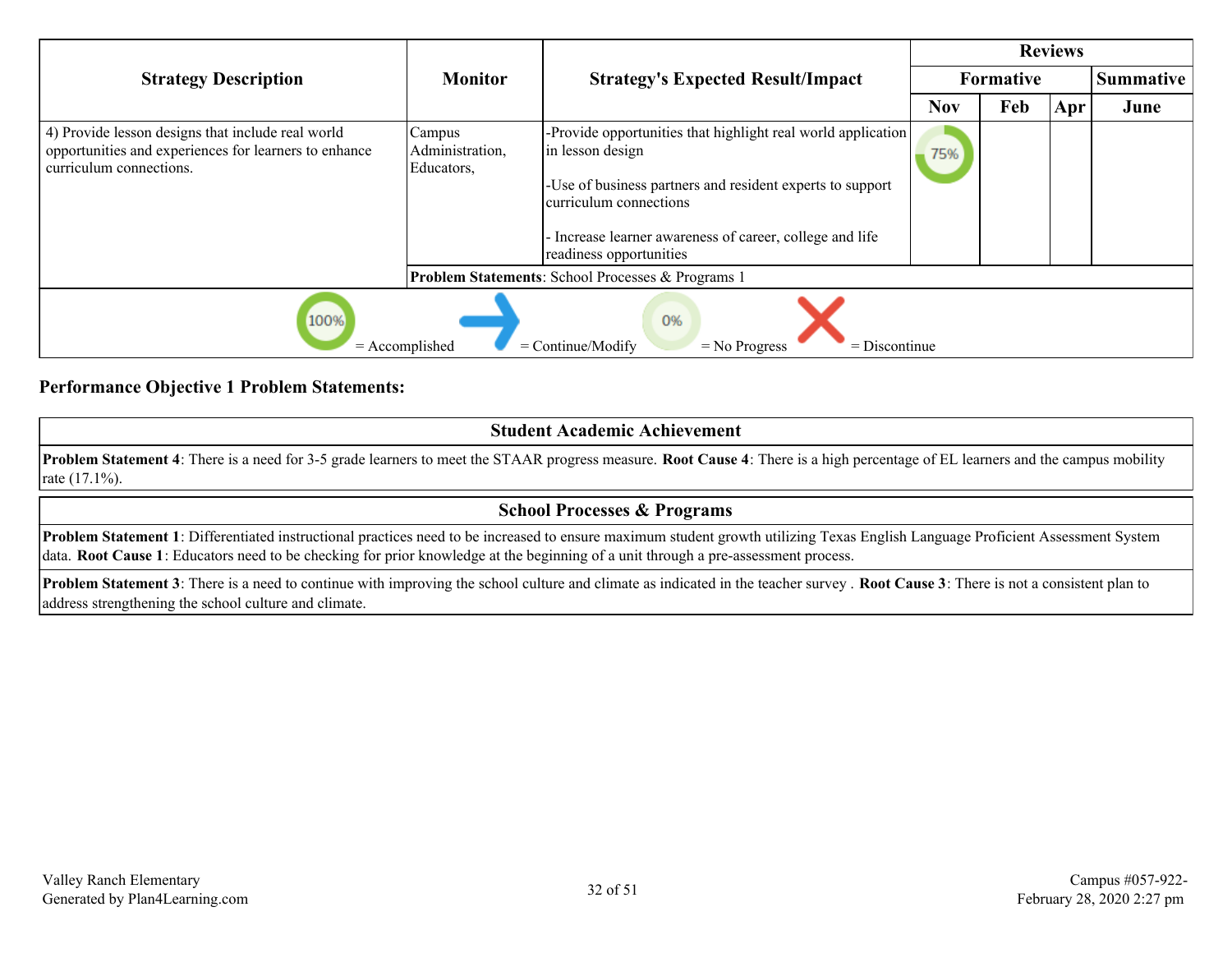Goal 2: Authentic Contributions: We as CISD will demonstrate personal responsibility and integrity by using our unique passions, gifts, and talents as productive members of the global community.

**Performance Objective 2:** All K through 5th grade learners will have multiple opportunities to highlight and showcase evidence of learning. (i.e. service learning, digital portfolios, presentations, etc.)

**Evaluation Data Source(s) 2:** Bulb, SeeSaw, PBL Presentations, Open House, Student Lead Conferences, Fall and Spring Parent Meetings

**Summative Evaluation 2:**

|                                                                                                                                                            |                                                                                                                                                                            |                                                                               | <b>Reviews</b> |                  |                  |      |  |
|------------------------------------------------------------------------------------------------------------------------------------------------------------|----------------------------------------------------------------------------------------------------------------------------------------------------------------------------|-------------------------------------------------------------------------------|----------------|------------------|------------------|------|--|
| <b>Strategy Description</b>                                                                                                                                | <b>Monitor</b>                                                                                                                                                             | <b>Strategy's Expected Result/Impact</b>                                      |                | <b>Formative</b> | <b>Summative</b> |      |  |
|                                                                                                                                                            |                                                                                                                                                                            |                                                                               | <b>Nov</b>     | Feb              | Apr              | June |  |
| 1) Through 1:1 Digital Learning we will continue digital<br>portfolios to provide opportunities for highlighting the<br>processes and products of learning | Campus<br>Administrators,<br><b>Instructional Coach,</b><br>Gifted and Talented<br>Facilitator, ESL<br>Facilitator,<br>Librarian, Educators,<br><b>Instructional Aides</b> | -Learner digital portfolios<br>-Digital Portfolio training on as needed basis | 50%            |                  |                  |      |  |
|                                                                                                                                                            | Problem Statements: School Processes & Programs 1                                                                                                                          |                                                                               |                |                  |                  |      |  |
| 2) We will have a Science Showcase for Grades 2-5.                                                                                                         | Campus<br>Administrators,<br><b>Instructional Coach,</b><br>Gifted and Talented<br>Facilitator, ESL<br>Facilitator,<br>Librarian, Educators,                               | Showcase science projects                                                     | 50%            | 50%              |                  |      |  |
|                                                                                                                                                            |                                                                                                                                                                            | Problem Statements: School Processes & Programs 1                             |                |                  |                  |      |  |
| 3) Learners will maintain data binders to monitor daily<br>progress and goal setting.                                                                      | Campus<br>Administrators,<br><b>Instructional Coach,</b><br>Gifted and Talented<br>Facilitator, ESL<br>Facilitator,<br>Librarian, Educators,<br><b>Instructional Aides</b> | -Students will track and adjust academic goals throughout<br>the school year. | 80%            | 90%              |                  |      |  |
|                                                                                                                                                            |                                                                                                                                                                            | Problem Statements: Student Academic Achievement 4                            |                |                  |                  |      |  |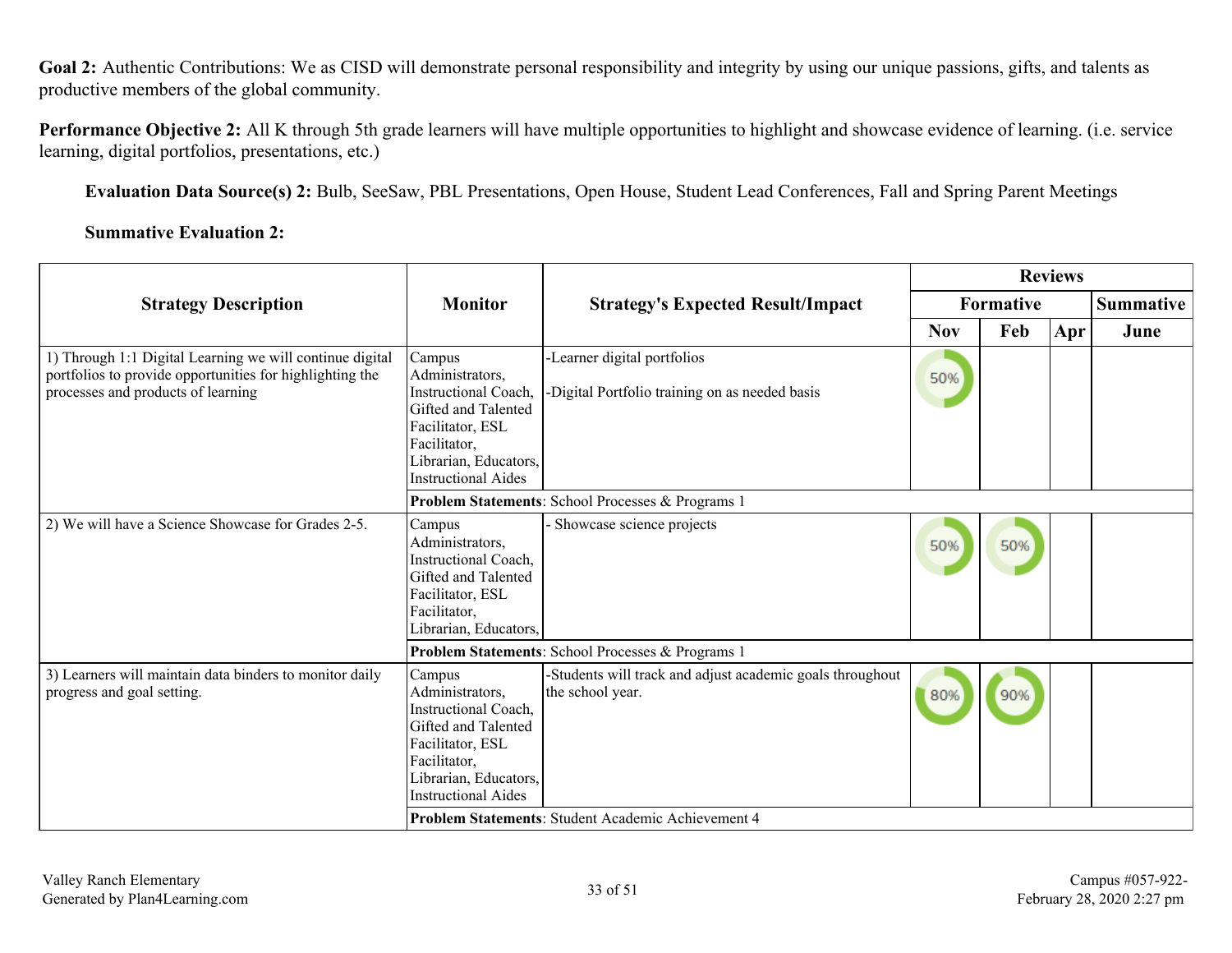|                             |                |                                                                 |  |                  | <b>Reviews</b> |           |
|-----------------------------|----------------|-----------------------------------------------------------------|--|------------------|----------------|-----------|
| <b>Strategy Description</b> | <b>Monitor</b> | <b>Strategy's Expected Result/Impact</b>                        |  | <b>Formative</b> |                | Summative |
|                             |                |                                                                 |  | Feb              | Apr            | June      |
| 100%<br>$=$ Accomplished    |                | 0%<br>$=$ Continue/Modify<br>$=$ Discontinue<br>$=$ No Progress |  |                  |                |           |

#### **Performance Objective 2 Problem Statements:**

**Student Academic Achievement**

**Problem Statement 4**: There is a need for 3-5 grade learners to meet the STAAR progress measure. **Root Cause 4**: There is a high percentage of EL learners and the campus mobility rate (17.1%).

## **School Processes & Programs**

**Problem Statement 1**: Differentiated instructional practices need to be increased to ensure maximum student growth utilizing Texas English Language Proficient Assessment System data. **Root Cause 1**: Educators need to be checking for prior knowledge at the beginning of a unit through a pre-assessment process.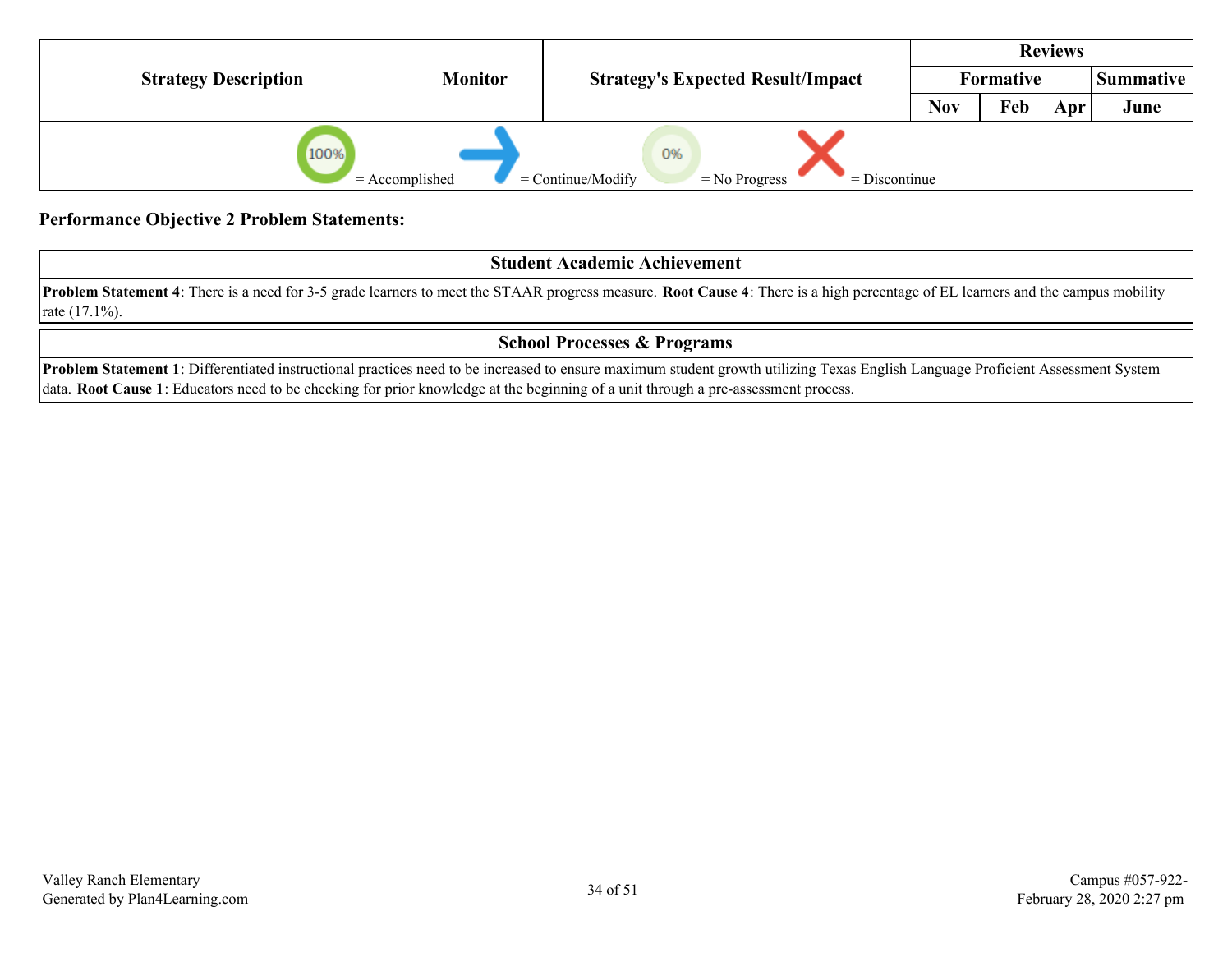# <span id="page-34-0"></span>**Goal 3: Well-Being and Mindfulness: We as CISD will learn, engage, and work in a safe, inclusive and responsive environment.**

**Performance Objective 1:** All K through 5th grade learners will be provided instruction on digital citizenship, digital safety and information literacy.

**Evaluation Data Source(s) 1:** Digital Learning Coach and digital citizenship website

**Summative Evaluation 1:**

|                                                                                                                |                                                                               |                                                                                                                         |                 | <b>Reviews</b> |      |                  |
|----------------------------------------------------------------------------------------------------------------|-------------------------------------------------------------------------------|-------------------------------------------------------------------------------------------------------------------------|-----------------|----------------|------|------------------|
| <b>Strategy Description</b>                                                                                    | <b>Monitor</b>                                                                | <b>Strategy's Expected Result/Impact</b>                                                                                |                 | Formative      |      | <b>Summative</b> |
|                                                                                                                |                                                                               |                                                                                                                         | <b>Nov</b>      | Feb            | Apr  | June             |
| 1) Utilize the district-wide Digital Citizenship<br>Schoology course for educator access and<br>implementation | Campus<br>Administration,<br>Media Specialist,<br>Digital Learning<br>Coaches | -Implementation and documentation of access and usage<br>of resources<br>-Increase appropriate use of digital resources | 100%            | 100%           | 100% |                  |
|                                                                                                                |                                                                               | <b>Problem Statements: School Processes &amp; Programs 1</b>                                                            |                 |                |      |                  |
| 100%                                                                                                           | $=$ Accomplished                                                              | 0%<br>$=$ Continue/Modify<br>$=$ No Progress                                                                            | $=$ Discontinue |                |      |                  |

## **Performance Objective 1 Problem Statements:**

#### **School Processes & Programs**

**Problem Statement 1**: Differentiated instructional practices need to be increased to ensure maximum student growth utilizing Texas English Language Proficient Assessment System data. **Root Cause 1**: Educators need to be checking for prior knowledge at the beginning of a unit through a pre-assessment process.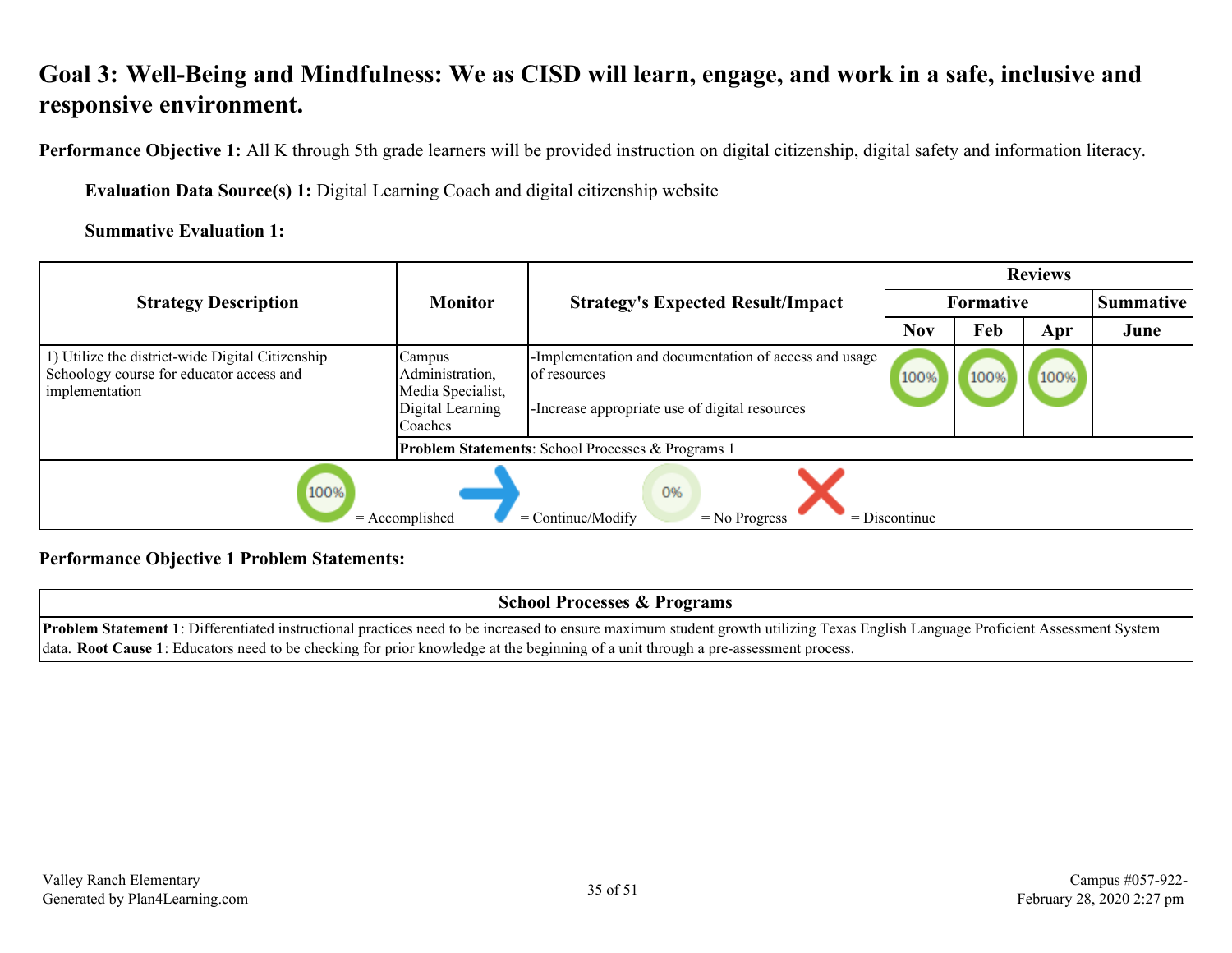**Goal 3:** Well-Being and Mindfulness: We as CISD will learn, engage, and work in a safe, inclusive and responsive environment.

**Performance Objective 2:** VRE will continue to investigate, explore and create tools/strategies that support our families ability to enhance and extend their child's learning.

**Evaluation Data Source(s) 2:** Leader In Me parent meetings, fall and spring curriculum meetings, new to VRE parent breakfast, science fair, Star Weekly, web-based curriculum tools (Raz Kids, iXL, Reflex Math, iStation, etc...)

#### **Summative Evaluation 2:**

|                                                                                                                                                                                                                                                                                                                                                                                                                |                                                                                                                                                                       |                                                                                                                         | <b>Reviews</b>   |     |     |           |  |
|----------------------------------------------------------------------------------------------------------------------------------------------------------------------------------------------------------------------------------------------------------------------------------------------------------------------------------------------------------------------------------------------------------------|-----------------------------------------------------------------------------------------------------------------------------------------------------------------------|-------------------------------------------------------------------------------------------------------------------------|------------------|-----|-----|-----------|--|
| <b>Strategy Description</b>                                                                                                                                                                                                                                                                                                                                                                                    | <b>Monitor</b>                                                                                                                                                        | <b>Strategy's Expected Result/Impact</b>                                                                                | <b>Formative</b> |     |     | Summative |  |
|                                                                                                                                                                                                                                                                                                                                                                                                                |                                                                                                                                                                       |                                                                                                                         | <b>Nov</b>       | Feb | Apr | June      |  |
| 1) When available, receive training and utilize the<br>district's translation tool to provide communication in<br>multiple languages                                                                                                                                                                                                                                                                           | Campus<br>Administration,<br>ESL Facilitator,<br><b>Instructional Coach.</b><br>Digital Learning<br>Coaches                                                           | -Translate documents and/or resources<br>-Parent satisfaction survey, specifically on district<br><i>communication</i>  | 50%              | 80% |     |           |  |
|                                                                                                                                                                                                                                                                                                                                                                                                                | <b>Problem Statements: Perceptions 2</b>                                                                                                                              |                                                                                                                         |                  |     |     |           |  |
| 2) Host Beginning Of Year /Fall/Spring parent meetings<br>to share about curriculum, Project Based Learning,<br>Leader In Me and web-based curriculum tools available<br>to learners.                                                                                                                                                                                                                          | Campus<br>Administration,<br>Educators, PTO,<br>Digital Learning<br>Coaches,<br><b>Instructional Coach,</b><br>Gifted and Talented<br>Facilitator, ESL<br>Facilitator | -Increased parent engagement<br>-Increased parent understanding of web-based tools and<br>school processes and programs | 50%              | 50% | 50% |           |  |
|                                                                                                                                                                                                                                                                                                                                                                                                                | <b>Problem Statements: Perceptions 2</b>                                                                                                                              |                                                                                                                         |                  |     |     |           |  |
| 3) We will support our ESL families with a tour of<br>Coppell at the end of February to increase community<br>engagement utilizing Adult Ed Campus funds (1,000).<br>Bus tour will include Coppell Administration Building,<br>City Hall, The Core, Safety Park, Middle School West,<br>lunch at CiCi's, and back to VRE for reflection time.<br>Follow up will include places of interest in the DFW<br>area. | Campus<br>Administration,<br>Educators, PTO,<br>Digital Learning<br>Coaches,<br><b>Instructional Coach,</b><br>Gifted and Talented<br>Facilitator, ESL<br>Facilitator | -Increased family engagement in the community to<br>support our learners.                                               | 50%              | 70% |     |           |  |
|                                                                                                                                                                                                                                                                                                                                                                                                                | <b>Problem Statements: Perceptions 2</b>                                                                                                                              |                                                                                                                         |                  |     |     |           |  |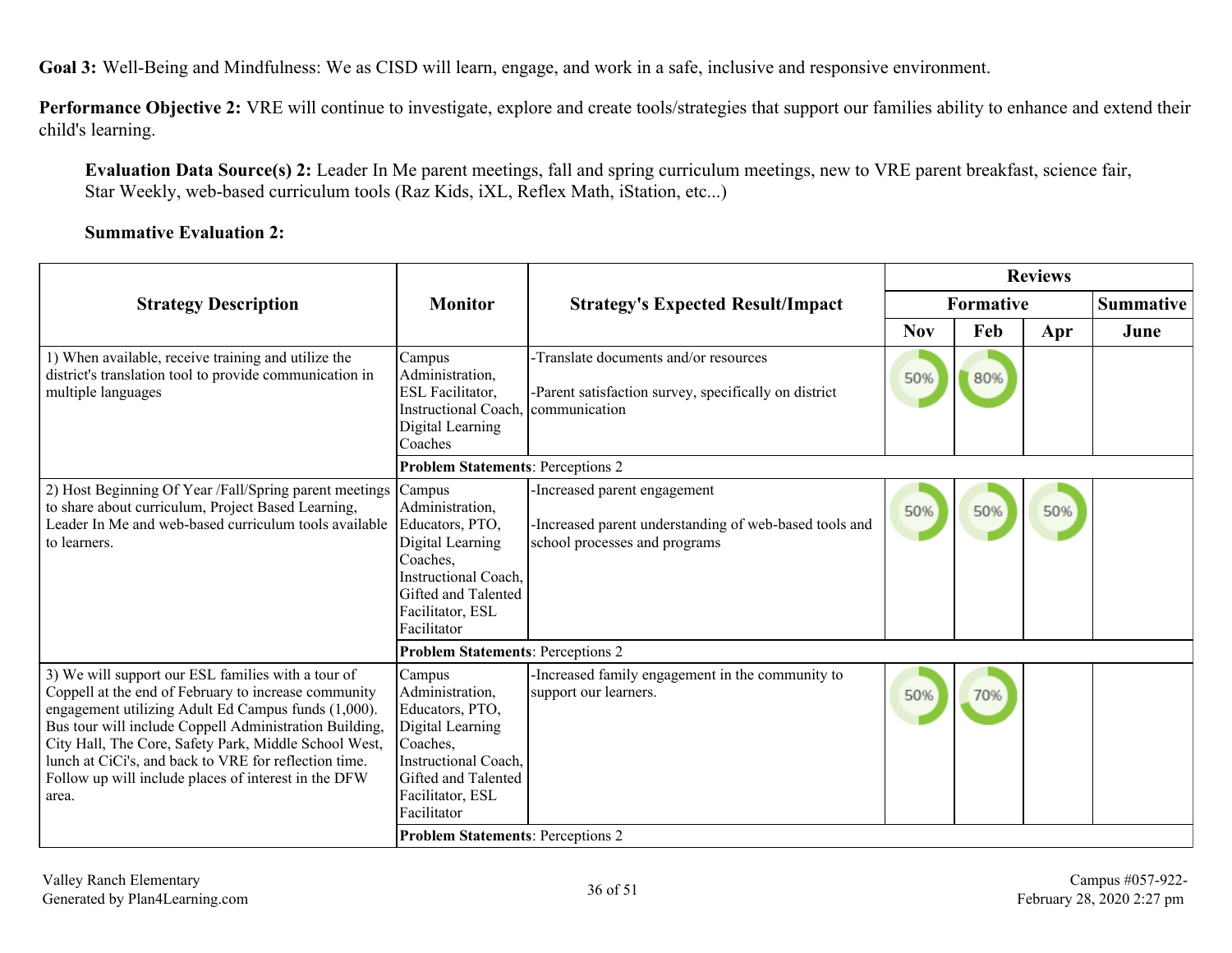|                                                                                                                                                                                                                          |                                                                                                                                                                |                                                                           |                 | <b>Reviews</b>   |      |                  |
|--------------------------------------------------------------------------------------------------------------------------------------------------------------------------------------------------------------------------|----------------------------------------------------------------------------------------------------------------------------------------------------------------|---------------------------------------------------------------------------|-----------------|------------------|------|------------------|
| <b>Strategy Description</b>                                                                                                                                                                                              | <b>Monitor</b>                                                                                                                                                 | <b>Strategy's Expected Result/Impact</b>                                  |                 | <b>Formative</b> |      | <b>Summative</b> |
|                                                                                                                                                                                                                          |                                                                                                                                                                |                                                                           | <b>Nov</b>      | Feb              | Apr  | June             |
| 4) We will support our ESL families, specifically<br>newcomer parents, each semester with a Leader In Me<br>book study, parent connections for additional support,<br>and breakfast to welcome them into the VRE family. | Campus<br>Administration,<br>Educators, PTO,<br>Digital Learning<br>Coaches,<br>Instructional Coach,<br>Gifted and Talented<br>Facilitator, ESL<br>Facilitator | -Increased family engagement in the community to<br>support our learners. | 100%            | 100%             | 100% |                  |
|                                                                                                                                                                                                                          | <b>Problem Statements: Perceptions 2</b>                                                                                                                       |                                                                           |                 |                  |      |                  |
| 100%                                                                                                                                                                                                                     | $=$ Accomplished                                                                                                                                               | 0%<br>$=$ Continue/Modify<br>$=$ No Progress                              | $=$ Discontinue |                  |      |                  |

## **Performance Objective 2 Problem Statements:**

**Perceptions**

**Problem Statement 2**: Valley Ranch Elementary will continue to engage families and encourage community partnerships. **Root Cause 2**: Families are often unfamiliar with the expectations and practices of the US school system.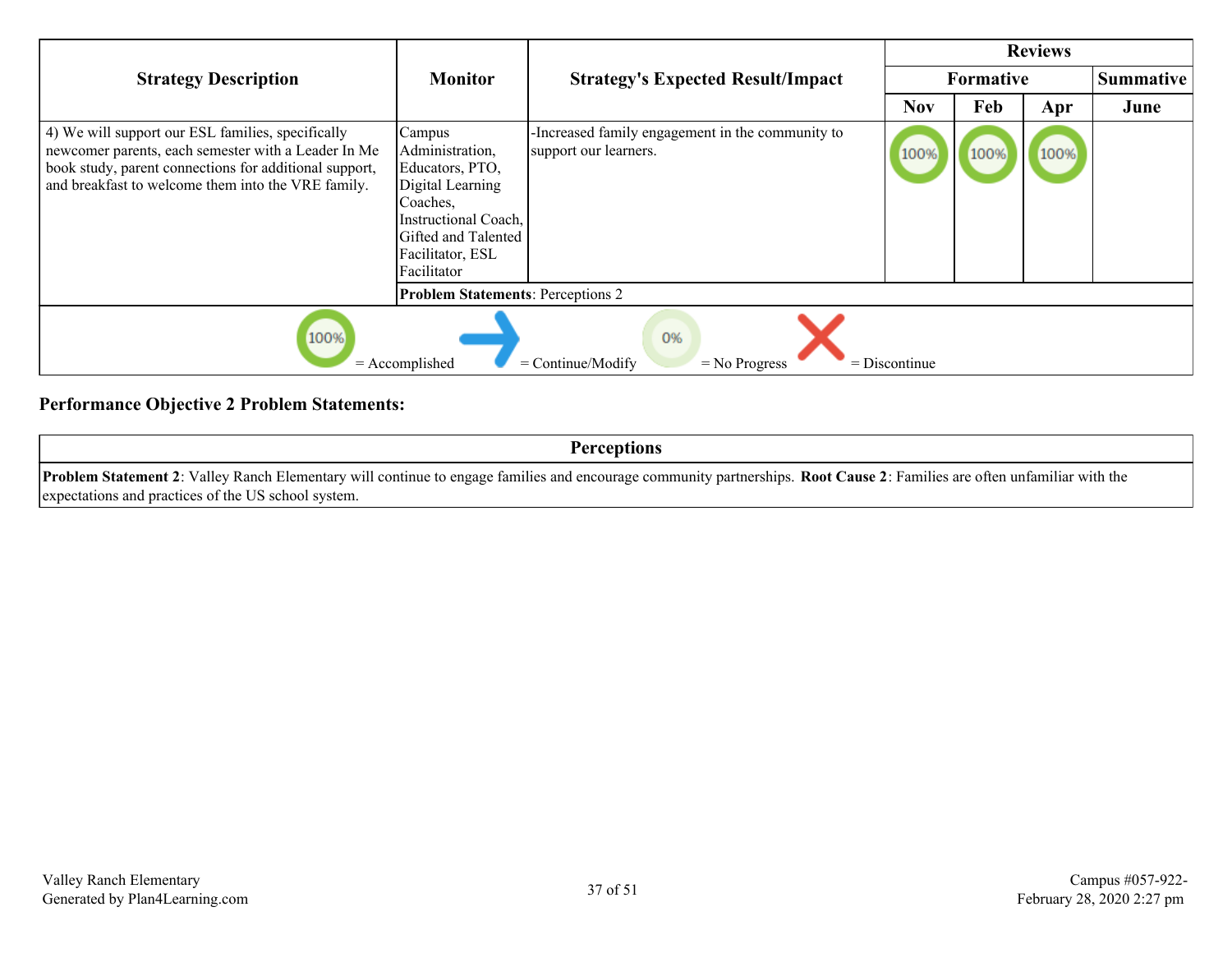**Goal 3:** Well-Being and Mindfulness: We as CISD will learn, engage, and work in a safe, inclusive and responsive environment.

**Performance Objective 3:** VRE will continue to support training for stakeholders in order to eliminate bias in instruction, assessment, and communication.

**Evaluation Data Source(s) 3:** In-school workshop on various cultures.

**Summative Evaluation 3:**

|                                                                   |                                              |                                                                 | <b>Reviews</b> |                  |     |                  |  |
|-------------------------------------------------------------------|----------------------------------------------|-----------------------------------------------------------------|----------------|------------------|-----|------------------|--|
| <b>Strategy Description</b>                                       | <b>Monitor</b>                               | <b>Strategy's Expected Result/Impact</b>                        |                | <b>Formative</b> |     | <b>Summative</b> |  |
|                                                                   |                                              |                                                                 | <b>Nov</b>     | Feb              | Apr | June             |  |
| 1) Provide additional cultural awareness training to<br>educators | Campus<br>Administration, ESL<br>Facilitator | -Increase awareness of cultural differences                     | 50%            | 75%              |     |                  |  |
|                                                                   |                                              | <b>Problem Statements:</b> School Processes & Programs 3        |                |                  |     |                  |  |
| 100%<br>$=$ Accomplished                                          |                                              | 0%<br>$=$ Discontinue<br>$=$ Continue/Modify<br>$=$ No Progress |                |                  |     |                  |  |

**Performance Objective 3 Problem Statements:**

| <b>School Processes &amp; Programs</b>                                                                                                                                                             |
|----------------------------------------------------------------------------------------------------------------------------------------------------------------------------------------------------|
| <b>Problem Statement 3</b> : There is a need to continue with improving the school culture and climate as indicated in the teacher survey. <b>Root Cause 3</b> : There is not a consistent plan to |
| address strengthening the school culture and climate.                                                                                                                                              |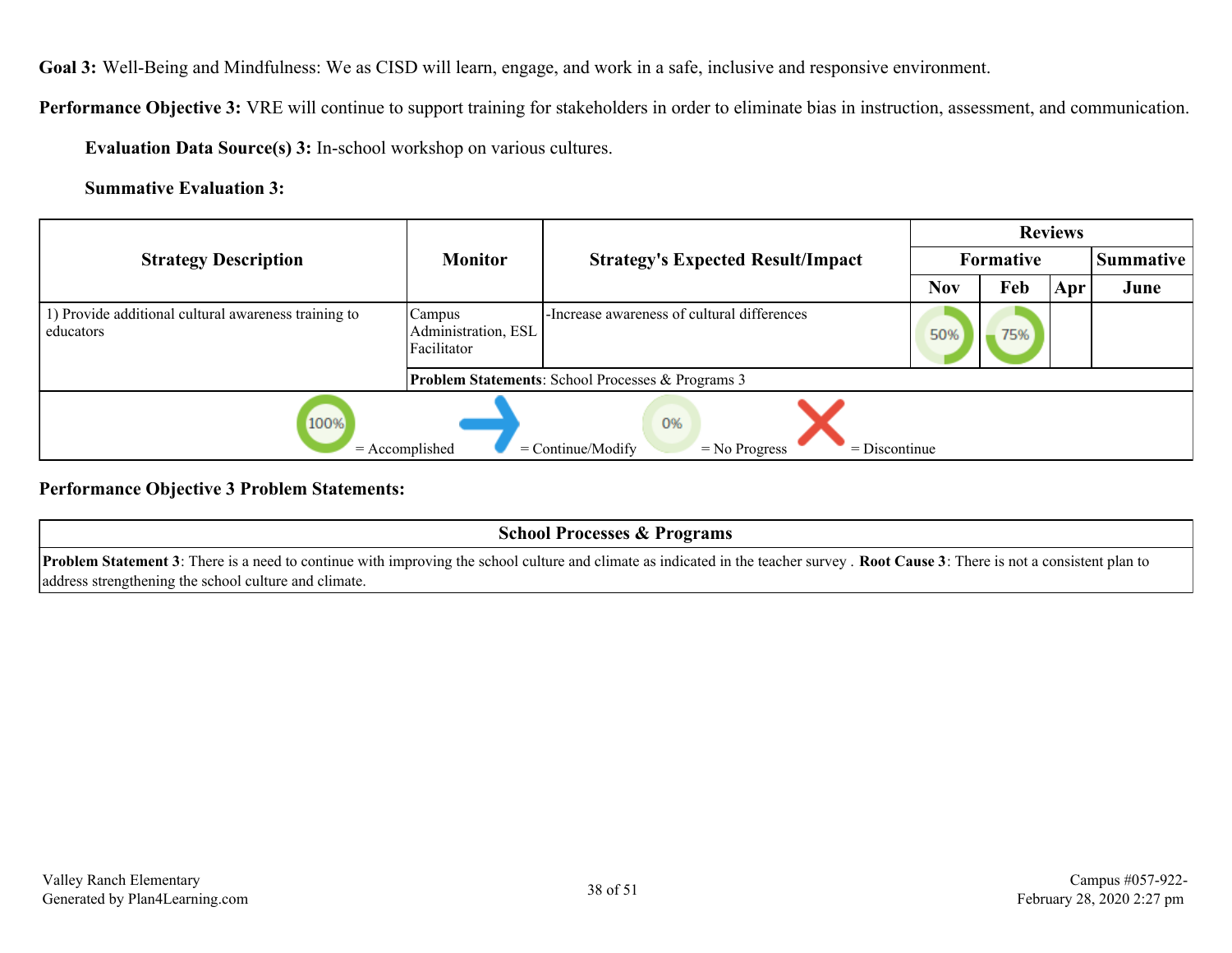**Goal 3:** Well-Being and Mindfulness: We as CISD will learn, engage, and work in a safe, inclusive and responsive environment.

**Performance Objective 4:** VRE will provide structures and/or strategies to support the social emotional well-being of learners.

**Evaluation Data Source(s) 4:** Leader In Me, student lead jobs, CISD Classroom Mgmt Framework, monthly classroom visits by the school counselor, new to VRE student lunch program.

#### **Summative Evaluation 4:**

|                                                                                                                               |                                                                                                                                                                                                                 |                                                                                                                                                    | <b>Reviews</b> |           |      |                  |
|-------------------------------------------------------------------------------------------------------------------------------|-----------------------------------------------------------------------------------------------------------------------------------------------------------------------------------------------------------------|----------------------------------------------------------------------------------------------------------------------------------------------------|----------------|-----------|------|------------------|
| <b>Strategy Description</b>                                                                                                   | <b>Monitor</b>                                                                                                                                                                                                  | <b>Strategy's Expected Result/Impact</b>                                                                                                           |                | Formative |      | <b>Summative</b> |
|                                                                                                                               |                                                                                                                                                                                                                 |                                                                                                                                                    | <b>Nov</b>     | Feb       | Apr  | June             |
| 1) Implement the CISD Classroom Management<br>Framework to meet a wide variety of behavioral needs                            | Campus<br>Administration,<br>Counselor, Safety<br>Committee, Nurse<br>Instructional Coach,<br>Gifted and Talented<br>Facilitator, ESL<br>Facilitator,<br>Librarian,<br>Educators,<br><b>Instructional Aides</b> | -Provide opportunities for training of Leader In Me<br>-Increase in learner positive behavior<br>-Decrease number of office referrals for behavior | 90%            | 95%       |      |                  |
|                                                                                                                               |                                                                                                                                                                                                                 | Problem Statements: School Processes & Programs 1                                                                                                  |                |           |      |                  |
| 2) Community involvement and support to meet the<br>social and emotional needs of the learners on the first<br>day of school. | Campus<br>Administrators,<br>Instructional Coach,<br>GTi Facilitator,<br>ESL Facilitator,<br>Librarian,<br>Educators,<br>Instructional Aides,<br>Community<br>Volunteers                                        | -Community members greeted learners as they entered<br>the school offering support and encouragement.                                              | 100%           | 100%      | 100% |                  |
|                                                                                                                               | <b>Problem Statements: Perceptions 2</b>                                                                                                                                                                        |                                                                                                                                                    |                |           |      |                  |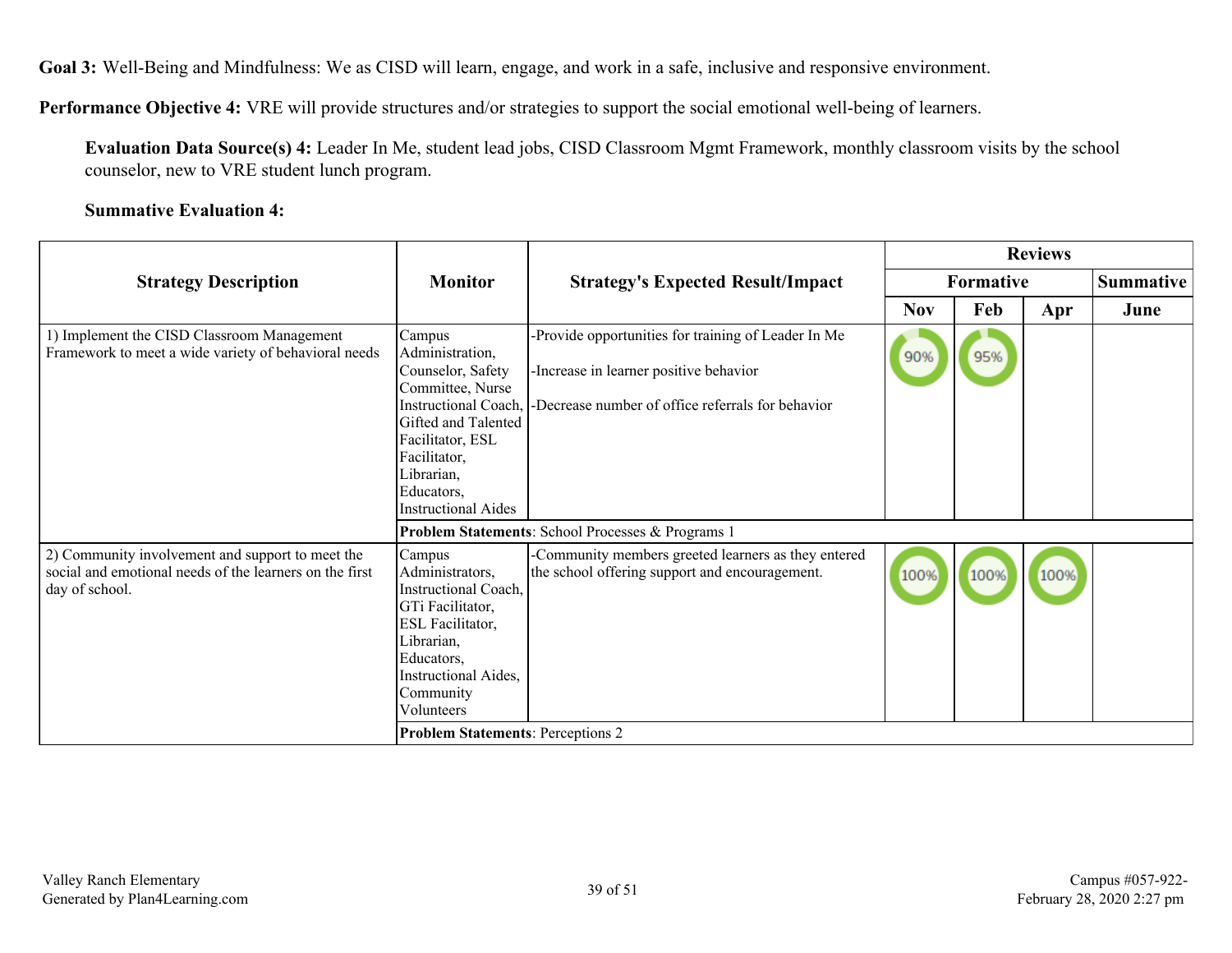|                                                                                                           |                                                                                                                                                     |                                                          | <b>Reviews</b> |           |      |                  |  |
|-----------------------------------------------------------------------------------------------------------|-----------------------------------------------------------------------------------------------------------------------------------------------------|----------------------------------------------------------|----------------|-----------|------|------------------|--|
| <b>Strategy Description</b>                                                                               | <b>Monitor</b>                                                                                                                                      | <b>Strategy's Expected Result/Impact</b>                 |                | Formative |      | <b>Summative</b> |  |
|                                                                                                           |                                                                                                                                                     |                                                          | <b>Nov</b>     | Feb       | Apr  | June             |  |
| 3) Educators met at the homes of our new learners to<br>kick off the school year and build relationships. | Campus<br>Administrators,<br>Instructional Coach,<br>Gifted and<br>Talented, ESL<br>Facilitator,<br>Librarian,<br>Educators,<br>Instructional Aides | Build relationships with VRE learners and families       | 100%           | 100%      | 100% |                  |  |
|                                                                                                           |                                                                                                                                                     | <b>Problem Statements:</b> School Processes & Programs 3 |                |           |      |                  |  |
| 100%<br>0%<br>$=$ Accomplished<br>$=$ Continue/Modify<br>$=$ Discontinue<br>$=$ No Progress               |                                                                                                                                                     |                                                          |                |           |      |                  |  |

#### **Performance Objective 4 Problem Statements:**

#### **School Processes & Programs**

**Problem Statement 1**: Differentiated instructional practices need to be increased to ensure maximum student growth utilizing Texas English Language Proficient Assessment System data. **Root Cause 1**: Educators need to be checking for prior knowledge at the beginning of a unit through a pre-assessment process.

**Problem Statement 3**: There is a need to continue with improving the school culture and climate as indicated in the teacher survey . **Root Cause 3**: There is not a consistent plan to address strengthening the school culture and climate.

#### **Perceptions**

**Problem Statement 2**: Valley Ranch Elementary will continue to engage families and encourage community partnerships. **Root Cause 2**: Families are often unfamiliar with the expectations and practices of the US school system.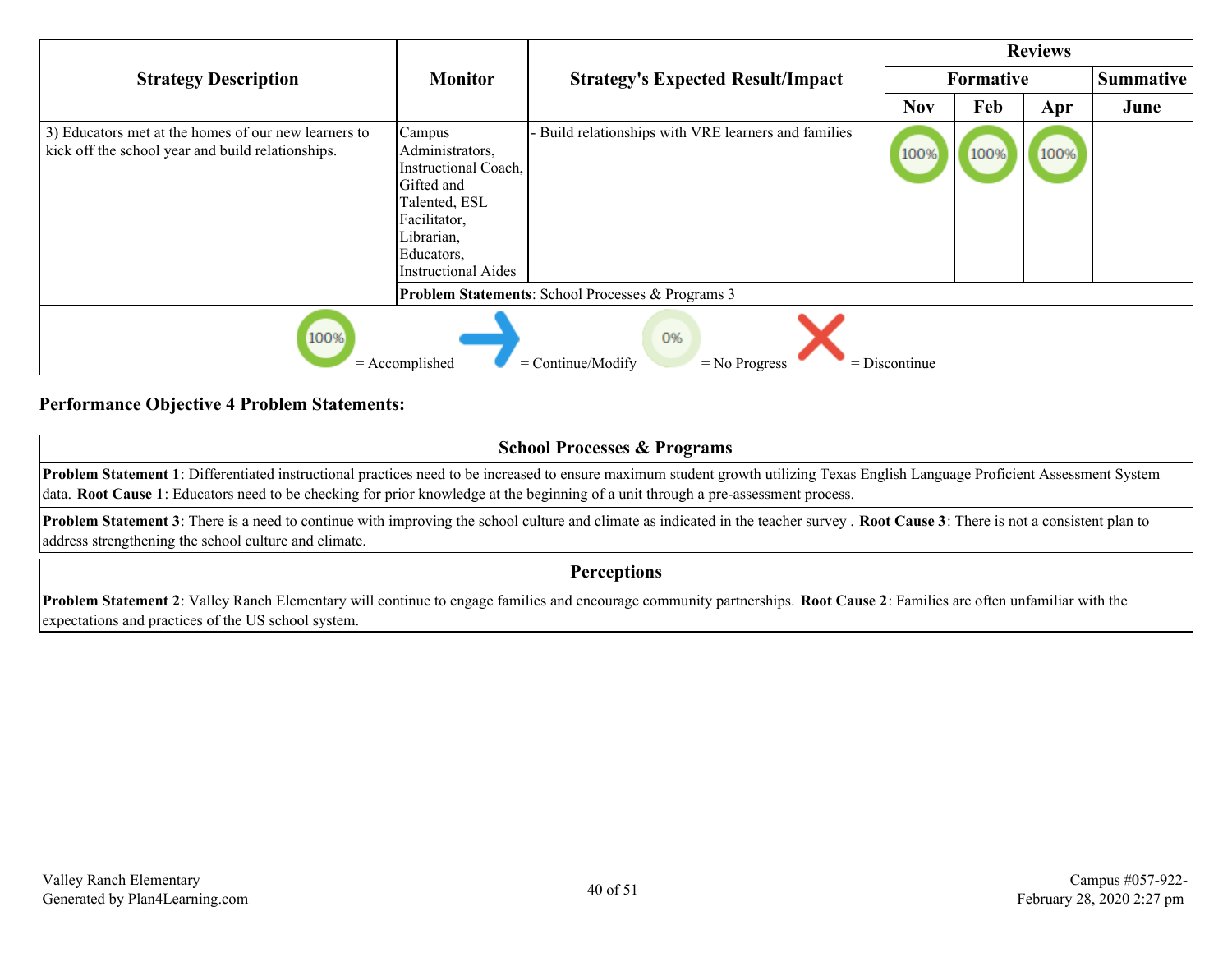**Goal 3:** Well-Being and Mindfulness: We as CISD will learn, engage, and work in a safe, inclusive and responsive environment.

**Performance Objective 5:** VRE will continue to implement safety procedures and protocols throughout all facilities.

**Evaluation Data Source(s) 5:** Campus Standard Response Protocol procedures and documentation of drills, safety team meeting (including MAT team), implement Navigate for all drills.

#### **Summative Evaluation 5:**

|                                                                                                     |                                                              |                                                                                                                                                                                                 | <b>Reviews</b> |                  |      |                  |  |  |
|-----------------------------------------------------------------------------------------------------|--------------------------------------------------------------|-------------------------------------------------------------------------------------------------------------------------------------------------------------------------------------------------|----------------|------------------|------|------------------|--|--|
| <b>Strategy Description</b>                                                                         | <b>Monitor</b>                                               | <b>Strategy's Expected Result/Impact</b>                                                                                                                                                        |                | <b>Formative</b> |      | <b>Summative</b> |  |  |
|                                                                                                     |                                                              |                                                                                                                                                                                                 | <b>Nov</b>     | Feb              | Apr  | June             |  |  |
| 1) Provide awareness of Standard Response Protocol at<br>a staff training.                          | Campus<br>Administration,<br>Educators, SRO                  | -Awareness of Standard Response Protocol<br>-Campus Standard Response Protocol procedures and<br>documentation of drills<br>Intentional planning for individuals with disabilities if<br>needed | 100%           | 100%             | 100% |                  |  |  |
|                                                                                                     |                                                              | Problem Statements: School Processes & Programs 4                                                                                                                                               |                |                  |      |                  |  |  |
| 2) We will work with CISD to secure a School<br>Resource Officer from the Irving Police Department. | Campus<br>Administration                                     | -Improved security and safety on campus.                                                                                                                                                        |                |                  |      |                  |  |  |
|                                                                                                     | <b>Problem Statements: School Processes &amp; Programs 4</b> |                                                                                                                                                                                                 |                |                  |      |                  |  |  |
| 100%<br>0%<br>$=$ Continue/Modify<br>$=$ Accomplished<br>$=$ Discontinue<br>$=$ No Progress         |                                                              |                                                                                                                                                                                                 |                |                  |      |                  |  |  |

#### **Performance Objective 5 Problem Statements:**

| School Processes & Programs                                                                                                                                     |  |
|-----------------------------------------------------------------------------------------------------------------------------------------------------------------|--|
| <b>Problem Statement 4:</b> There is not a School Resource Officer assigned to our school. Root Cause 4: We are a Coppell ISD school, located in Irving, Texas. |  |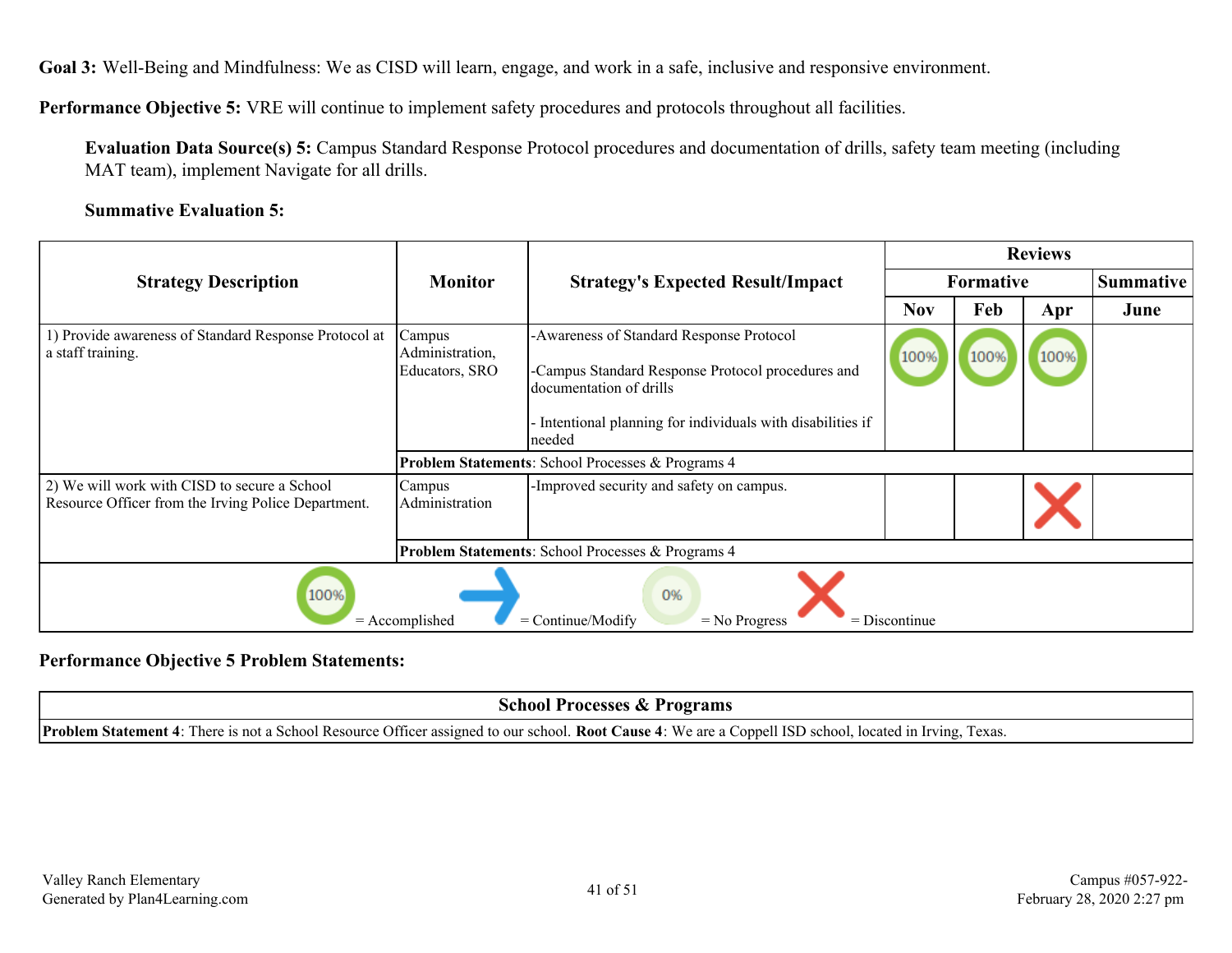# <span id="page-41-0"></span>**Goal 4: Organizational Improvement and Strategic Design: We as CISD will engage in the continuous improvement process for the betterment of the learning community by utilizing data for planning, evaluation and performance needs.**

**Performance Objective 1:** VRE will provide professional learning for the continued implementation of Professional Learning Communities (PLCs).

**Evaluation Data Source(s) 1:** PrimeTime schedule, Design Days, faculty meetings, professional learning, PLC resource kit and books, Solution Tree training and website.

**Summative Evaluation 1:**

|                                                                                                                                                                 |                                                                                                                                                         |                                                                                                                                            |            | <b>Reviews</b>   |     |                  |  |  |
|-----------------------------------------------------------------------------------------------------------------------------------------------------------------|---------------------------------------------------------------------------------------------------------------------------------------------------------|--------------------------------------------------------------------------------------------------------------------------------------------|------------|------------------|-----|------------------|--|--|
| <b>Strategy Description</b>                                                                                                                                     | <b>Monitor</b>                                                                                                                                          | <b>Strategy's Expected Result/Impact</b>                                                                                                   |            | <b>Formative</b> |     | <b>Summative</b> |  |  |
|                                                                                                                                                                 |                                                                                                                                                         |                                                                                                                                            | <b>Nov</b> | Feb              | Apr | June             |  |  |
| 1) Continue to implement strategies during Professional<br>Learning Community time to support Solution Tree<br>Professional Learning Community Coaching Academy | Campus<br>Administration,<br>Educators                                                                                                                  | Implementation of Professional Learning Communities<br>throughout the campus<br>- Increase use of data to support evidence-based decisions | 90%        | 95%              |     |                  |  |  |
|                                                                                                                                                                 |                                                                                                                                                         | <b>Problem Statements: School Processes &amp; Programs 2</b>                                                                               |            |                  |     |                  |  |  |
| 2) Implement online Global Professional Development<br>resources to support our Professional Learning<br>Community.                                             | Campus<br>Administrators.<br>Instructional Coach.<br><b>GTi Facilitator, ESL</b><br>Facilitator,<br>Librarian, Educators,<br><b>Instructional Aides</b> | Implementation of Professional Learning Communities<br>throughout the campus<br>- Increase use of data to support evidence-based decisions | 60%        | 75%              |     |                  |  |  |
|                                                                                                                                                                 | <b>Problem Statements: School Processes &amp; Programs 1</b>                                                                                            |                                                                                                                                            |            |                  |     |                  |  |  |
| 100%<br>0%<br>$=$ Continue/Modify<br>$=$ Discontinue<br>$=$ Accomplished<br>$=$ No Progress                                                                     |                                                                                                                                                         |                                                                                                                                            |            |                  |     |                  |  |  |

#### **Performance Objective 1 Problem Statements:**

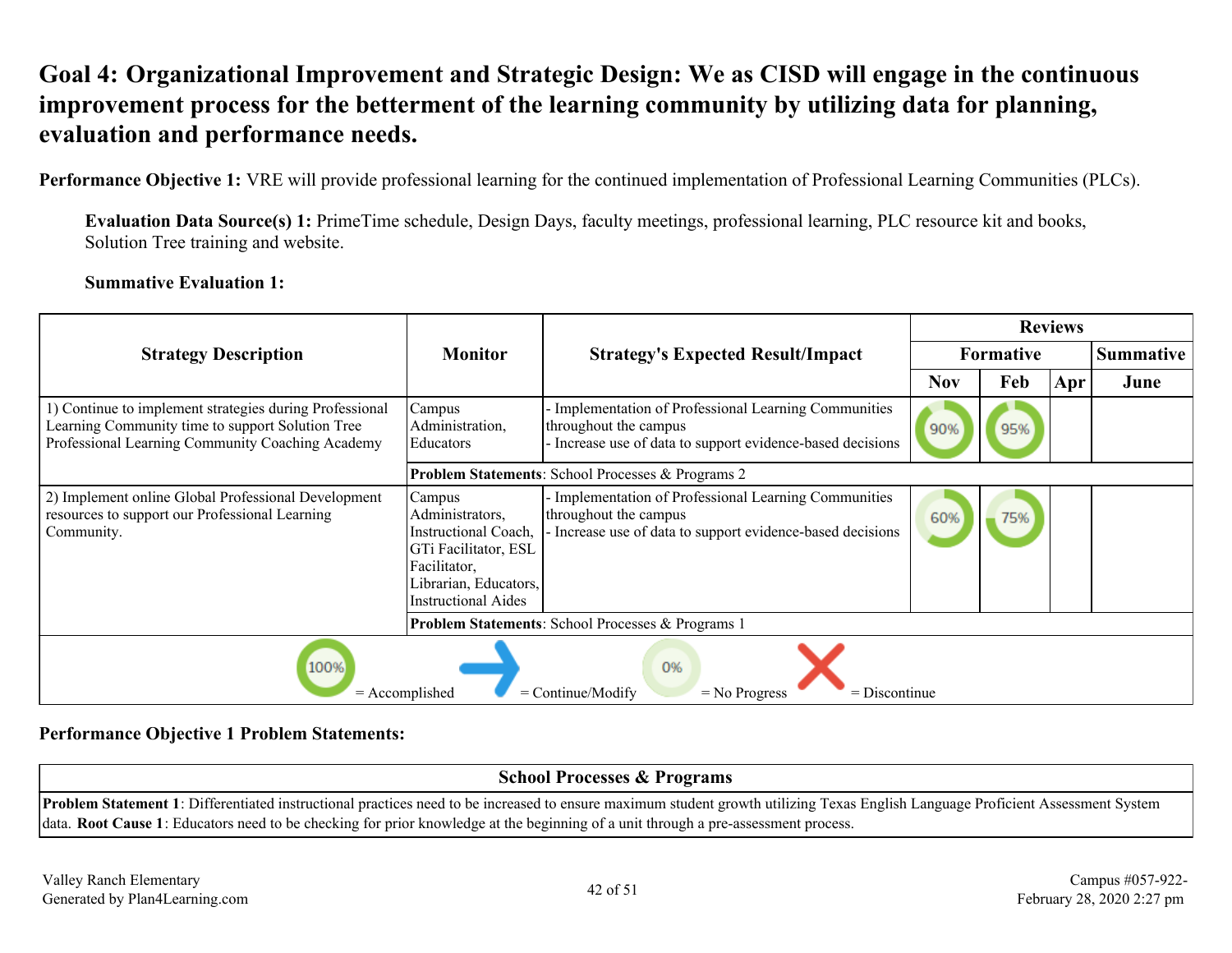#### **School Processes & Programs**

**Problem Statement 2**: The Common Formative Assessment (CFA) creation process needs to become more refined. **Root Cause 2**: There is a lack of understanding on how to create a Common Formative Assessment (CFA), interpret CFA data and then determine next steps.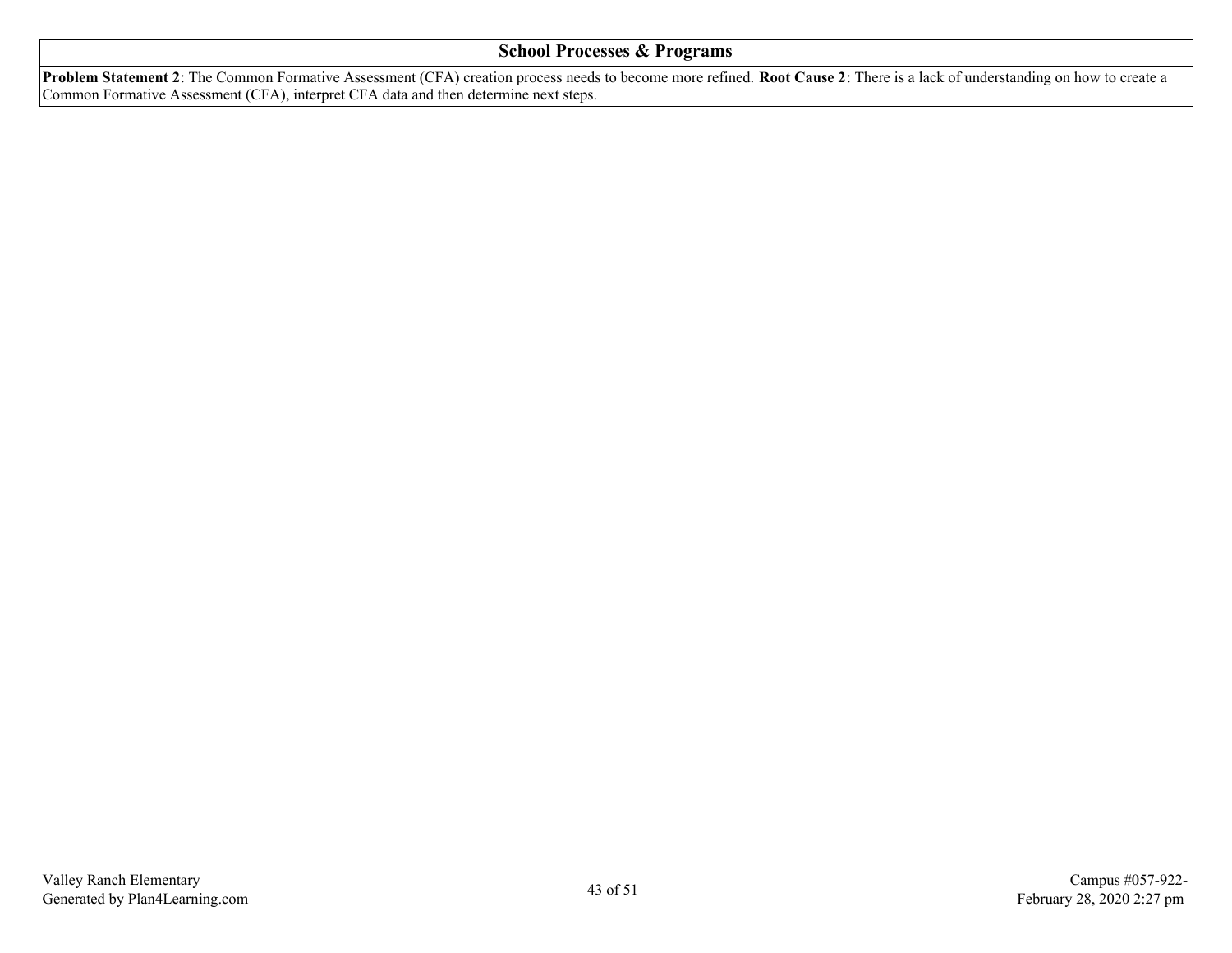**Goal 4:** Organizational Improvement and Strategic Design: We as CISD will engage in the continuous improvement process for the betterment of the learning community by utilizing data for planning, evaluation and performance needs.

**Performance Objective 2:** VRE will calibrate and streamline the RTI System to integrate with our Professional Learning Community practices to provide additional supports for all learners, especially our ELL's.

**Evaluation Data Source(s) 2:** Answer the 4 PLC questions.

#### **Summative Evaluation 2:**

|                                                                                                                                                                                                                               |                                                                                                                   |                                                                                                                                                                                 |            |           | <b>Reviews</b> |                  |  |
|-------------------------------------------------------------------------------------------------------------------------------------------------------------------------------------------------------------------------------|-------------------------------------------------------------------------------------------------------------------|---------------------------------------------------------------------------------------------------------------------------------------------------------------------------------|------------|-----------|----------------|------------------|--|
| <b>Strategy Description</b>                                                                                                                                                                                                   | <b>Monitor</b>                                                                                                    | <b>Strategy's Expected Result/Impact</b>                                                                                                                                        |            | Formative |                | <b>Summative</b> |  |
|                                                                                                                                                                                                                               |                                                                                                                   |                                                                                                                                                                                 | <b>Nov</b> | Feb       | Apr            | June             |  |
| 1) Streamline Response to Intervention process<br>(including data analysis, standardized intervention tools,<br>and progress monitoring) and make connections to the<br>Professional Learning Community process               | Campus<br>Administrators,<br>Instructional Coach,<br>GTi Facilitator, ESL<br>Facilitator,<br>Librarian, Educators | Increase effectiveness of tiered interventions<br>Increase usage of data to make evidence-based decisions<br>- Increase use of aligned resources to monitor learner<br>progress | 80%        | 90%       |                |                  |  |
|                                                                                                                                                                                                                               |                                                                                                                   | -Increase the use of Common Formative Assessments                                                                                                                               |            |           |                |                  |  |
|                                                                                                                                                                                                                               |                                                                                                                   | -Increase the effectiveness of common intervention time                                                                                                                         |            |           |                |                  |  |
|                                                                                                                                                                                                                               |                                                                                                                   | Problem Statements: School Processes & Programs 1                                                                                                                               |            |           |                |                  |  |
| 2) Utilize resources (LLI kits, Raz Kids, TCRWP running Campus<br>records, exemplars, Mindset Math, puzzle books<br>provided by district, etc.) to support dedicated enrichment Instructional Coach,<br>and intervention time | Administration,<br>Digital Learning<br>Coaches, GTI,<br>Counselor, ESL                                            | - Usage of intervention and enrichment time<br>Increase learner achievement and growth                                                                                          | 70%        | 80%       |                |                  |  |
| <b>Problem Statements: School Processes &amp; Programs 1</b>                                                                                                                                                                  |                                                                                                                   |                                                                                                                                                                                 |            |           |                |                  |  |
| 100%<br>0%<br>$=$ Continue/Modify<br>$=$ Accomplished<br>$=$ No Progress<br>$=$ Discontinue                                                                                                                                   |                                                                                                                   |                                                                                                                                                                                 |            |           |                |                  |  |

#### **Performance Objective 2 Problem Statements:**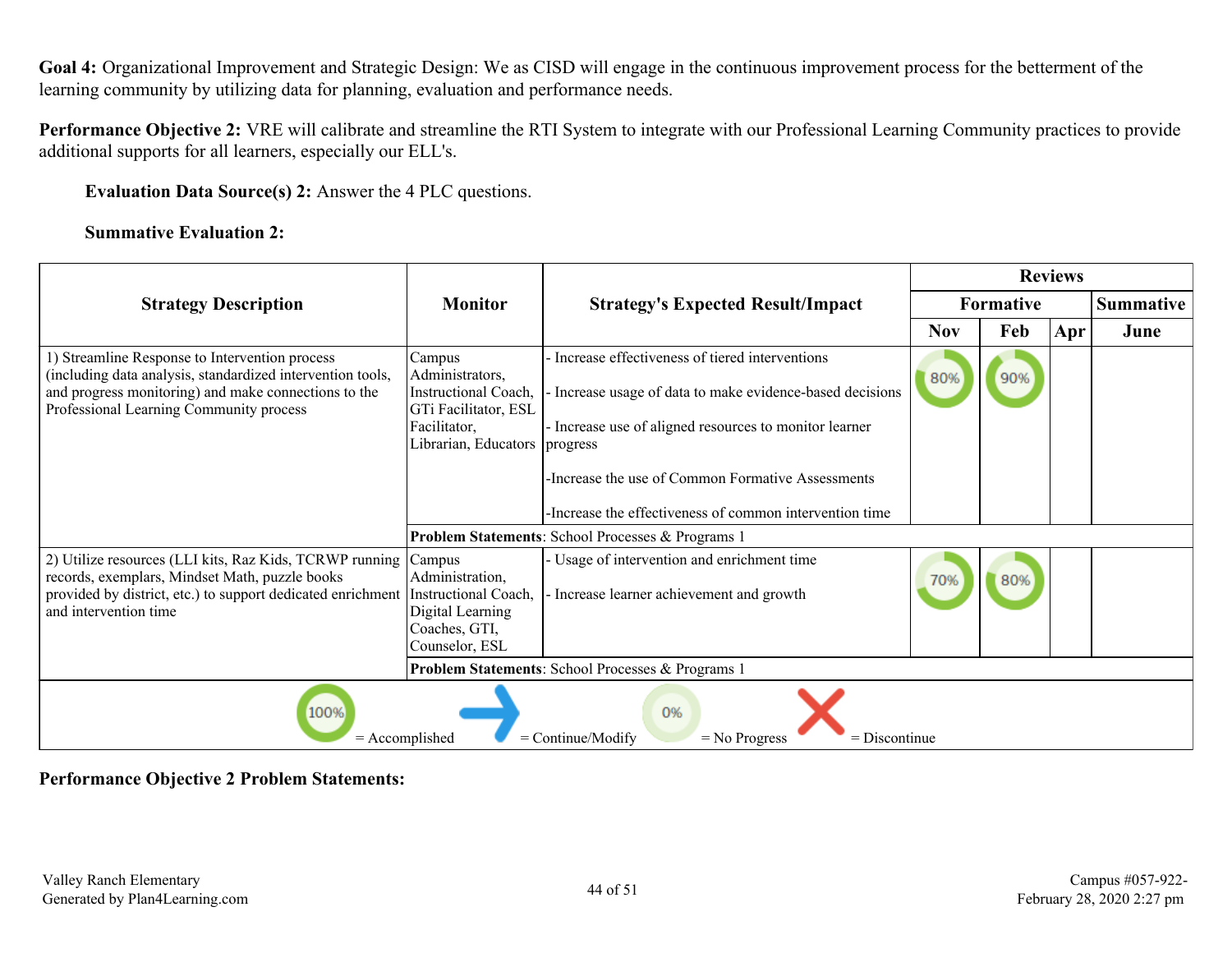#### **School Processes & Programs**

**Problem Statement 1**: Differentiated instructional practices need to be increased to ensure maximum student growth utilizing Texas English Language Proficient Assessment System data. **Root Cause 1**: Educators need to be checking for prior knowledge at the beginning of a unit through a pre-assessment process.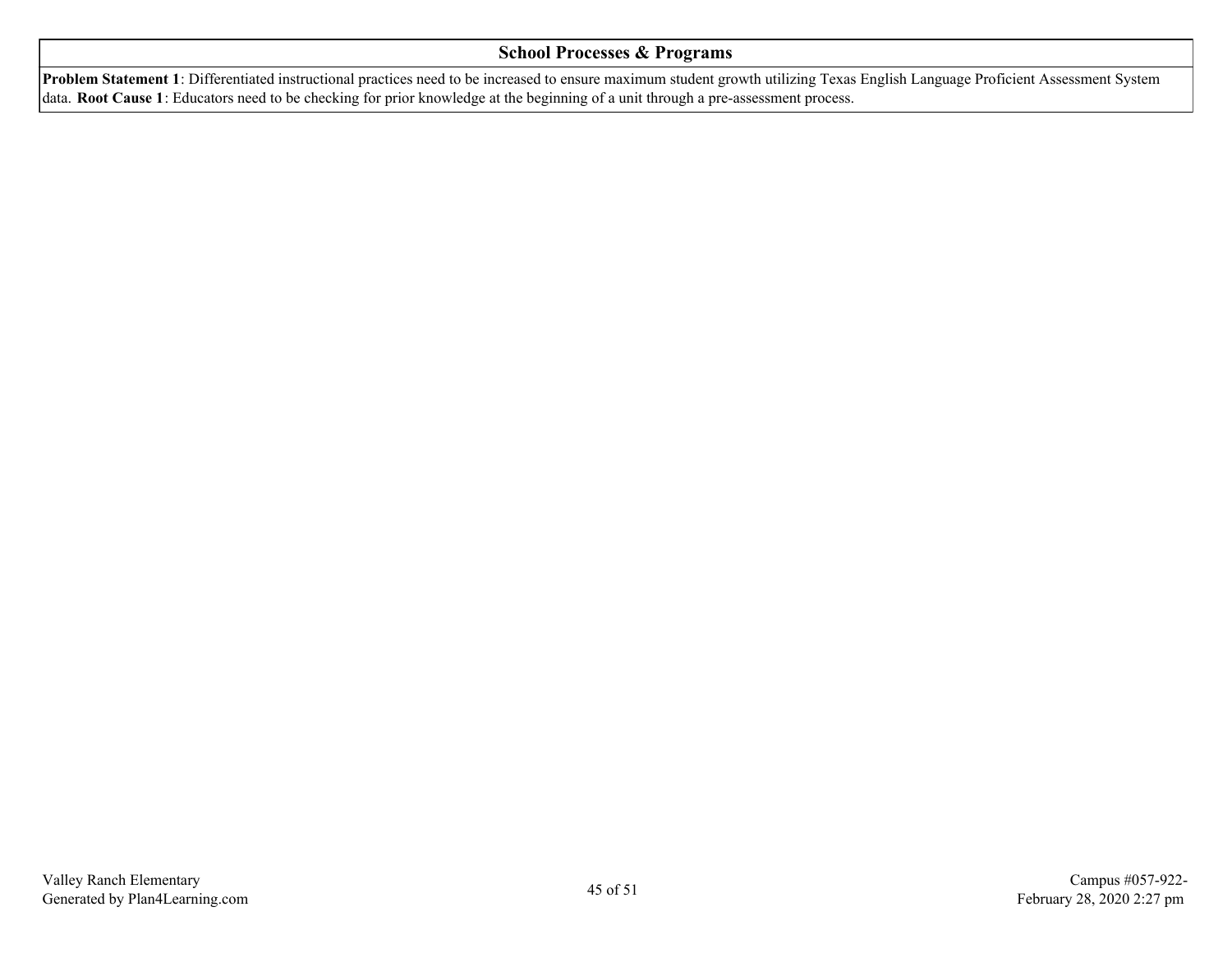**Goal 4:** Organizational Improvement and Strategic Design: We as CISD will engage in the continuous improvement process for the betterment of the learning community by utilizing data for planning, evaluation and performance needs.

**Performance Objective 3:** VRE will create professional learning informed by qualitative and quantitative data sources.

**Evaluation Data Source(s) 3:** Professional learning is based on data collected by the campus (Clarity, STAAR, TELPAS, DRA, PLC surveys, etc...).

#### **Summative Evaluation 3:**

|                                                                                                                                 |                                                                                                                   | <b>Reviews</b>                                                                                                                                                     |      |      |                  |  |
|---------------------------------------------------------------------------------------------------------------------------------|-------------------------------------------------------------------------------------------------------------------|--------------------------------------------------------------------------------------------------------------------------------------------------------------------|------|------|------------------|--|
| <b>Monitor</b>                                                                                                                  | <b>Strategy's Expected Result/Impact</b>                                                                          |                                                                                                                                                                    |      |      | <b>Summative</b> |  |
|                                                                                                                                 |                                                                                                                   | <b>Nov</b>                                                                                                                                                         | Feb  | Apr  | June             |  |
| Campus<br>Administrators,<br>Making Committee,<br>GTi Facilitator,<br>ESL Facilitator,<br>Digital Learning<br>Coach             | Create and implement a campus professional learning<br>plan<br>Relevant professional learning based on individual | 100%                                                                                                                                                               | 100% | 100% |                  |  |
|                                                                                                                                 |                                                                                                                   |                                                                                                                                                                    |      |      |                  |  |
| Campus<br>Administration,<br><b>Instructional Coach,</b><br>GTi Facilitator,<br>ESL Facilitator,<br>Digital Learning<br>Coach   | Create professional learning within the Schoology<br>platform                                                     | 100%                                                                                                                                                               | 100% | 100% |                  |  |
| Problem Statements: School Processes & Programs 1                                                                               |                                                                                                                   |                                                                                                                                                                    |      |      |                  |  |
| Campus<br>Administration,<br><b>Instructional Coach,</b><br>GTi Facilitator,<br>ESL Facilitator,<br>Digital Learning<br>Coaches | Implement appropriate<br>modifications to meet the needs of our learners.                                         | 100%                                                                                                                                                               | 100% | 100% |                  |  |
|                                                                                                                                 |                                                                                                                   | <b>Site-Based Decision</b><br>Instructional Coach, goals<br>Problem Statements: School Processes & Programs 2<br>Problem Statements: School Processes & Programs 2 |      |      | <b>Formative</b> |  |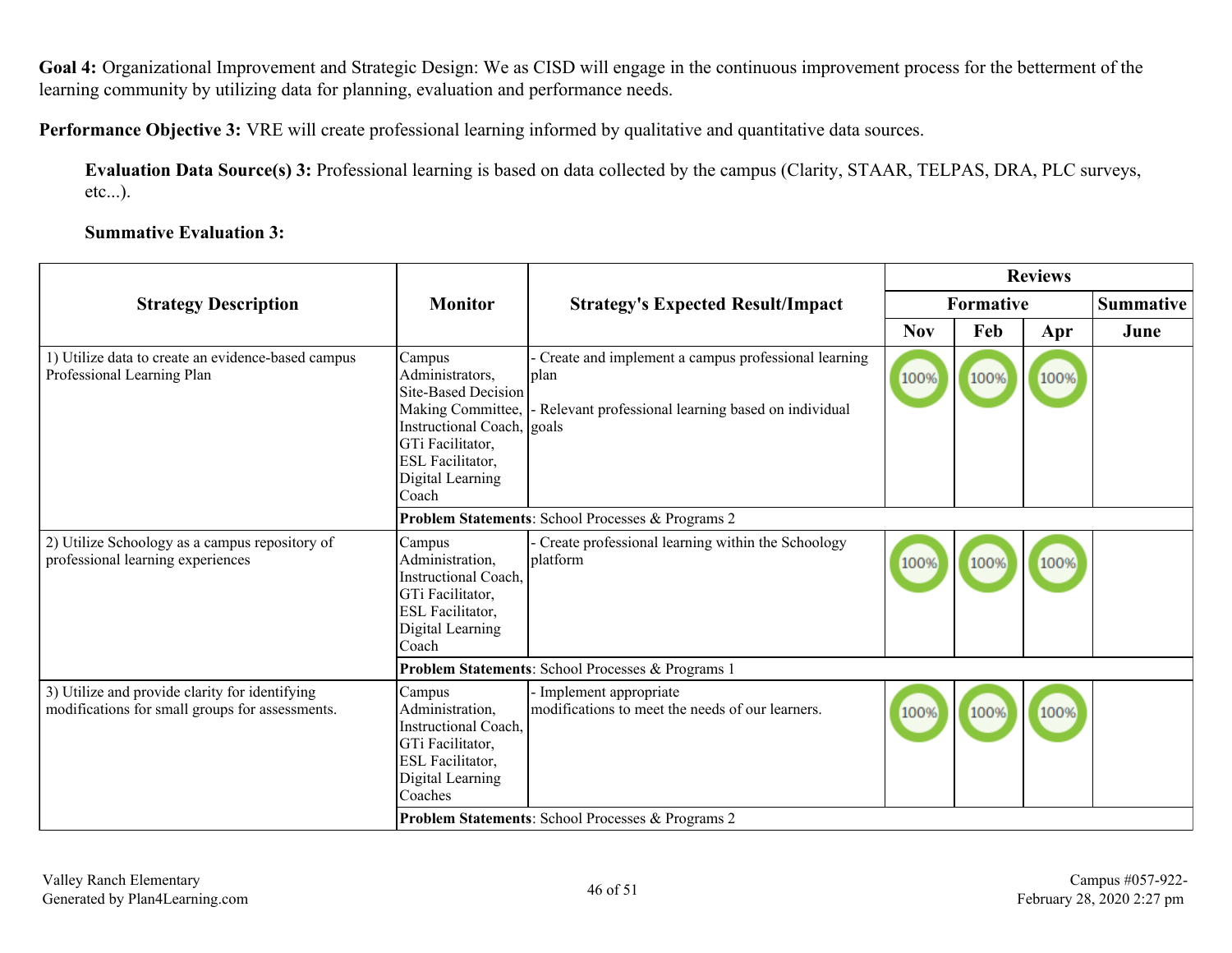|                                                                                                                     |                                                                                                                                 |                                                                      | <b>Reviews</b> |     |     |                  |  |
|---------------------------------------------------------------------------------------------------------------------|---------------------------------------------------------------------------------------------------------------------------------|----------------------------------------------------------------------|----------------|-----|-----|------------------|--|
| <b>Strategy Description</b>                                                                                         | <b>Monitor</b>                                                                                                                  | <b>Strategy's Expected Result/Impact</b>                             | Formative      |     |     | <b>Summative</b> |  |
|                                                                                                                     |                                                                                                                                 |                                                                      | <b>Nov</b>     | Feb | Apr | June             |  |
| 4) Utilize Learning Walks to grow professionally<br>through through the Professional Learning Community<br>process. | Campus<br>Administration,<br>Instructional Coach,<br>GTi Facilitator,<br><b>ESL Facilitator,</b><br>Digital Learning<br>Coaches | Implement appropriate<br>learning to meet the needs of our learners. | 80%            | 80% |     |                  |  |
|                                                                                                                     |                                                                                                                                 | <b>Problem Statements:</b> School Processes & Programs 3             |                |     |     |                  |  |
| 100%<br>0%<br>$=$ Accomplished<br>$=$ Continue/Modify<br>$=$ Discontinue<br>$=$ No Progress                         |                                                                                                                                 |                                                                      |                |     |     |                  |  |

#### **Performance Objective 3 Problem Statements:**

## **School Processes & Programs**

**Problem Statement 1**: Differentiated instructional practices need to be increased to ensure maximum student growth utilizing Texas English Language Proficient Assessment System data. **Root Cause 1**: Educators need to be checking for prior knowledge at the beginning of a unit through a pre-assessment process.

**Problem Statement 2**: The Common Formative Assessment (CFA) creation process needs to become more refined. **Root Cause 2**: There is a lack of understanding on how to create a Common Formative Assessment (CFA), interpret CFA data and then determine next steps.

**Problem Statement 3**: There is a need to continue with improving the school culture and climate as indicated in the teacher survey . **Root Cause 3**: There is not a consistent plan to address strengthening the school culture and climate.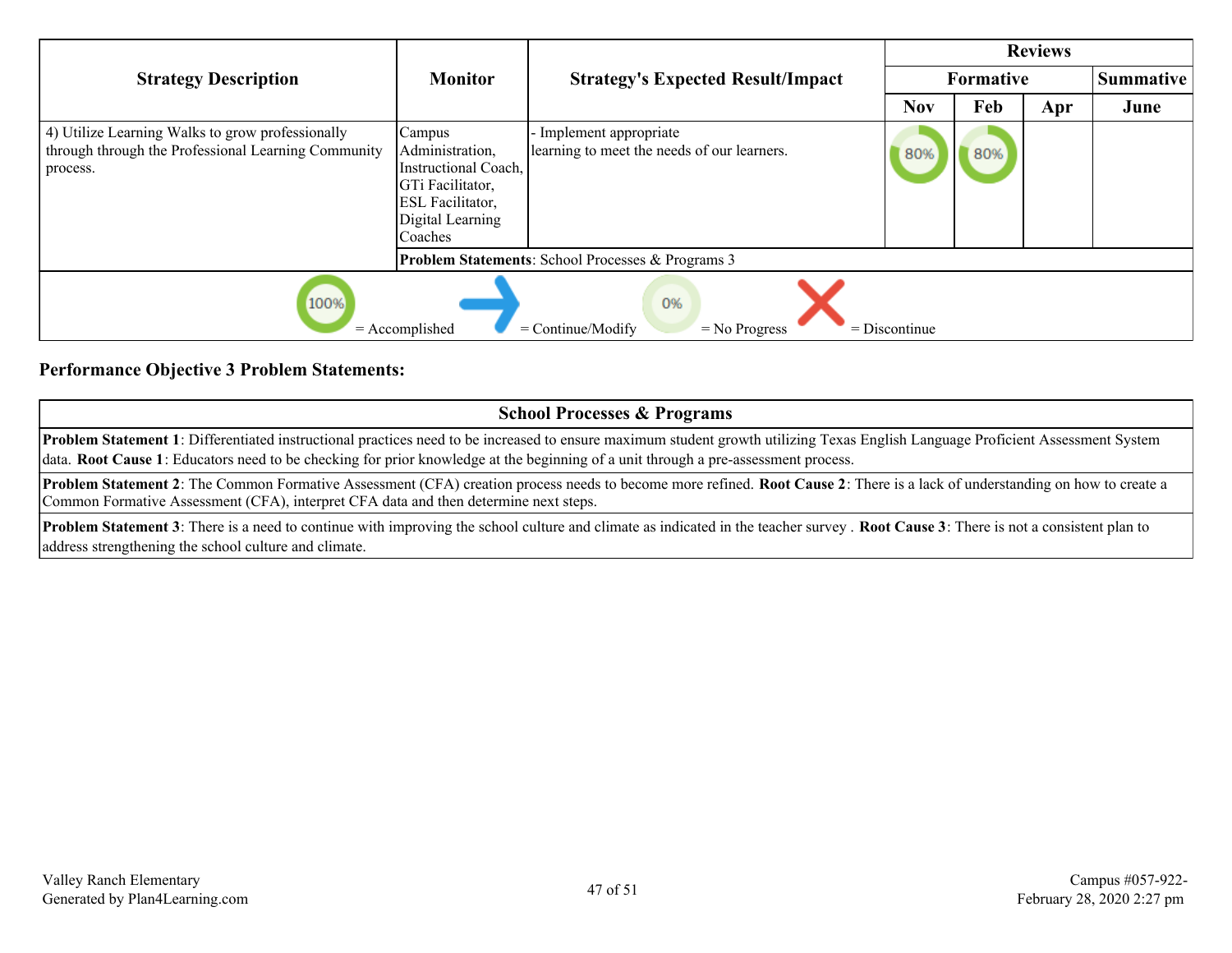# **State Compensatory**

# <span id="page-47-0"></span>**Budget for Valley Ranch Elementary:**

| <b>Account Code</b>                        | <b>Account Title</b>                                                   | <b>Budget</b> |
|--------------------------------------------|------------------------------------------------------------------------|---------------|
| $\vert$ 6100 Payroll Costs                 |                                                                        |               |
| $199-11-6118-00-110-24-000$ (extra duty pa | [6112 Salaries or Wages for Substitute Teachers or Other Professionals | \$3,100.00    |
|                                            | 6100 Subtotal:                                                         | \$3,100.00    |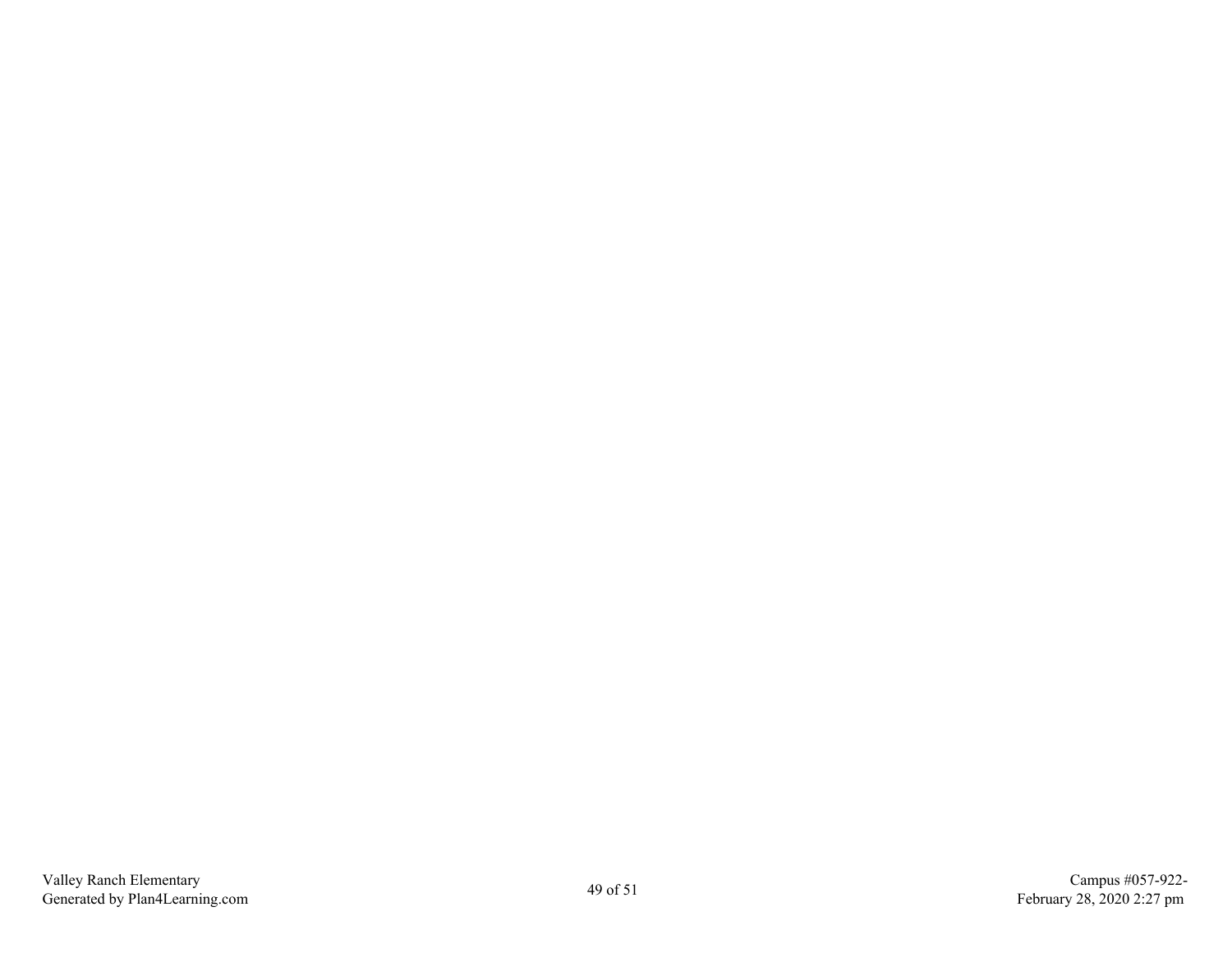# **A Site Based Committee**

<span id="page-49-0"></span>

| <b>Committee Role</b>           | Name                 | <b>Position</b>                   |
|---------------------------------|----------------------|-----------------------------------|
| Administrator                   | Cynthia Arterbery    | Principal                         |
| <b>Classroom Teacher</b>        | <b>Jeff Matthews</b> | 5th grade team lead               |
| <b>Classroom Teacher</b>        | Nadya Gulam          | 3rd grade team lead               |
| <b>Classroom Teacher</b>        | Sandra Braden        | 1st grade team lead               |
| <b>Classroom Teacher</b>        | Amy Watson           | <b>ELAR</b> Content Specialist    |
| Classroom Teacher               | Catherine Hatley     | <b>Math Content Specialist</b>    |
| <b>Business Representative</b>  | Susie Mayes          | member                            |
| <b>Community Representative</b> | <b>Cathy Bennett</b> | member                            |
| Parent                          | Raman Kaur           | parent member                     |
| Parent                          | Chinmoyee Hajra      | parent member                     |
| District-level Professional     | Nancy Garvey         | Director of Digital Learning      |
| Administrator                   | Sheryl Dennehy       | <b>Assistant Principal</b>        |
| <b>Classroom Teacher</b>        | Tammee Henderson     | 4th grade team lead               |
| <b>Classroom Teacher</b>        | Hannah McIntosh      | 2nd grade team lead               |
| <b>Classroom Teacher</b>        | Tarah Guenther       | Kinder team lead                  |
| <b>Classroom Teacher</b>        | Liz Watson           | Social Studies Content Specialist |
| Classroom Teacher               | Kris Rindels         | <b>Science Content Specialist</b> |
| <b>Instructional Coach</b>      | D'Ann Felux          | <b>Instructional Coach</b>        |